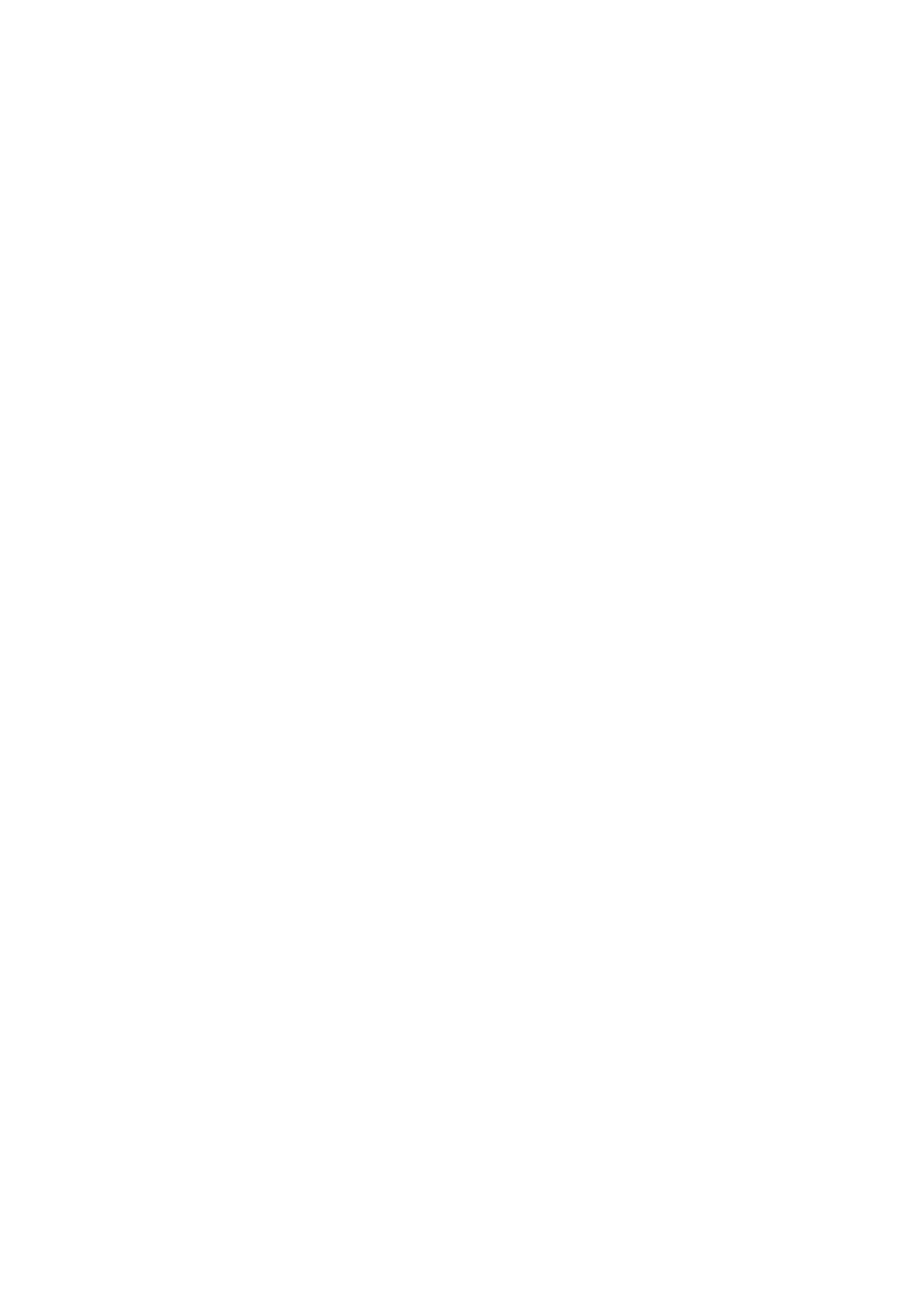# **Contents**

| 1        |                              | Introduction                        | 1  |
|----------|------------------------------|-------------------------------------|----|
|          | 1.1                          |                                     | 3  |
| $\bf{2}$ |                              | <b>Modeling Interference</b>        | 5  |
| 3        | <b>Outgoing Interference</b> |                                     | 9  |
|          | 3.1                          | Interference-Optimal Topologies     | 9  |
|          | 3.2                          |                                     | 13 |
|          | 3.3                          |                                     | 17 |
|          | 3.4                          |                                     | 21 |
| 4        | <b>Incoming Interference</b> |                                     | 23 |
|          | 4.1                          |                                     | 24 |
|          | 4.2                          |                                     | 27 |
|          | 4.3                          |                                     | 29 |
|          | 4.4                          |                                     | 31 |
| 5        | Minimum Membership Set Cover |                                     | 33 |
|          | 5.1                          |                                     | 33 |
|          | 5.2                          |                                     | 35 |
|          | 5.3                          | Minimum Membership Set Cover        | 36 |
|          | 5.4                          |                                     | 36 |
|          | 5.5                          | Approximating MMSC by LP Relaxation | 37 |
|          | 5.6                          |                                     | 43 |
|          | 5.7                          |                                     | 46 |
|          | 5.8                          |                                     | 48 |
| 6        | Conclusion                   |                                     | 49 |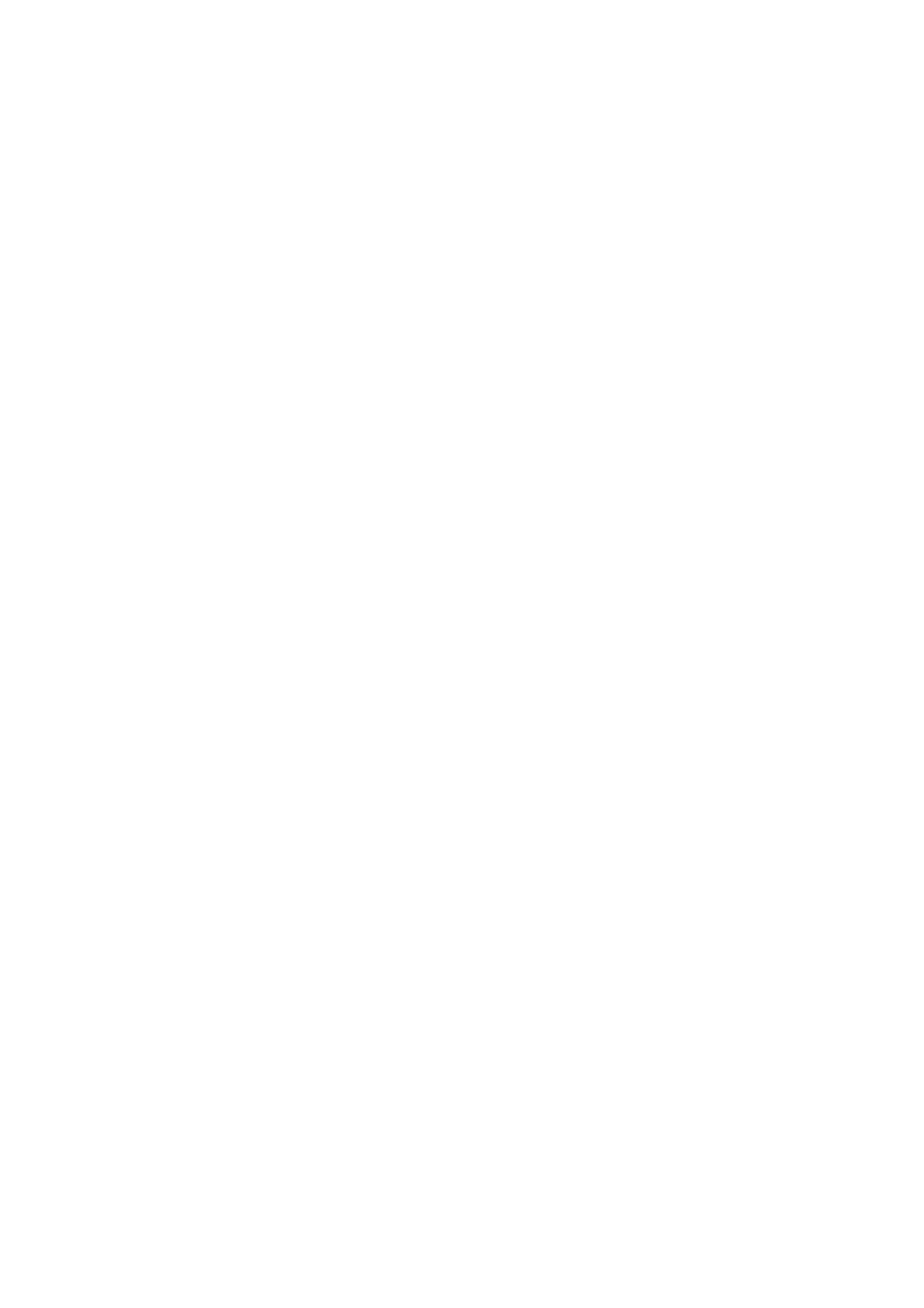#### Abstract

Topology control in ad-hoc networks tries to lower node energy consumption by reducing transmission power and by confining interference, collisions, and consequently retransmissions. In contrast to most of the related work, we assume two intuitive definitions of interference, outgoing and incoming interference, respectively. In the field of outgoing interference characteristics of minimum interference topologies are studied and a local algorithm is proposed constructing an interference-optimal spanner of a given network.

Incoming interference is considered by means of one-dimensional networks. For a simple topology, referred to as *exponential node chain*, a scanline algorithm is presented. In addition, we propose a greedy algorithm for a more general network model.

In a third part, we consider incoming interference in cellular networks, which is formalized introducing the *Minimum Membership Set Cover* optimization problem. We prove that in polynomial time the optimal solution of the problem cannot be approximated more closely than with a factor  $\ln n$ . On the other hand we present an algorithm exploiting linear programming relaxation techniques which asymptotically matches the lower bound with high probability.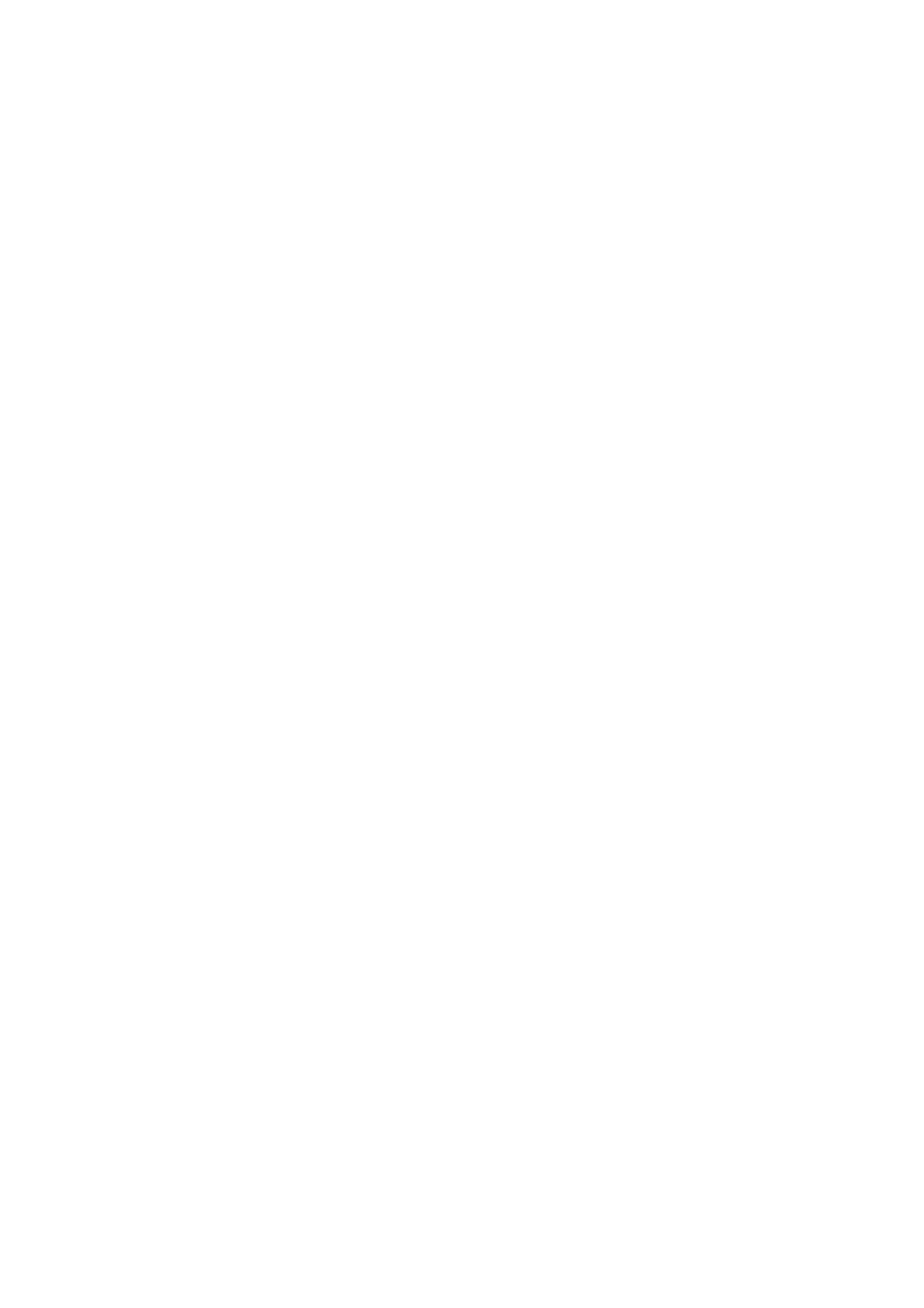#### Acknowledgements

I am deeply indebted to my advisors Prof. Roger Wattenhofer and Aaron Zollinger, whose constant support has provided me with inspiration and motivation throughout the thesis. It has been a great pleasure to learn from their profound scientific knowledge and to experience their enthusiasm. Furthermore, my thanks go to all members of the Distributed Computing Group and particularly to my fellow master student Thomas Moscibroda for contributing to the friendly and pleasant ambiance within the group.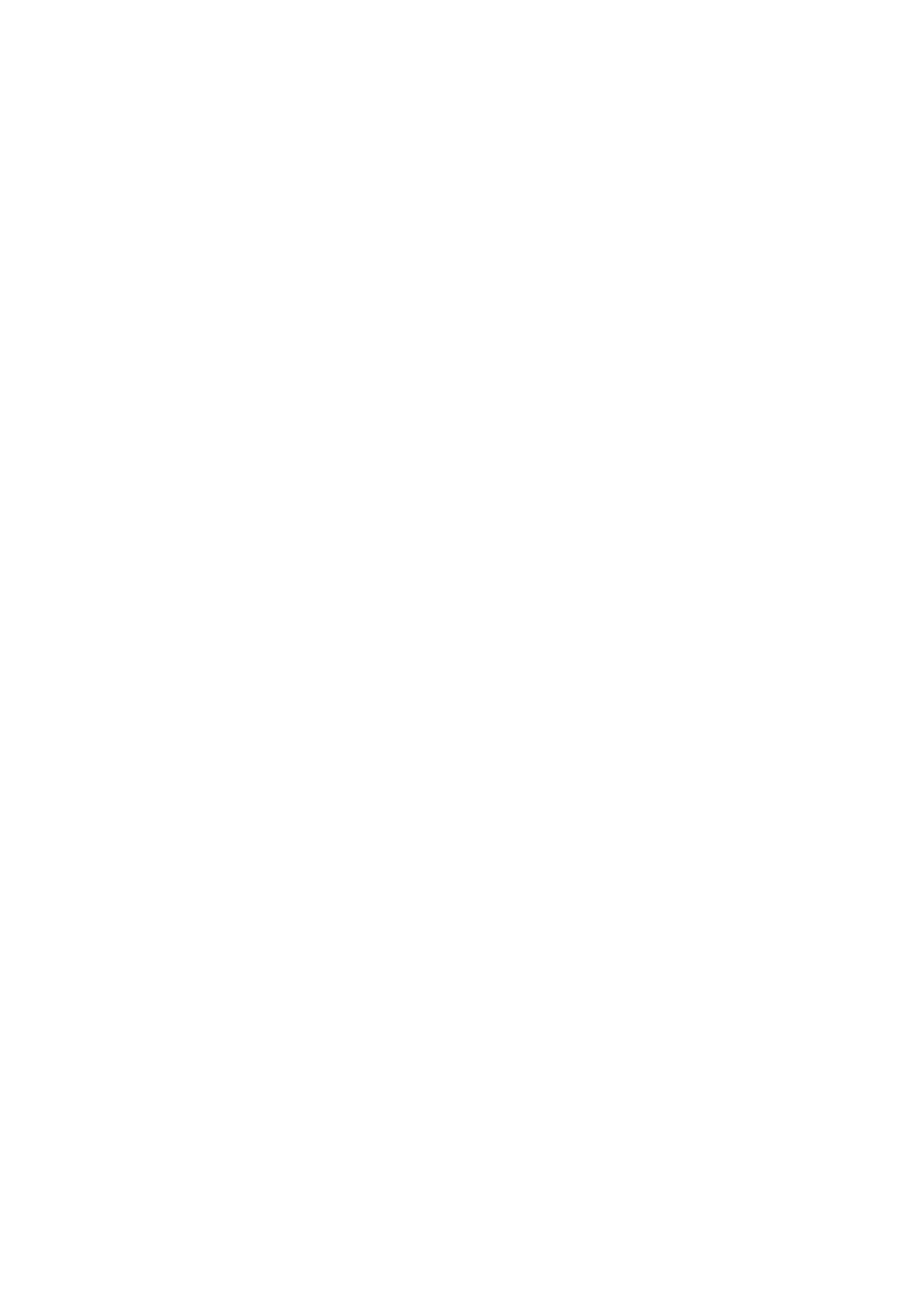# Chapter 1

# Introduction

In mobile wireless ad-hoc networks—formed by autonomous devices communicating by radio—energy is one of the most critical resources. The main goal of topology control is to reduce node power consumption in order to extend network lifetime. Since the energy required to transmit a message increases at least quadratically with distance, it makes sense to replace a long link by a sequence of short links. On the one hand, energy can therefore be conserved by abandoning energy-expensive long-range connections, thereby allowing the nodes to reduce their transmission power levels. On the other hand, reducing transmission power also confines interference, which in turn lowers node energy consumption by reducing the number of collisions and consequently packet retransmissions on the media access layer. Dropping communication links however clearly takes place at the cost of network connectivity: If too many edges are abandoned, connecting paths can grow unacceptably long or the network can even become completely disconnected. Topology control can therefore be considered a trade-off between energy conservation and interference reduction on the one hand and connectivity on the other hand.

In contrast to most of the related work done in the field of topology control algorithms—where the interference issue is seemingly solved by sparseness arguments of the resulting topologies—, we assume an explicit notion of interference. We thereby focus on two concepts of interference stated in [4]. In the first part of the thesis we focus on a definition of interference, referred to as outgoing interference, that is based on the natural question, how many nodes are affected by communication over a certain link. By prohibiting specific network edges, the potential for communication over high-interference links can then be confined.

We employ the outgoing interference definition to formulate the tradeoff between energy conservation and network connectivity. In particular we state certain requirements that need to be met by the resulting topology. Among these requirements are connectivity (if two nodes are—possibly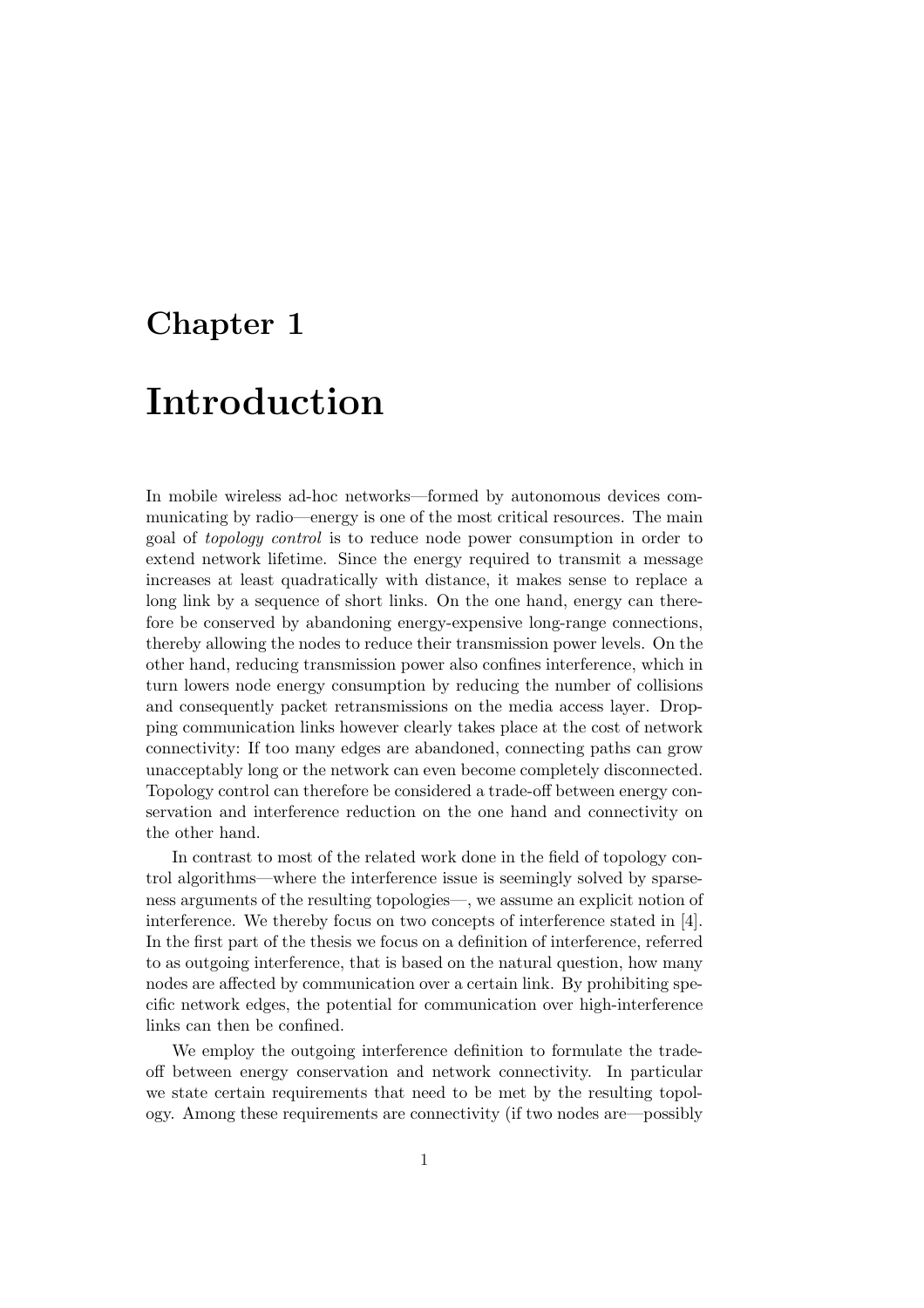indirectly—connected in the given network, they should also be connected in the resulting topology) and the spanner property (the shortest path between any pair of nodes on the resulting topology should be longer at most by a constant factor than the shortest path connecting the same pair of nodes in the given network). After stating such requirements, an optimization problem can be formulated to find the topology meeting the given requirements with minimum outgoing interference.

For the requirement that the resulting topology should retain connectivity of the given network, we show that all currently proposed topology control algorithms—already by having every node connect to its nearest neighbor—commit a substantial mistake: Although certain proposed topologies are guaranteed to have low degree yielding a sparse graph, outgoing interference becomes asymptotically incomparable with the interferenceminimal topology. We also show that there exist graphs for which no local algorithm can approximate the optimum. With respect to the sometimes desirable requirement that the resulting topology should be planar, we show that planarity can increase outgoing interference.

Furthermore we propose a distributed local algorithm (LocaLISE) that computes a provably interference-optimal topology, if we require the resulting topology to be a spanner with a given stretch factor.

Our results are not confined to worst-case considerations; we also show by simulation that on average-case graphs traditional topology control algorithms—in particular the Gabriel Graph and the Relative Neighborhood Graph—fail to effectively reduce interference. Moreover these constructions are shown to be outperformed by the LocaLISE algorithm, which therefore proves to be average-case effective in addition to its worst-case optimality.

We then switch to the second notion of interference defined in [4], referred to as incoming interference, that is based on the question, how many nodes affect a particular node by transmitting to their farthest neighbors. Again, due to the prohibition of specific network edges, the potential for highly interfered nodes can be confined. Consequently, an optimization problem can be formulated to find the topology with minimum incoming interference for the requirement that the resulting topology should retain connectivity of the given network.

Different from the outgoing interference model, incoming interference as shown in [4]—is not of such friendly nature. We therefore turn our attention to one-dimensional network instances since already such instances can yield outgoing interference  $\Omega(n)$ .

We first investigate interference-optimal topologies in an ideal one-dimensional network, referred to as exponential node chain. It is shown that incoming interference can be lower-bounded to  $\sqrt{n}$  in such instances. Furthermore we propose an algorithm (LION) following the scan-line principle, that asymptotically matches this lower bound. Then a more general model, referred to as highway model, is assumed, where nodes are arbitrarily dis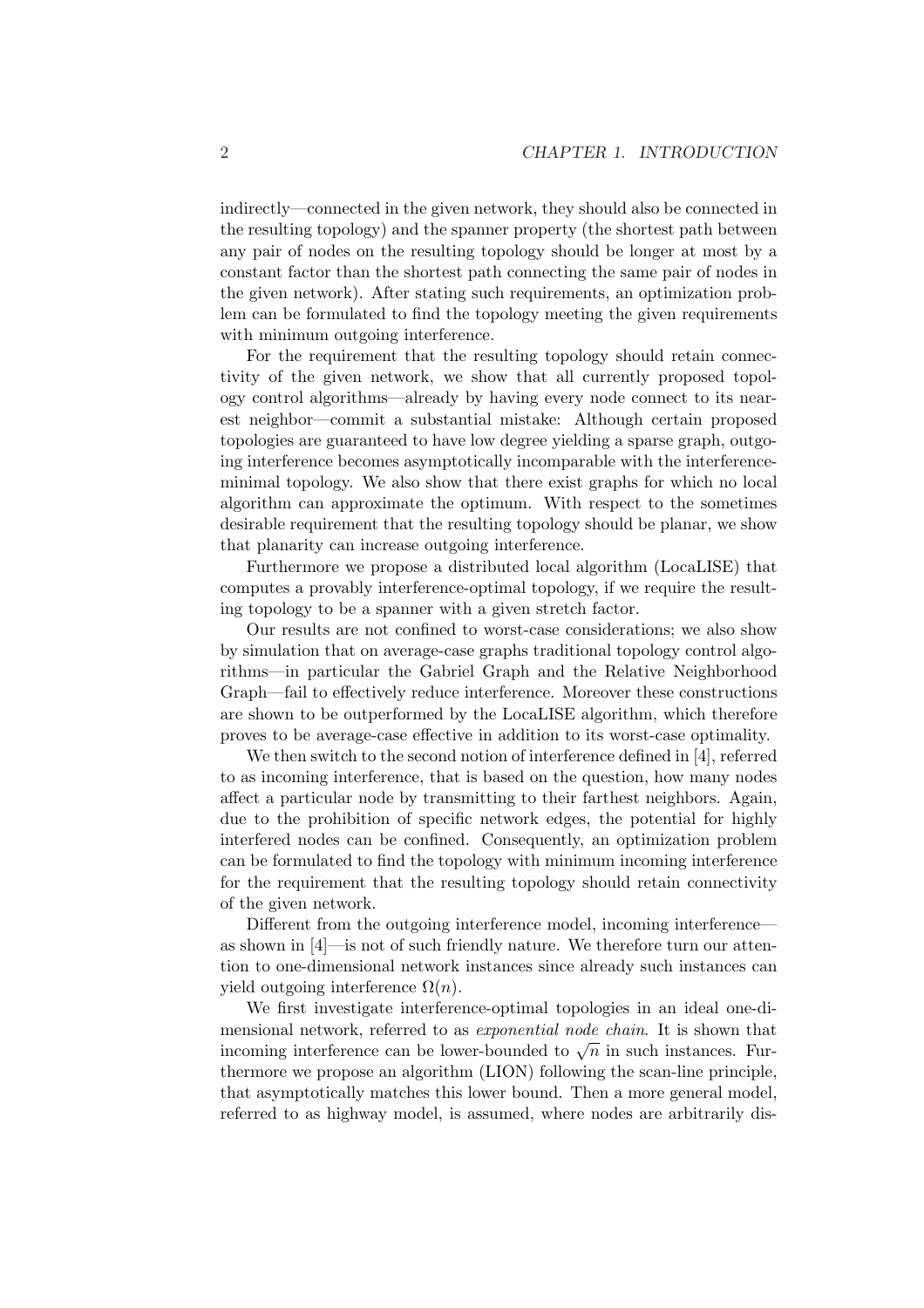tributed in one dimension. An attempt to transfer algorithm LION to this model is presented. However, an example shows that such efforts do not appear to be successful. A presentation of a greedy algorithm (GLOW) that appears to be a good heuristic for interference reduction for instances in the highway model, since it is asymptotically optimal in the case of exponential node chains, concludes the analysis of incoming interference in ad-hoc networks.

Based on the insights derived from this investigation, the last part of the thesis focuses on incoming interference in cellular networks. More precisely, the interference at the clients caused by the base stations of a cellular network.

### 1.1 Related Work

In this section we discuss related work in the field of topology control with special focus on the issue of interference.

#### 1.1.1 Topology Control

The assumption that nodes are distributed randomly in the plane according to a uniform probability distribution formed the basis of pioneering work in the field of topology control [10, 31].

Later proposals adopted constructions originally studied in computational geometry, such as the Delaunay Triangulation [11], the minimum spanning tree [28], the Relative Neighborhood Graph [16], or the Gabriel Graph [29]. Most of these contributions mainly considered energy-efficiency of paths preserved by the resulting topology, whereas others exploited the planarity property of the proposed constructions for geometric routing [3, 19].

The Delaunay Triangulation and the minimum spanning tree not being computable locally and thus not being practicable, a next generation of topology control algorithms emphasized locality. The CBTC algorithm [34] was the first construction to focus on several desired properties, in particular being an energy spanner with bounded degree. This process of developing local algorithms with more and more properties was continued partly based on CBTC, partly based on local versions of classic geometric constructions such as the Delaunay Triangulation [21] or the minimum spanning tree [20]. One of the most recent such results is a locally computable planar distance (and energy) spanner with constant-bounded node degree [33]. Another thread of research takes up the average-graph perspective of early work in the field; [2] for instance shows that the simple algorithm choosing the  $k$ nearest neighbors works surprisingly well on such graphs.

Yet another aspect of topology control is considered by algorithms trying to form clusters of nodes. Most of these proposals are based on (connected)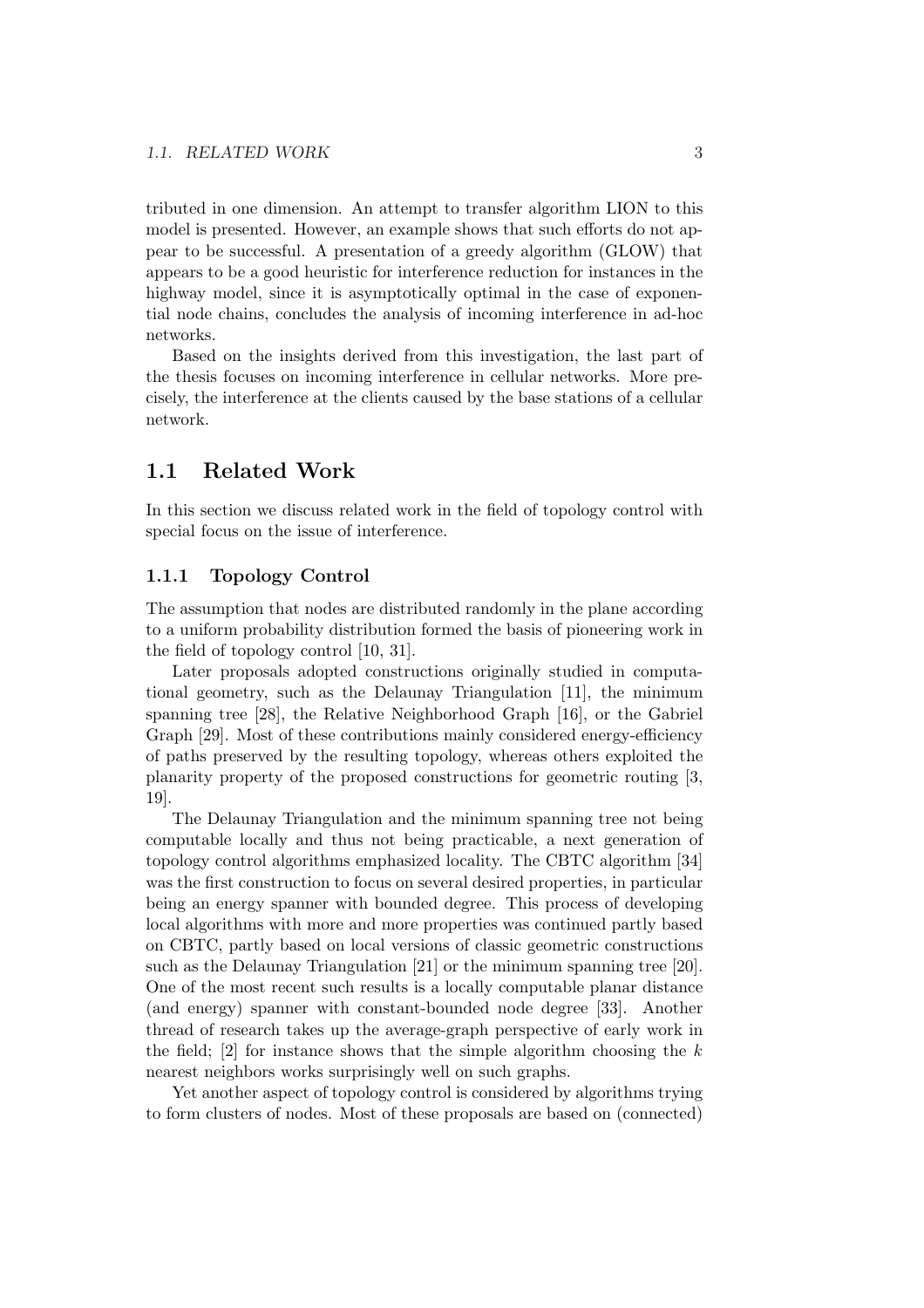dominating sets [1, 13] and focus on locality and provable properties, such as [18], which achieves a non-trivial approximation of the minimum dominating set in constant time. Cluster-based constructions are commonly regarded a variant of topology control in the sense that energy-consuming tasks can be shared among the members of a cluster.

Topology control having so far mainly been of interest to theoreticians, first promising steps are being made towards exploiting the benefit of such techniques also in practical networks [17].

### 1.1.2 Interference

As mentioned earlier, reducing interference—and its energy-saving effects on the medium access layer—is one of the main goals of topology control besides direct energy conservation by restriction of transmission power. Astonishingly however, all the above topology control algorithms at the most implicitly try to reduce interference. Where interference is mentioned as an issue at all, it is maintained to be confined at a low level as a consequence to sparseness or low degree of the resulting topology graph.

A notable exception to this is [23] defining an explicit notion of interference. Based on this interference model between edges, a time-step routing model and a concept of congestion is introduced. It is shown that there are inevitable trade-offs between congestion, power consumption and dilation. For some node sets, congestion and energy are even shown to be incompatible.

The interference model proposed in [23] is based on current network traffic. The amount and nature of network traffic however is highly dependent on the chosen application. A layered networking architecture—where topology control would take place at a low layer—would therefore be broken by topology control taking into account traffic information to reduce interference. Since usually no a priori information about the traffic in a network is available, a static model of interference depending solely on a node set is therefore desirable.

That is where [4] enters the scene, which provides a basis of this thesis. It discusses in-depth various possible interference definitions depending only on a node set. Furthermore, a classification of different models is given and relations among these models are studied. One of the main differences among the models considered in [4] is whether they focus on outgoing or incoming interference. In addition, an interference-optimal algorithm (GLIT) is proposed in the outgoing interference model for the requirement that the resulting topology should retain connectivity of the given network.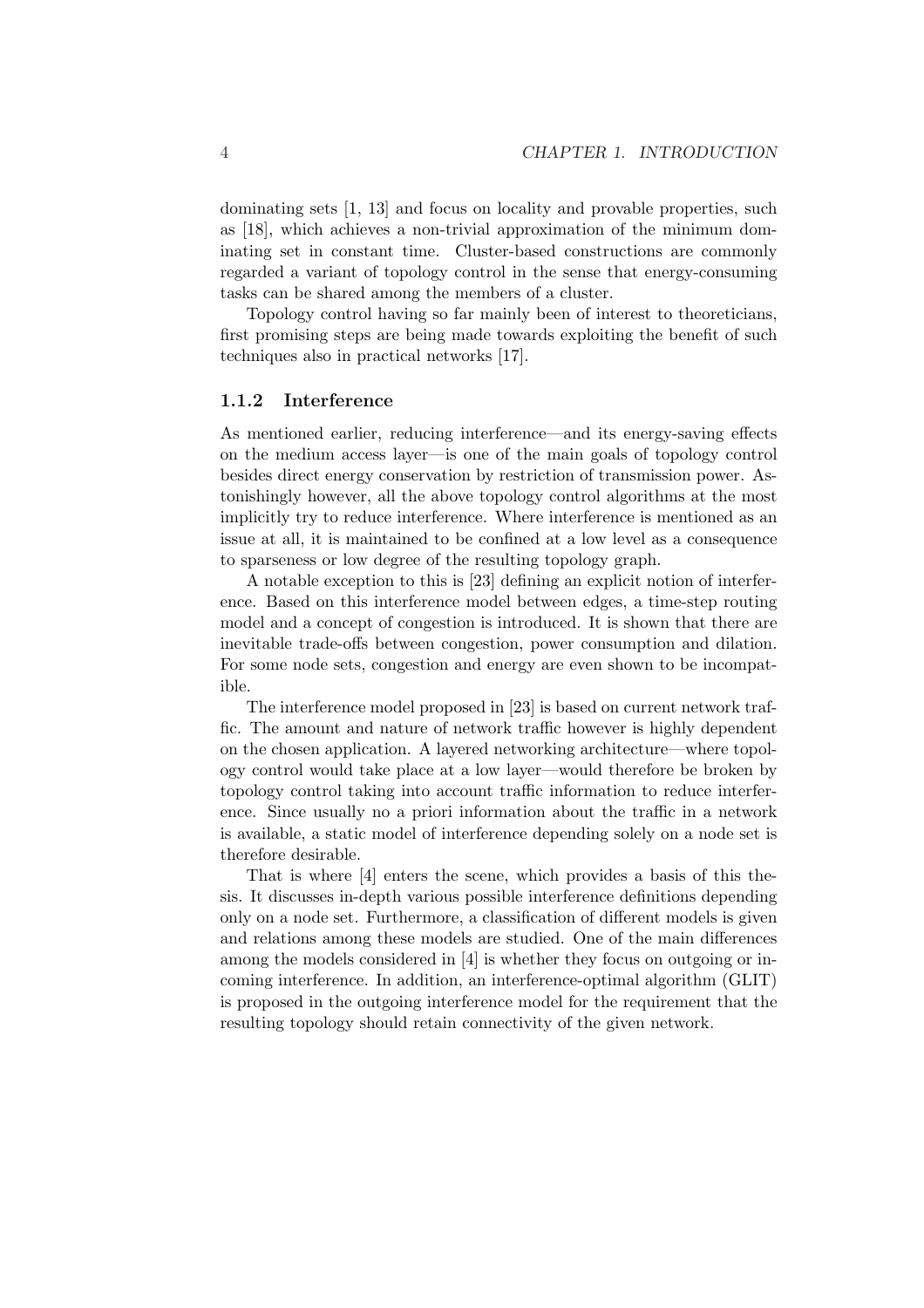# Chapter 2

# Modeling Interference

Mobile ad-hoc networks are commonly modeled by graphs. A graph  $G =$  $(V, E)$  consists of a set of nodes  $V \subset \mathbb{R}^2$  in the Euclidean plane and a set of edges  $E \subseteq V^2$ . Nodes represent mobile hosts, whereas edges represent links between nodes. In order to prevent already basic communication between directly neighboring nodes from becoming unacceptably cumbersome [26], it is required that a message sent over a link can be acknowledged by sending a corresponding message over the same link in the opposite direction. In other words, only undirected edges are considered.

We assume that a node can adjust its transmission power to any value between zero and its maximum power level. The maximum power levels are not assumed to be equal for all nodes. An edge  $(u, v)$  may exist only if both incident nodes are capable of sending a message over  $(u, v)$ , in particular if the maximum transmission radius of both u and v is at least  $|u, v|$ , their Euclidean distance. A pair of nodes  $u, v$  is considered *connectable in the* given network if there exists a path connecting u and v provided that all transmission radii are set to their respective maximum values. The task of a topology control algorithm is then to compute a subgraph of the given network graph with certain properties, reducing the transmission power levels and thereby attempting to reduce interference and energy consumption.

In [4] several interference models for this kind of graphs are discussed in detail. In the following two of them are briefly introduced, since they form the basis for the next two chapters.

With a chosen transmission radius—for instance to reach a node  $v$  a node  $u$  affects at least all nodes located within the circle centered at  $u$ and with radius  $|u, v|$ .  $D(u, r)$  denoting the disk centered at node u with radius r and requiring edge symmetry, the *coverage* of an (undirected) edge  $e = (u, v)$  is consequently defined to be the cardinality of the set of nodes covered by the disks induced by  $u$  and  $v$ :

$$
Cov(e) := |\{w \in V | w \text{ is covered by } D(u, |u, v|)\} \cup
$$
  

$$
\{w \in V | w \text{ is covered by } D(v, |v, u|)\}|.
$$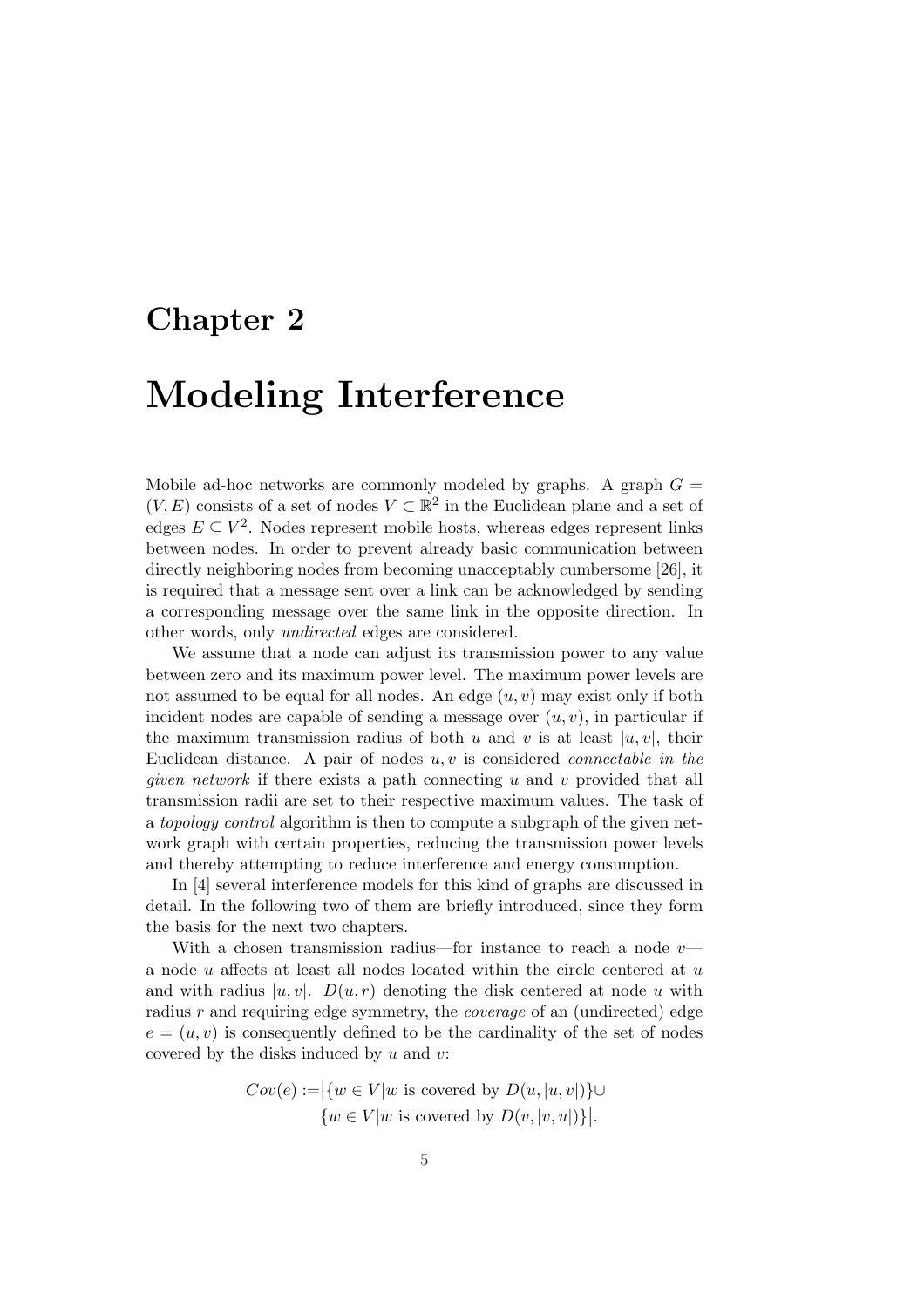In other words the coverage  $Cov(e)$  represents the number of network nodes affected by nodes  $u$  and  $v$  communicating with their transmission powers chosen such that they exactly reach each other (cf. Figure 2.1). This is also referred to as the environment of e.



Figure 2.1: Nodes covered by a communication link.

The edge level interference defined so far, also referred to as outgoing interference in [4], since interference is counted at the causing edge, is now extended to a graph interference measure as the maximum coverage occurring in a graph:

**Definition 1.** The outgoing interference of a graph  $G=(V,E)$  is defined as

$$
I_{out}(G) := \max_{e \in E} Cov(e).
$$

On the other hand, each node u features a value  $r_u$  defined as the distance from  $u$  to its farthest neighbor. Based on this, [4] introduces an alternative interference measure also referred to as incoming interference since interference is counted at the interfered node:

**Definition 2.** The incoming interference of a graph  $G=(V,E)$  is defined as

$$
I_{in}(G) := \max_{v \in V} |\{u|v \in D(u, r_u)\}|.
$$

In other words the interference  $I_{in}$  represents the maximum number of disks induced by the maximum transition ranges of the nodes covering a particular network node.  $I_{in}$  of a node is analogously defined as the number of disks covering that node.

Since interference reduction per se would be senseless (if all nodes simply set their transmission power to zero, interference will be reduced to a minimum), the formulation of additional requirements to be met by a resulting topology is necessary. A resulting topology can for instance be required

- to maintain connectivity of the given communication graph (if a pair of nodes is connectable in the given network, it should also be connected in the resulting topology graph),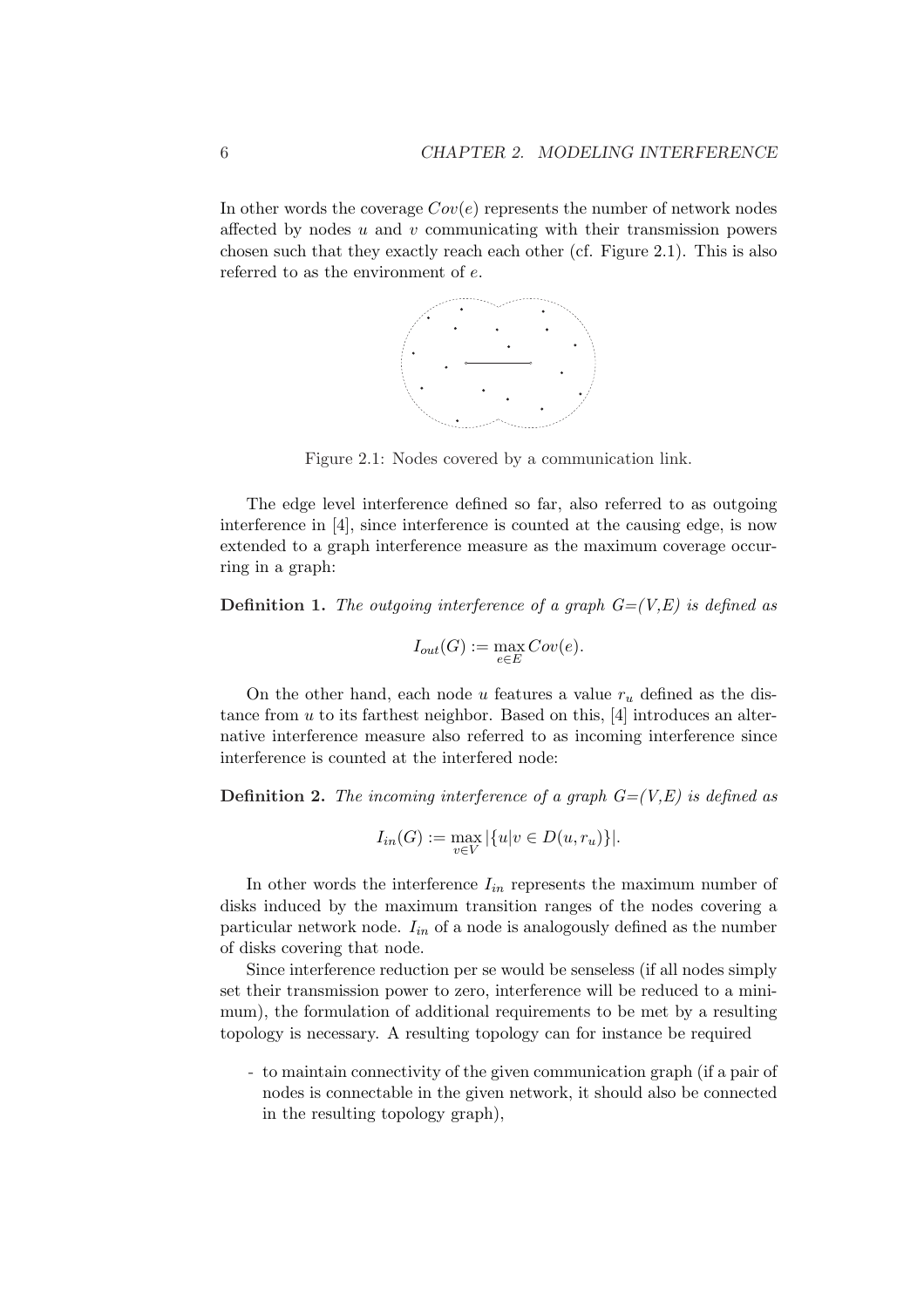- to be a spanner of the underlying graph (the shortest path connecting a pair of nodes  $u, v$  on the resulting topology is longer by a constant factor only than the shortest path between  $u$  and  $v$  on the given network), or
- to be planar (no two edges in the resulting graph intersect).

Finding a resulting topology which meets one or a combination of such requirements with minimum interference constitutes an optimization problem.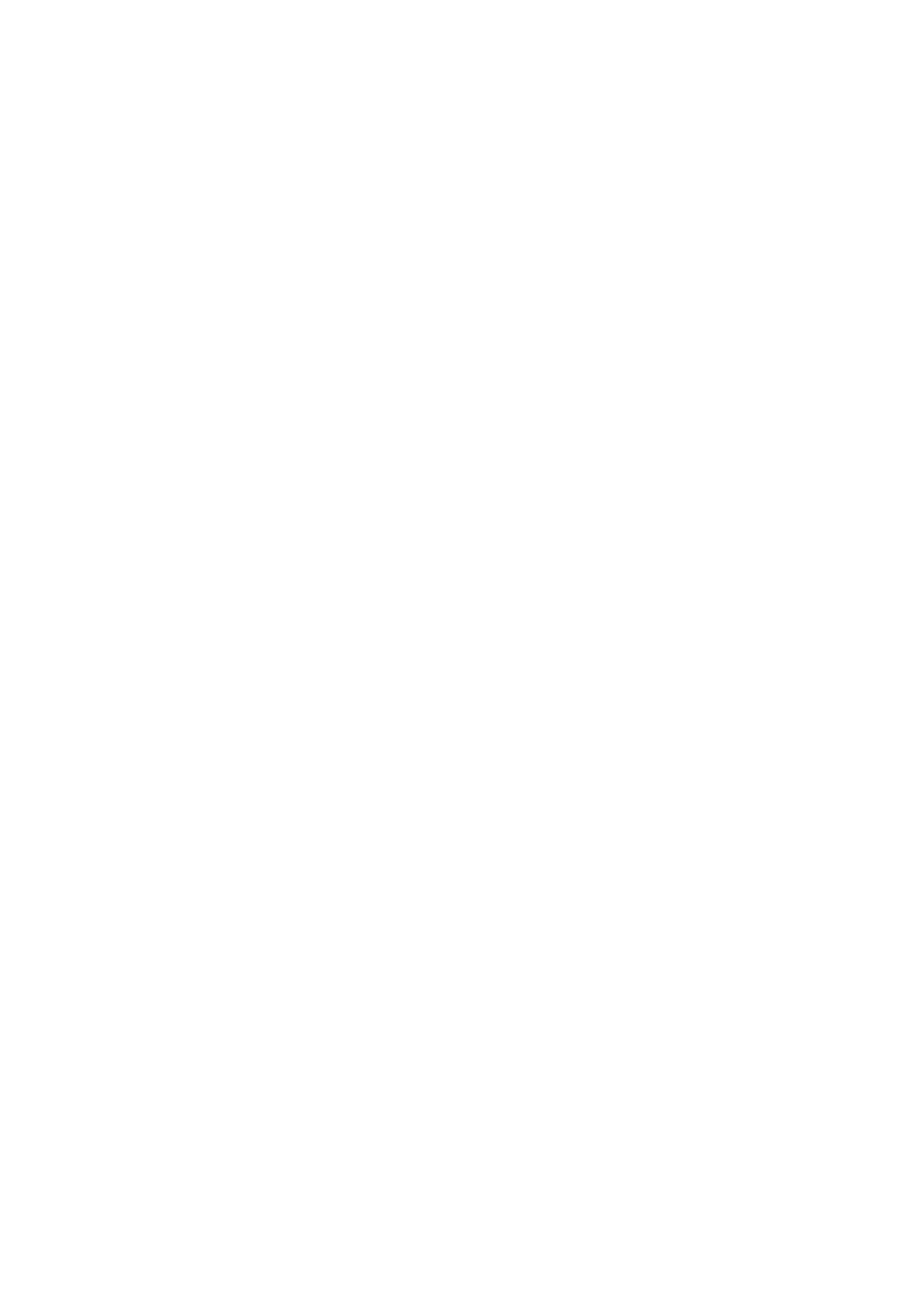# Chapter 3

# Outgoing Interference

In this chapter we consider the outgoing interference model  $I_{out}$  defined in Chapter 2. For this model [4] describes an algorithm, referred to as GLIT, that results in an optimum interference topology given the requirement for maintaining connectivity of the given graph. In the following we first discuss some properties of such an interference-optimal topology in the  $I_{out}$ model. Afterwards two algorithms are described that yield interferenceoptimal topologies with the additional requirement of being a spanner of the given network.

### 3.1 Interference-Optimal Topologies

In [4] It is shown that an optimum interference topology does not always contain the Minimum Spanning Tree (MST) of the given network. Moreover a worst-case example was presented that yields interference  $I_{out} \in \Omega(n)$ , where  $n$  denotes the number of nodes in the networks, in case of the MST, whereas an interference-optimal topology results in constant interference. Thus, a topology containing the MST is not always optimal. Using the same example as the one introduced in  $[4]$  (see Figure 3.1) we are however able to derive a much stronger conclusion than the one stated above.

To the best of our knowledge, all currently known topology control algorithms as described in Section 1.1 have in common that every node establishes a (symmetric) connection to at least its nearest neighbor. In other words all these topologies contain the Nearest Neighbor Forest constructed on the given network. In the following we show that by including the Nearest Neighbor Forest as a subgraph, the interference of a resulting topology can become incomparably bad with respect to a topology with optimum interference.

Theorem 1. No currently proposed topology control algorithm—required to maintain connectivity of the given network—is guaranteed to yield a nontrivial interference approximation of the optimum solution. In particular,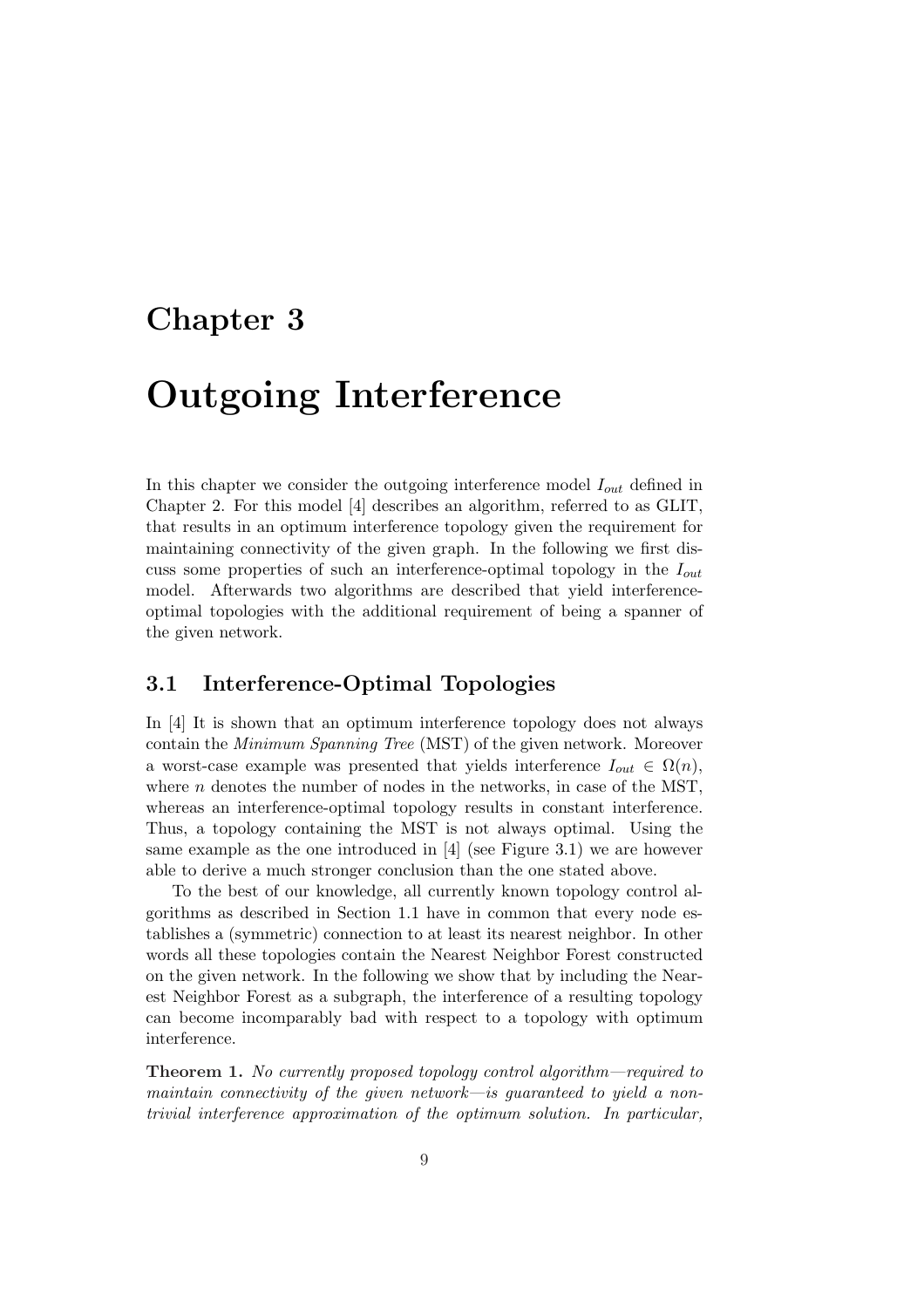interference of any proposed topology is  $\Omega(n)$  times larger than the interference of the optimum connected topology, where n is the total number of network nodes.

Proof. Figure 3.1 depicts an extension of the exponential node chain (see [4]. In addition to a horizontal exponential node chain, each of these nodes  $h_i$  has a corresponding node  $v_i$  vertically displaced by a little more than  $h_i$ 's distance to its left neighbor. Denoting this vertical distance  $d_i, d_i > 2^{i-1}$ holds. These additional nodes form a second (diagonal) exponential line. Between two of these diagonal nodes  $v_{i-1}$  and  $v_i$ , an additional helper node  $t_i$  is placed such that  $|h_i, t_i| > |h_i, v_i|$ .

The Nearest Neighbor Forest for this given network (with the additional assumption that each node's transmission radius can be chosen sufficiently large) is shown in Figure 3.2. Roughly one third of all nodes being part of the horizontally connected exponential chain, interference of any topology containing the Nearest Neighbor Forest amounts to at least  $\Omega(n)$ . An interference-optimal topology, however, would connect the nodes as depicted in Figure 3.3 with constant interference.  $\Box$ 



Figure 3.2: The Nearest Neighbor Forest yields interference  $\Omega(n)$ .

Figure 3.3: Optimal tree with constant interference.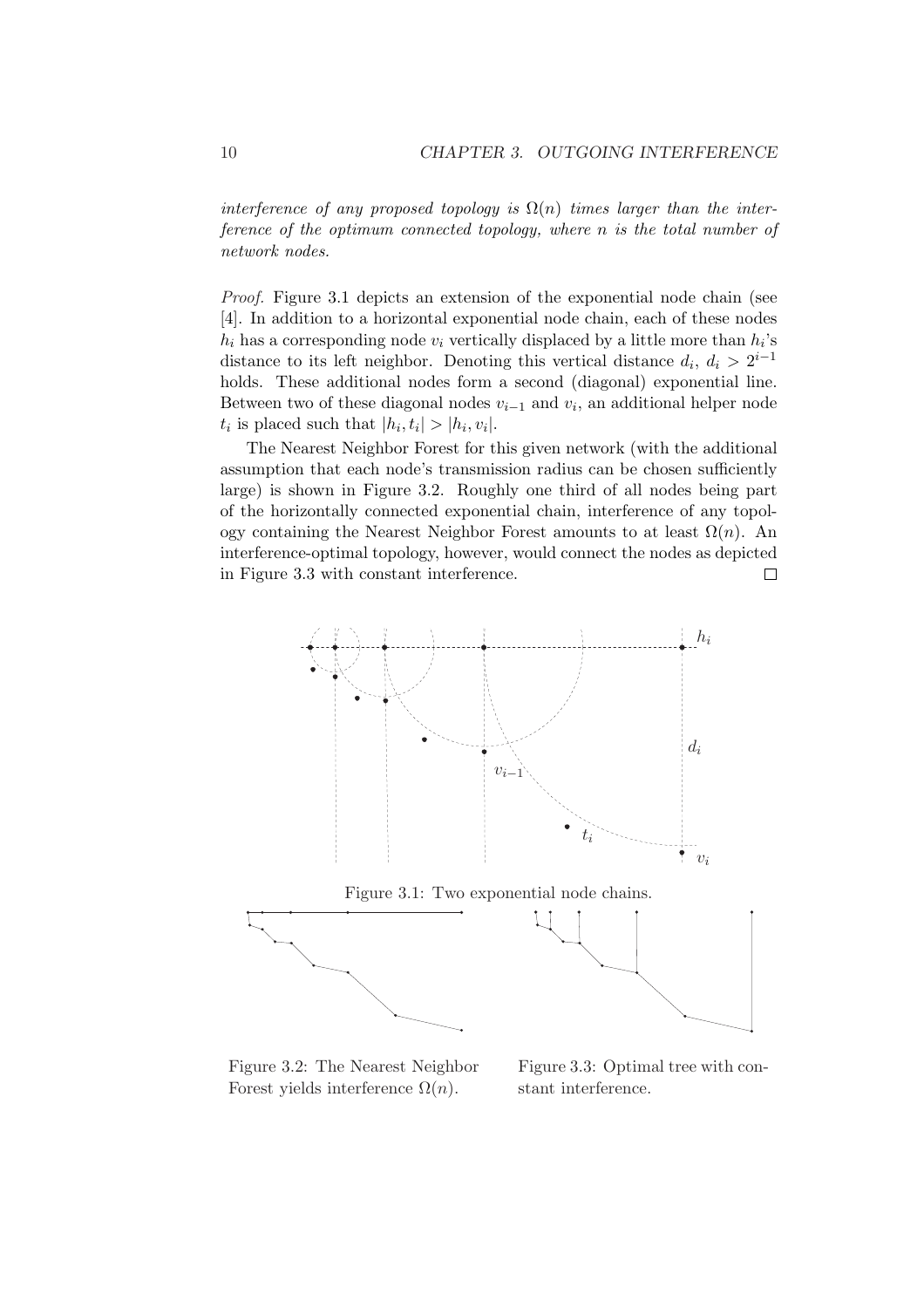In other words, already by having each node connect to the nearest neighbor, a topology control algorithm makes an "irrevocable" error. Moreover, it commits an asymptotically worst possible error, since the interference in any network cannot become larger than n.

Since roughly one third of all nodes are part of the horizontal exponential node chain in Figure 3.1, the observation stated in Theorem 1 would also hold for an average interference measure, averaging interference over all edges.

The following theorem even shows that for connectivity-preserving topologies no local algorithm can approximate optimum interference for every given network.

Theorem 2. For the requirement of maintaining connectivity of the given network, there exists a class of graphs for which there is no local algorithm that approximates optimum interference.

*Proof.* In Figure 3.4 the maximum transmission radius of a node is  $|u, v|$ . Let n be the number of nodes in the graph. Then the shaded area contains  $\Omega(n)$ evenly distributed nodes which can be connected with constant interference. For each such node i the inequalities  $|i, v| < |u, v|$  and  $|u, i| > |u, v|$  hold. It follows that edge  $(u, v)$  has  $\Omega(n)$  interference, since it covers all nodes in the shaded area. In addition there is a chain of nodes (dashed path) connecting node  $u$  with node  $v$  indirectly through the nodes located in the shaded area. The nodes in the chain are located in such a way that it is possible to connect them with constant interference. For such a graph  $O(1)$  interference can be achieved by connecting  $u$  to the rest of the graph through the chain of nodes and not directly through edge  $(u, v)$ , which would cause  $\Omega(n)$  interference.

A local algorithm at node u has to decide if it can drop edge  $(u, v)$  or not. This is only possible if  $u$  knows about the existence of an alternative path from  $u$  to  $v$  in order to maintain connectivity. By elongating the chain sufficiently, the local algorithm can thus be forced to include edge  $(u, v)$ , pushing up interference to  $O(n)$  whereas the optimum is  $\Omega(1)$ .  $\Box$ 

In addition to the properties shown above, we now prove that an optimum interference topology features also bounded degree. This requirement is often desired in order to save resources at the nodes.

#### Theorem 3. Algorithm GLIT resulting in an interference-optimal topology for any given network has bounded degree at most 12.

*Proof.* Assume a network consisting of three interconnected nodes  $\{u, v, w\}$ . Since GLIT follows the lines of Kruskal's MST algorithm [6] with attributed edge weight  $Cov(e)$  for an edge e, we know that the algorithm discards the edge with maximum coverage. We therefore prove that two adjacent edges in an optimum interference topology enclose an angle greater than  $2\pi/13$ , from which the theorem follows. Without loss of generality, we assume  $|u, v|$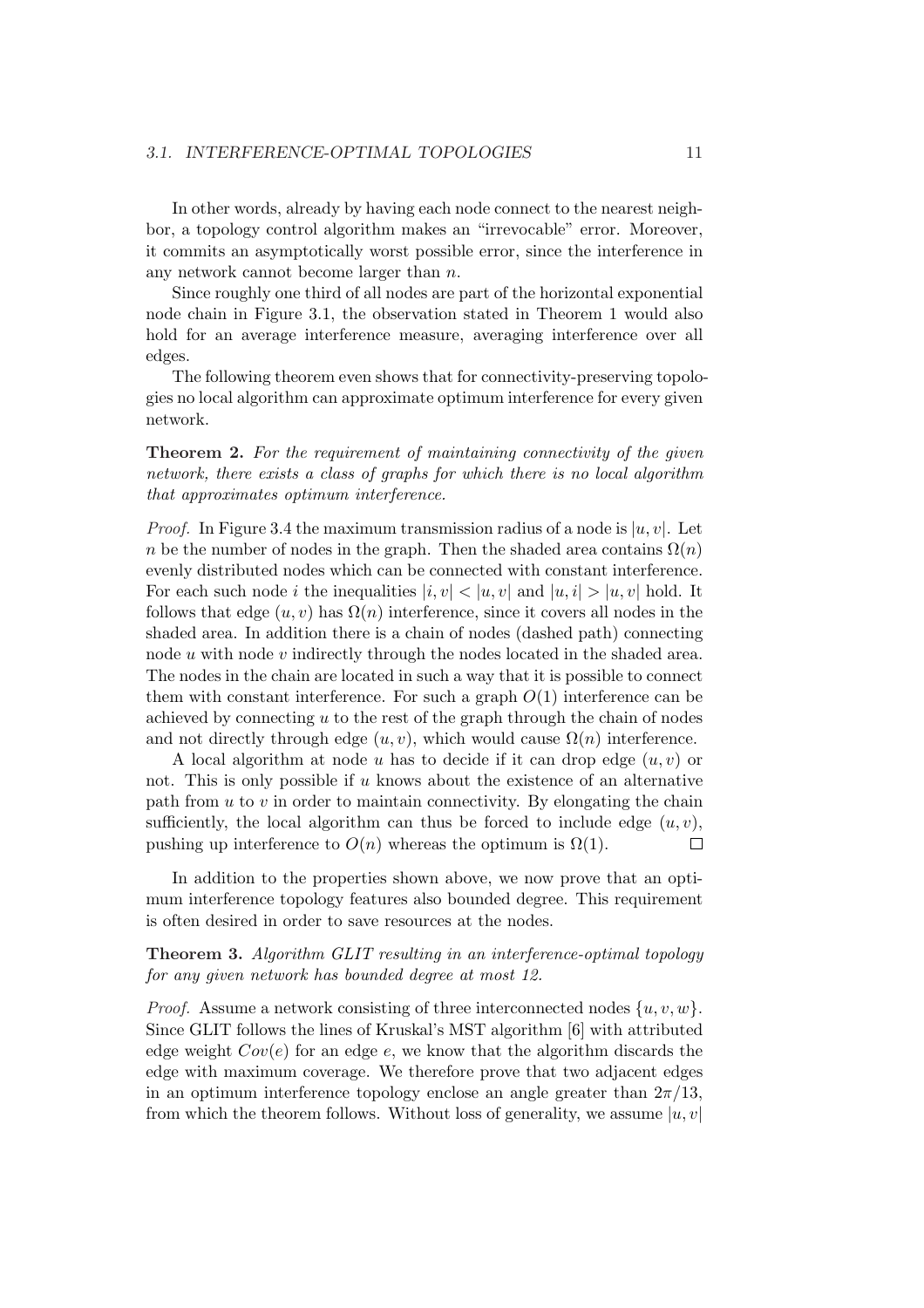

Figure 3.4: Worst case graph for which no local algorithm can approximate optimum interference.



Figure 3.5: The interfering area of  $(u, w)$  is within that of  $(u, v)$  and thus  $Cov(u, w) \leq Cov(u, v)$ .

 $\Box$ 

to be greater than  $|v, w|$ . In order for the edge  $(u, w)$  to be discarded in an optimum interference topology, it is required that  $Cov(u, w) > Cov(u, v)$ holds. Figure 3.5 depicts a case where the environment of  $(u, w)$  is entirely inside the one of  $(u, v)$  and thus by definition  $Cov(u, w)$  cannot be greater than  $Cov(u, v)$ . Consequently, we can lower-bound the angle  $\beta$  in Figure 3.5 such that the environment of  $(u, w)$  is not entirely within that of  $(u, v)$ . In case of  $|u, v| = |v, w|$  it can be seen that  $|u, w| \leq |u, v|/2$  is required, in order to make  $Cov(u, w) > Cov(u, v)$  possible. Setting  $|u, w| = |u, v|/2$  it follows that

$$
\sin\frac{\beta}{2} = \frac{\frac{|u,w|}{2}}{|u,v|} = \frac{1}{4},
$$

and consequently  $\beta \geq 2 \cdot \sin^{-1}(1/4) > 2\pi/13$ .

Additionally, it can be shown that the upper bound is tight, since there exist network instances that yield node degree 12 in an interference-optimal topology. As mentioned in Section 2, another popular requirement for topology control algorithms besides bounded degree is planarity of the resulting topology. This is often desired, because numerous well-understood routing algorithms exist that are only applicable to planar graphs. But topology control algorithms enforcing planarity are not optimal in terms of interference:

Theorem 4. There exist graphs on which interference-optimal topologies required to maintain connectivity—are not planar.

*Proof.* In Figure 3.6 the maximum transmission radius of a node is  $|a, b|$ . All eligible edges are depicted together with the coverage area for edges whose incident nodes are both in  $\{a, b, c, d\}$ . The indicated weight of an edge e corresponds to its coverage  $Cov(e)$ . V and W represent sets of 3 and 4 nodes, respectively. The nodes in set  $V$  and  $W$ , respectively, can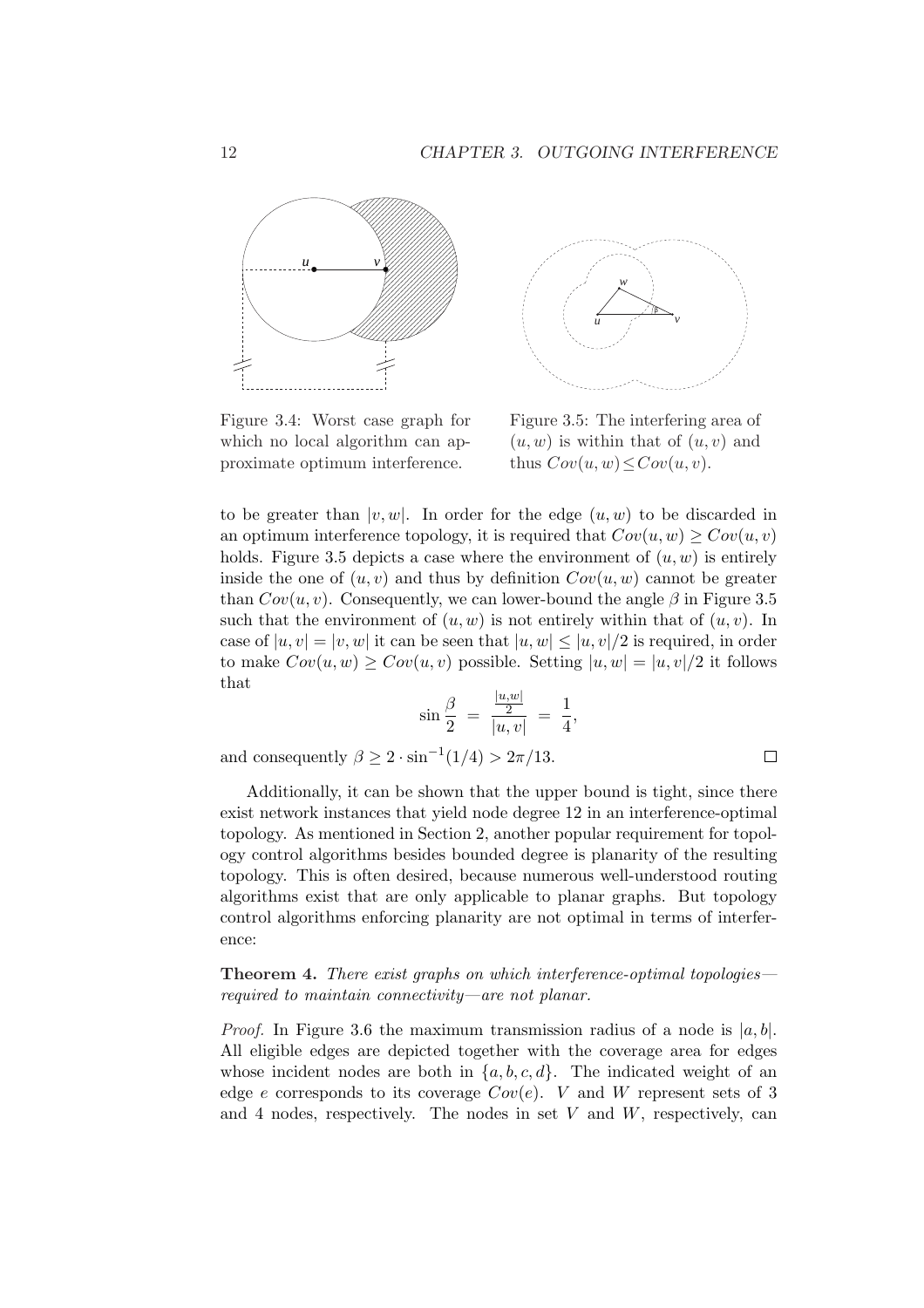#### 3.2. LOW-INTERFERENCE TOPOLOGIES 13

be connected among themselves with interference 3. A topology control algorithm can only reduce interference by removing all edges with maximum interference (here  $(a, c)$  and  $(b, c)$ ) from the graph. Thereafter, no further edge can be removed without breaking connectivity, since the graph without  $(a, c)$  and  $(b, c)$  is a tree. Thus the resulting tree is interference-optimal and non-planar, since both edges  $(a, b)$  and  $(c, d)$  must remain in the resulting topology.  $\Box$ 



Figure 3.6: Node set whose interference-optimal topology is not planar.

### 3.2 Low-Interference Topologies

In this section we present two algorithms that explicitly reduce outgoing interference of a given network. They both compute an interference-optimal topology maintaining connectivity of the given network with the additional requirement of being a spanner of the network. Whereas the first spanner algorithm assumes global knowledge of the network, the second can be computed locally.

#### 3.2.1 Low-Interference Spanners

The algorithm GLIT as defined in [4] optimizes interference for the requirement that the resulting topology has to maintain connectivity. In addition to connectivity it is often desired that the resulting topology should be a spanner of the given network. A formal definition of a t-spanner follows:

**Definition 3 (t-Spanner).** A t-spanner of a graph  $G = (V, E)$  is a subgraph  $G' = (V, E')$  such that for each pair  $(u, v)$  of nodes  $|p_{G'}^*(u, v)| \le t \cdot |p_G^*(u, v)|$ , where  $|p_{G'}^*(u,v)|$  and  $|p_G^*(u,v)|$  denote the length of the shortest path between u and v in  $G'$  and  $G$ , respectively.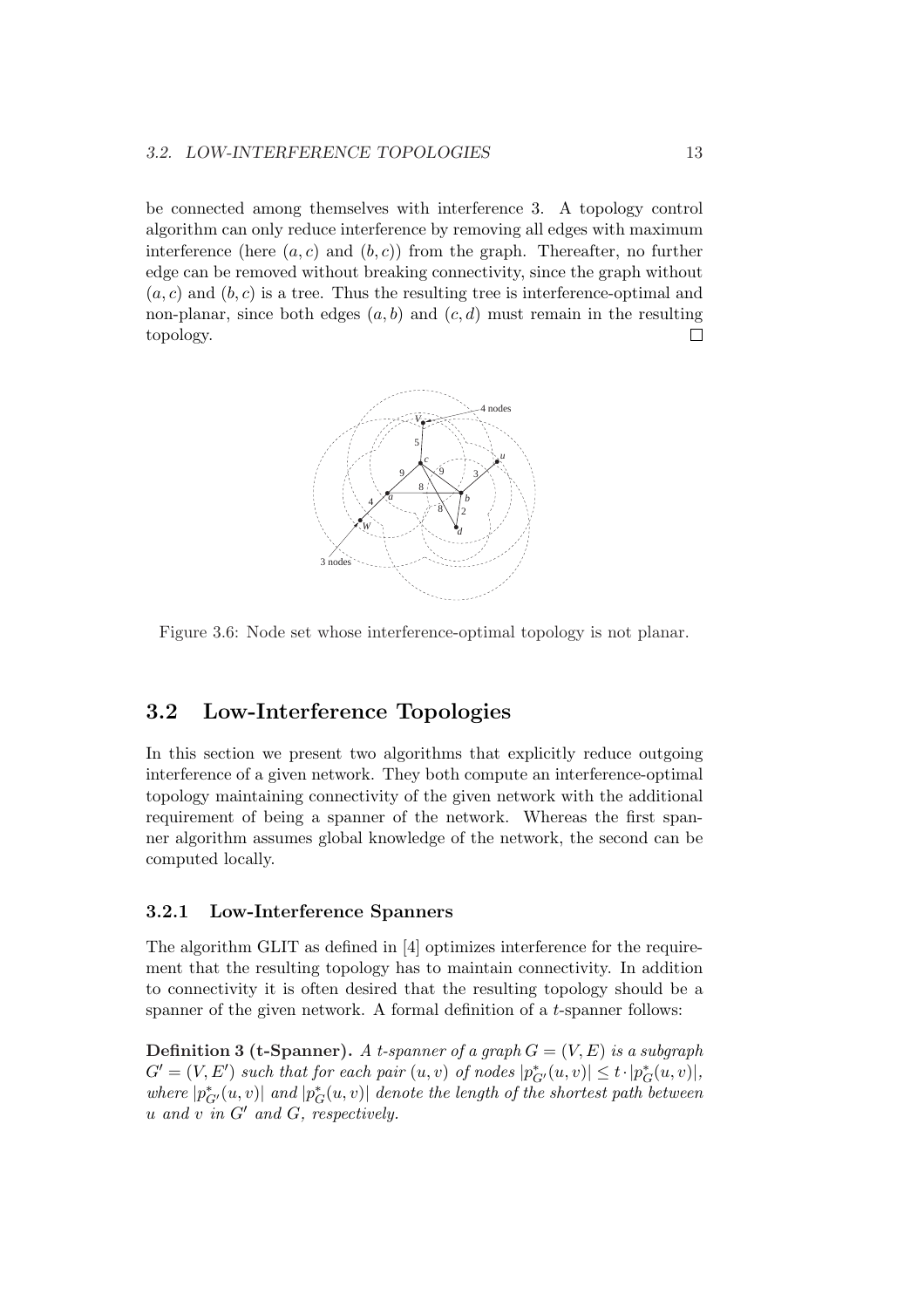In this section we consider Euclidean spanners, that is, the length of a path is defined as the sum of the Euclidean lengths of all its edges. With slight modifications our results are however also extendable to hop spanners, where the length of a path corresponds to the number of its edges.

Algorithm LISE is a topology control algorithm that constructs a tspanner with optimum interference. LISE starts with a graph  $G_{LISE}$  $(V, E_{LISE})$  where  $E_{LISE}$  is initially the empty set. It processes all eligible edges of the given network  $G = (V, E)$  in descending order of their coverage. For each edge  $(u, v) \in E$  not already in  $E_{LISE}$ , LISE computes a shortest path from  $u$  to  $v$  in  $G_{LISE}$  provided that the Euclidean length of this path is less than or equal to  $t|u, v|$ . As long as no such path exists, the algorithm keeps inserting all unprocessed eligible edges with minimum coverage into ELISE.

To prove the interference optimality of  $G_{LISE}$ , we introduce an additional lemma, which shows that  $G_{LISE}$  contains all eligible edges whose coverage is less than  $I(G_{LISE})$ .

**Lemma 5.** The graph  $G_{LISE} = (V, E_{LISE})$  constructed by LISE from a given network  $G = (V, E)$  contains all edges e in E whose coverage  $Cov(e)$ is less than  $I(G_{LISE})$ .

Proof. We assume for the sake of contradiction that there exists an edge e in E with  $Cov(e) < I(G_{LISE})$  which is not contained in  $E_{LISE}$ . Consequently, LISE never takes an edge with coverage  $Cov(e)$  in line 7, since the algorithm would insert all edges with  $Cov(e)$  into  $E_{LISE}$  in line 8 instantly (thus also e). There exists however an edge f in  $E_{LISE}$  with  $Cov(f) = I(G_{LISE})$ eventually taken in line 7. Therefore the inequality  $Cov(e) < Cov(f)$  holds. At the time the algorithm takes  $f$  in line 7, all edges taken in line 5 must have had coverage greater than or equal to  $Cov(f)$ , since the maximum of an ordered set can only be greater than or equal to the minimum of the same set. Hence e has never been taken in line 5 and therefore has never been removed from  $E$  in line 10. Consequently,  $e$  is still in  $E$  when  $f$  is taken as the edge with minimum coverage in E. Thus it holds that  $Cov(f) \leq Cov(e)$ which leads to a contradiction.  $\Box$ 

With Lemma 5 we are ready to prove that the resulting topology constructed by LISE is an interference-optimal *t*-spanner.

**Theorem 6.** The graph  $G_{LISE} = (V, E_{LISE})$  constructed by LISE from a given network  $G = (V, E)$  is an interference-optimal t-spanner of G.

*Proof.* To show that  $G_{LISE}$  meets the spanner property, it is sufficient to prove that for each edge  $(u, v) \in E$  there exists a path in  $G_{LISE}$  with length not greater than  $t |u, v|$ . This holds, since for a shortest path  $p^*(u, v)$  in G a path  $p'(u, v)$  in  $G_{LISE}$  with  $|p'| \le t |p|$  can be constructed by substituting each edge on p with the corresponding spanner path in  $G_{LISE}$ . For edges in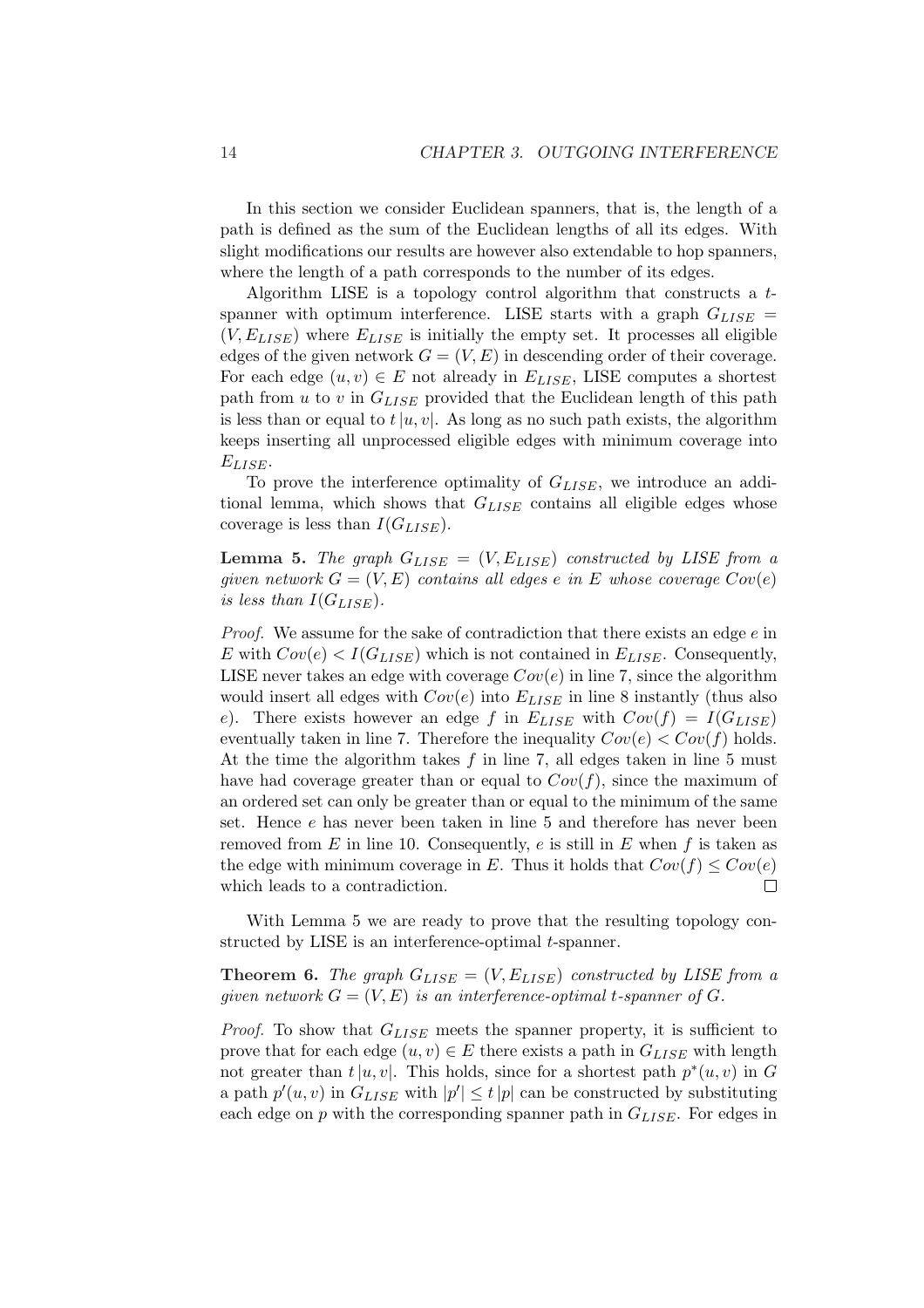Low Interference Spanner Establisher (LISE)

**Input:**  $V$ , a set of nodes v, each of which having attributed a maximum transmission radius  $r_v^{max}$ 1: E = all eligible edges  $(u, v)$   $(r_u^{max} \ge |u, v|)$  and  $r_v^{max} \ge |u, v|$  (\* unprocessed edges ∗) 2:  $E_{LISE} = \emptyset$ 3:  $G_{LISE} = (V, E_{LISE})$ 4: while  $E \neq \emptyset$  do 5:  $e = (u, v) \in E$  with maximum coverage 6: while  $|p^*(u, v)|$  in  $G_{LISE}| > t |u, v|$  do 7:  $f = \text{edge} \in E$  with minimum coverage 8: move all edges  $\in E$  with coverage  $Cov(f)$  to  $E_{LISE}$ 9: end while 10:  $E = E \setminus \{e\}$ 11: end while **Output:** Graph  $G_{LISE}$ 

E which also occur in  $E_{LISE}$  the spanner property is trivially true. On the other hand an edge  $(u, v)$  can only be in E but not in  $E_{LISE}$  if a path from u to v in  $G_{LISE}$  with length not greater than  $t|u, v|$  exists (see if-condition in line 6). Thus  $G_{LISE}$  is a t-spanner of G.

Interference optimality of LISE can be proved by contradiction. We therefor assume, that  $G_{LISE}$  is not an interference-optimal t-spanner. Let  $G^* = (V, E^*)$  be an interference-optimal t-spanner for G. Since  $G_{LISE}$  is not optimal, it follows that  $I(G_{LISE}) > I(G^*)$ . Thus all edges in  $E^*$  have coverage strictly less than  $I(G_{LISE})$ . From Lemma 5 follows that  $E^*$  is a nontrivial subset of  $E_{LISE}$ . Let T be the set of edges in  $E_{LISE}$  with coverage  $I(G_{LISE})$  and  $\tilde{G} = (V, \tilde{E})$  the graph with  $\tilde{E} = E_{LISE} \setminus T$ .  $\tilde{G}$  is a t-spanner, since  $E^*$  is still a subset of  $\tilde{E}$ , and  $I(\tilde{G}) \leq I(G_{LISE}) - 1$  holds. Because  $T$  is eventually inserted into  $E_{LISE}$  in line 8, there exists an edge  $(u, v) \in E$  that was taken in line 5 and for which no path  $p(u, v)$  exists in  $\tilde{G}$  with  $|p| \le t |u, v|$ . Thus  $\tilde{G}$  is no t-spanner (and therefore also  $G^*$ ), which contradicts the assumption that  $G^*$  is an interference-optimal t-spanner.

As regards the running time of LISE, it computes for each edge at most one shortest path. This holds, since multiple shortest path computations for the same edge in line 6 cause at least as many edges to be inserted into  $E_{LISE}$  in line 8 without computing shortest paths for them. Since finding a shortest alternative path for an edge requires  $O(n^2)$  time and as the network contains at most the same amount of edges, the overall running time of LISE is as well polynomial in the number of network nodes.

In contrast to the problem of finding a connected topology with optimum interference, the problem of finding an interference-optimal  $t$ -spanner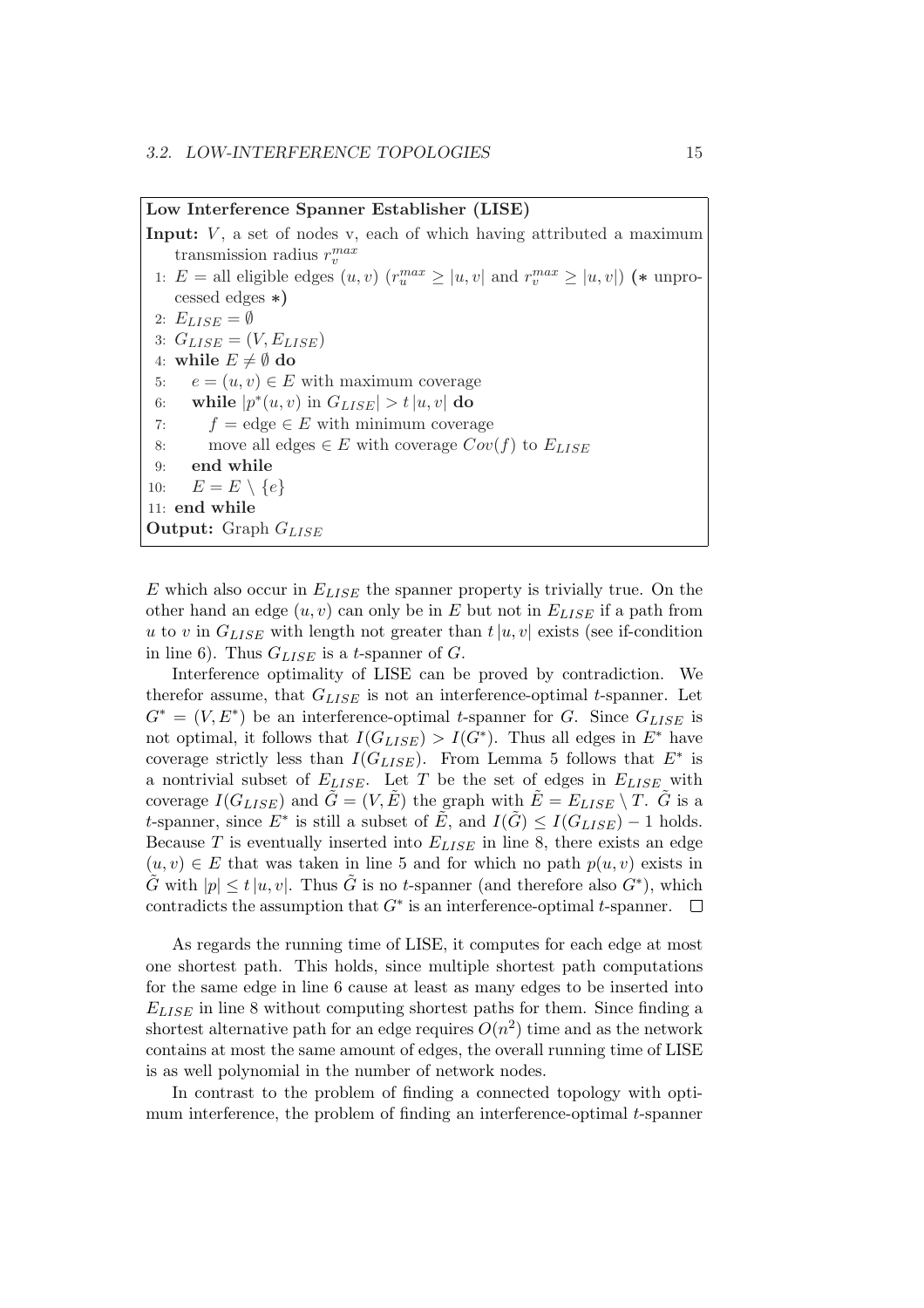is locally solvable. The reason for this is that finding an interference-optimal path  $p(u, v)$  for an edge  $(u, v)$  with  $|p| \le t |u, v|$  can be restricted to a certain neighborhood of  $(u, v)$ .

In the following we describe a local algorithm similar to LISE that is executed at all eligible edges of the given network. In reality, algorithm LocaLISE (Local LISE) is executed for each edge by one of its incident nodes (for instance the one with the higher identifier). The description of LocaLISE assumes the point of view of an edge  $e = (u, v)$ . The algorithm consists of three main steps:

- 1) Collect  $(\frac{t}{2})$ -neighborhood,
- 2) compute minimum interference path for e, and
- 3) inform all edges on that path to remain in the resulting topology.

In the first step,  $e$  gains knowledge of its  $(\frac{t}{2})$ -neighborhood. For a Euclidean spanner, the k-neighborhood of e is defined as all edges that can be reached (or more precisely at least one of their incident nodes) over a path p starting at u or v, respectively, with  $|p| \leq k |e|$ . Knowledge of the  $(\frac{t}{2})$ -neighborhood at all edges can be achieved by local flooding.

During the second step a minimum-interference path  $p$  from  $u$  to  $v$  with  $|p| \leq t |e|$  is computed. LocalISE starts with a graph  $G_{LL} = (V, E_{LL})$ consisting of all nodes in the  $(\frac{t}{2})$ -neighborhood and an initially empty edge set. It inserts edges consecutively into  $E_{LL}$ —in ascending order according to their coverage—, until a shortest path  $p^*(u, v)$  is found in  $G_{LL}$  with  $|p^*| \le t |e|.$ 

In the third step, e informs all edges on the path found in the second step to remain in the resulting topology. The resulting topology then consists of all edges receiving a corresponding message. In the following we show that it is sufficient for e to limit the search for an interference-optimal path  $p(u, v)$  meeting the spanner property to the  $(\frac{t}{2})$ -neighborhood of  $e$ .

**Lemma 7.** Given an edge  $e = (u, v)$ , no path p from u to v with  $|p| \le t |e|$ contains an edge which is not in the  $(\frac{t}{2})$  $(\frac{t}{2})$ -neighborhood of e.

*Proof.* For the sake of contradiction we assume that a path  $p$  from  $u$  to  $v$  with  $|p| \le t |e|$  containing at least one edge  $(w, x)$  not in the  $(\frac{t}{2})$ -neighborhood of  $e$ . Without loss of generality we further assume that, traversing  $p$  from u to v, we visit w before x. Since  $(w, x)$  is not in the  $(\frac{t}{2})$ -neighborhood, by definition, no path from u to w with length less than or equal to  $(\frac{t}{2})|e|$  exists (the same holds for any path from v to x). Consequently, the inequality  $|p| >$  $t|e| + |(w, x)|$  holds, which contradicts the assumption that  $|p| \le t|e|$ .  $\Box$ 

With Lemma 7 we are now able to prove that the topology constructed by LocaLISE is a t-spanner with optimum interference.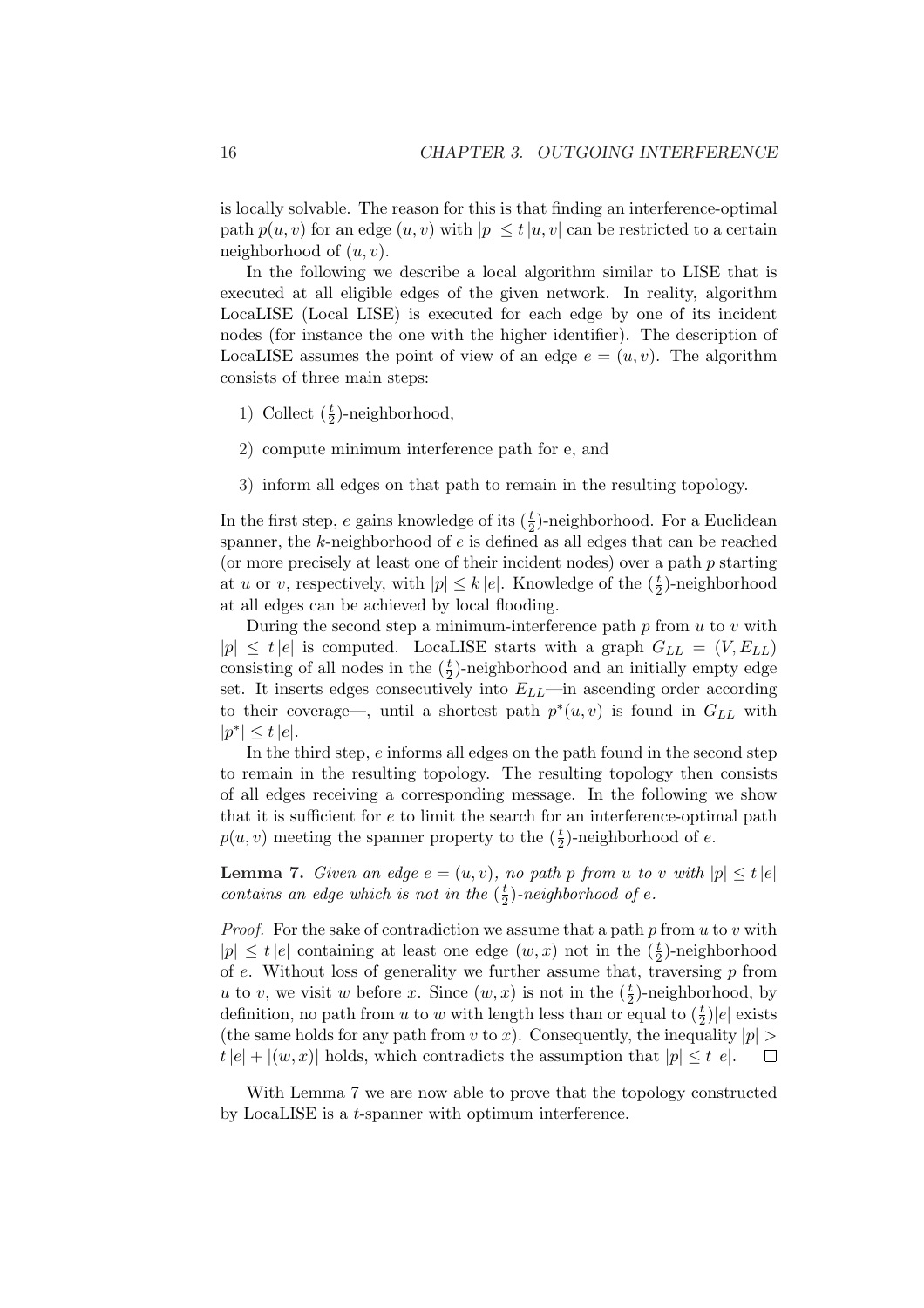#### LocaLISE

1: collect  $(\frac{t}{2})$ -neighborhood  $G_N = (V_N, E_N)$  of  $G = (V, E)$ 2:  $E = \emptyset$ 3:  $G' = (V_N, E')$ 4: repeat  $f = \text{edge} \in E_N$  with minimum coverage 6: move all edges  $\in E_N$  with coverage  $Cov(f)$  to E' 7:  $p = shortestPath(u - v)$  in  $G'$ 8: until  $|p| \le t |u, v|$ 9: inform all edges on  $p$  to remain in the resulting topology. Note:  $G_{LL} = (V, E_{LL})$  consists of all edges eventually informed to remain in the resulting topology.

**Theorem 8.** The graph  $G_{LL} = (V, E_{LL})$  constructed by LocaLISE from a given network  $G = (V, E)$  is an interference-optimal t-spanner of G.

Proof. The spanner property of LocaLISE can be proven similar to the first part of the proof of Theorem 6, where LISE is shown to be a t-spanner.

To show interference optimality, it is sufficient to prove that the spanner path constructed for any edge  $e = (u, v) \in G$  by LocaLISE is interferenceoptimal, where interference of a path is defined as the maximum interference of an edge on that path. The reason for this is that only edges that lie on one of these paths remain in the resulting topology; non-optimality of  $G_{LL}$ would therefore imply non-optimality of at least one of these spanner paths. In the following we look at the algorithm executed by  $e = (u, v)$ . In line 6 edges in E are consecutively inserted into E', starting with  $E' = \emptyset$ , until a spanner path  $p$  from  $u$  to  $v$  is found in line 8. Since LocaLISE inserts the edges into  $E'$  in ascending order according to their coverage and  $p$  is the first path meeting the spanner property,  $p$  is an interference-optimal t-spanner path from u to v in the  $(\frac{t}{2})$ -neighborhood. From Lemma 7 we know that the  $\left(\frac{t}{2}\right)$  $\frac{t}{2}$ )-neighborhood of e contains all spanner paths from u to v and therefore also the interference-optimal one. Thus it is not possible that LocaLISE does not see the global interference-optimal t-spanner path due to its local knowledge about  $G$ . Consequently,  $p$  is the global interference-optimal  $t$ spanner path of e.  $\Box$ 

### 3.3 Average-Case Interference

In this section we consider interference of topology control algorithms on average-case graphs, that is on graphs with randomly placed nodes.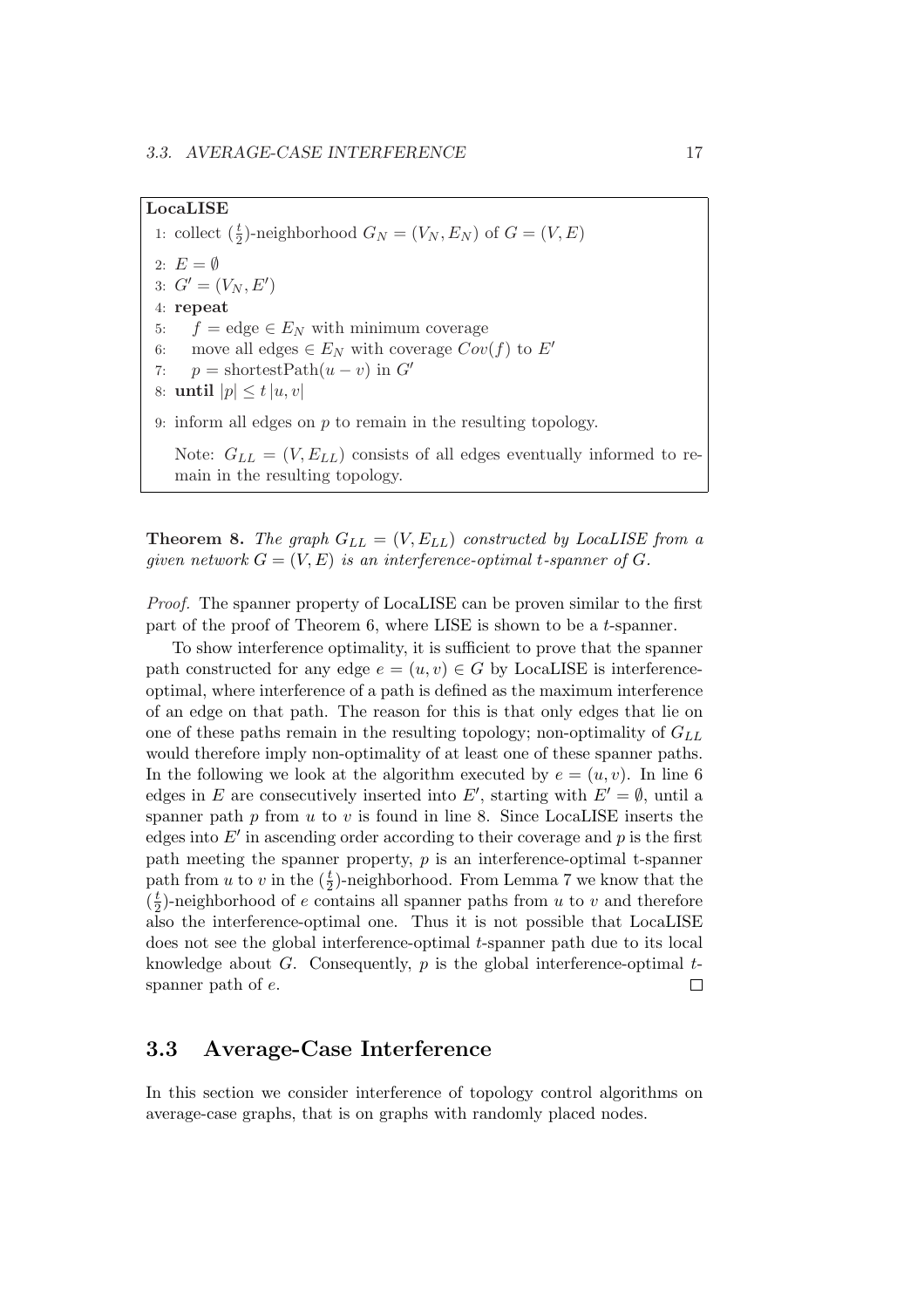In particular networks were constructed by placing nodes randomly and uniformly on a square field of size 20 by 20 units and subsequently computing for each node set the Unit Disk Graph—defined such that an edge exists if and only if its Euclidean length is at most one unit. The resulting Unit Disk Graphs were then employed as input networks for topology control. Since node density is a fundamental property of networks with randomly placed nodes, the networks were generated over a spectrum of node densities.

#### 3.3.1 Connectivity-Preserving Topologies

To evaluate connectivity-preserving topologies on average-case graphs, two well-known topology control algorithms are considered, in particular the Gabriel Graph [9] and the Relative Neighborhood Graph [32]. The interference-reducing effect of these two constructions is considered by comparison with the interference value of the given Unit Disk Graph network on the one hand and with the interference-optimal connectivity-preserving topology on the other hand. The interference-optimal topology was constructed by means of the GLIT algorithm presented in [4].

Figure 3.7 shows the interference mean values over 1000 networks for each simulated network density. While the resulting interference curves behave similarly for very low network densities, they fall into three groups with increasing density: At a density of roughly 5 network nodes per unit disk the interference-optimal curve stagnates and remains at a value of approximately 11.5. On the other hand the interference curve of the Unit Disk Graph without topology control rises almost linearly. Between these two extremes the Gabriel Graph and Relative Neighborhood Graph values increase clearly more slowly than the Unit Disk Graph curve, but show significantly higher values than the interference-optimal topology.

The simulation results show that the edge reduction performed by the Gabriel Graph and Relative Neighborhood Graph constructions reduce interference of the given network; this effect is clearer with the Relative Neighborhood Graph due to its stricter edge inclusion criterion and consequently its being a subgraph of the Gabriel Graph. However, the interference values of these two constructions are considerably higher than the results of the interference-optimal connectivity-preserving topology. Furthermore, although (unless in special cases) the Relative Neighborhood Graph has degree at most 6, it is not even clear whether with increasing network density the respective interference curve remains around the maximum value found so far or whether it would increase further for densities beyond the simulated spectrum. It can therefore be concluded that also for average-case graphs sparseness does not imply low interference.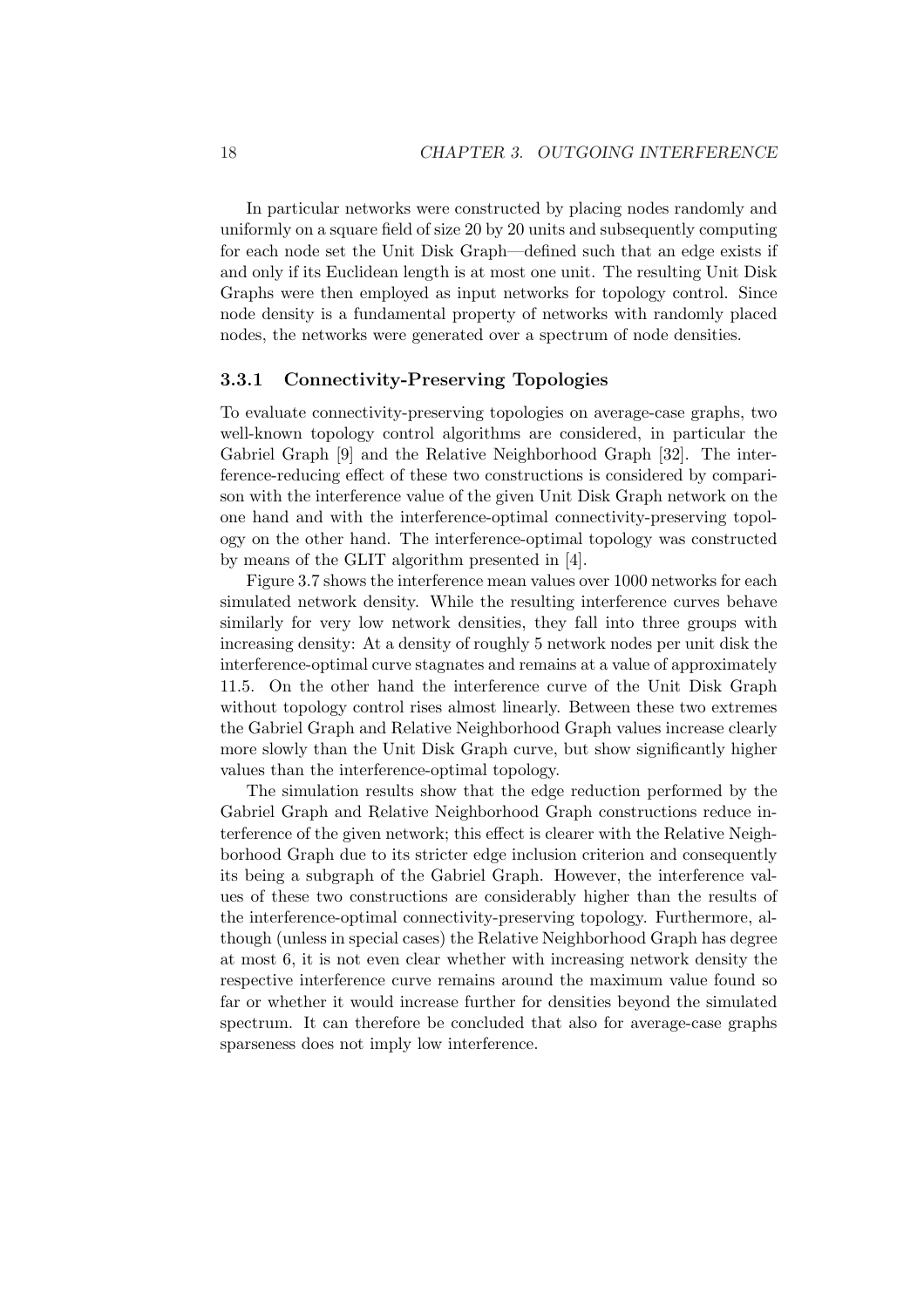



Figure 3.7: Interference values of the Unit Disk Graph without topology control (dotted), the Gabriel Graph (dashdotted), the Relative Neighborhood Graph (dashed), and the interference-optimal connectivitypreserving topology (solid).

Figure 3.8: Interference values of LISE for stretch factors 2 (dotted), 4 (dash-dot-dotted), 6 (dash-dotted), 8 (dashed), and 10 (solid). Interference values of the Relative Neighborhood Graph (upper gray) and interference-optimal connectivitypreserving topology (lower gray) are plotted for reference.

#### 3.3.2 Low Interference Spanners

Going beyond connectivity-preserving topologies, we consider in this section spanners, that is topologies guaranteeing that the shortest paths on the resulting topology are only by a constant factor longer than on the given network (cf. Section 3.2.1).

Figure 3.8 depicts simulation results—in particular the mean interference values over 100 networks at each simulated network density—of the topology constructed by the LISE algorithm introduced in Section 3.2.1 for different stretch factors t. The simulation results show that by increasing the requested stretch factor it is possible to achieve interference values close to the optimum interference values caused by connectivity-preserving topologies as described in the previous section. Moreover, even with a low stretch factor of 2, LISE does not perform worse than the Relative Neighborhood Graph, which is not a spanner. In summary, the simulation results show that the LocaLISE algorithm performs well with respect to interference also on average-case graphs. An illustration of the simulation graphs is provided in Figure 3.9.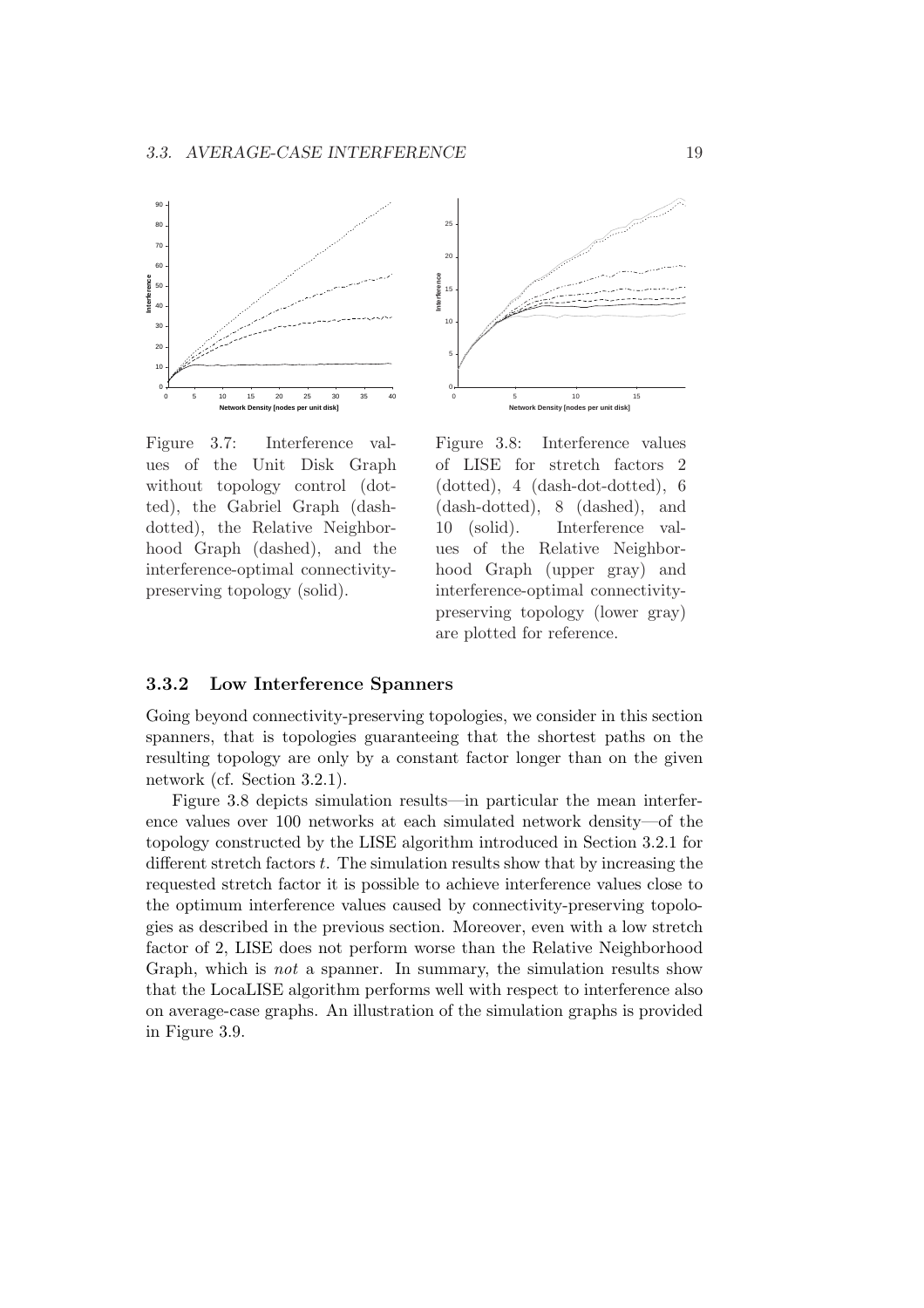

Figure 3.9: The Unit Disk Graph  $G$  (top left, interference 50), the Relative Neighborhood Graph of  $G$  (top right, interference 25),  $G_{LL}$  computed by LocaLISE with stretch factor 2 (bottom left, interference 23) and 10 (bottom right, interference 12) at a network density of 20 nodes per unit disk on a square field of 10 units side length. Note that, for instance in the western region of the graph, LocaLISE—depending on the chosen stretch factor omits high-interference "bridge" edges if alternative spanning paths exist.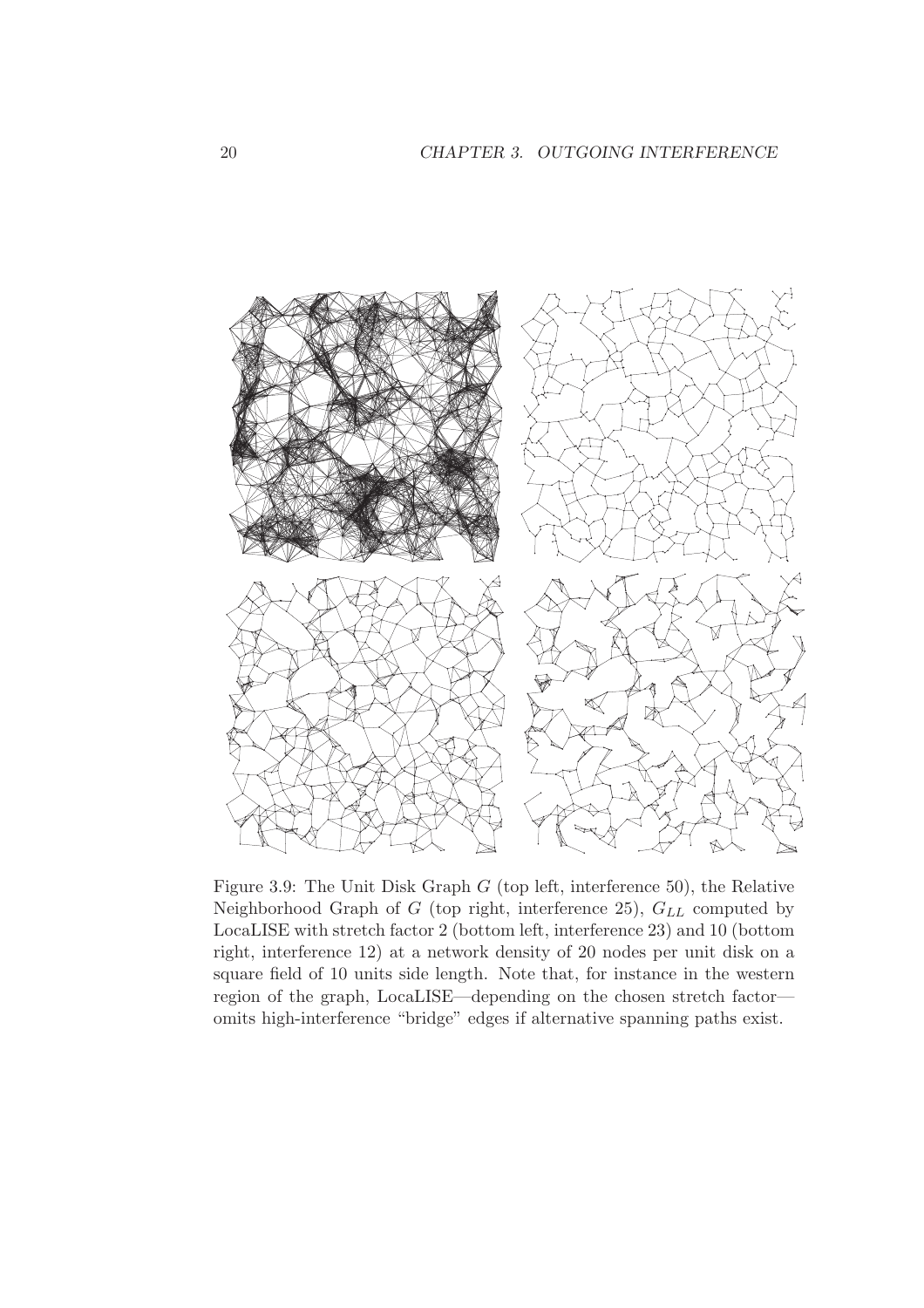## 3.4 Conclusion

Based on the work presented in [4], we focus on the characteristics of interference-optimal topologies in the outgoing interference model. In particular we first show that such a topology cannot be computed locally and that even the inclusion of the Nearest Neighbor Forest in the resulting graph results in unnecessary high interference. Further we prove that an optimum interference topology in fact has bounded degree but does not lead to planar graphs.

In addition, we propose provenly interference-minimal connectivity-preserving and spanner constructions. A locally computable version of the interference-minimal spanner construction can even be considered practicable, since it is shown to significantly outperform previously suggested topology control algorithms also on average-case graphs.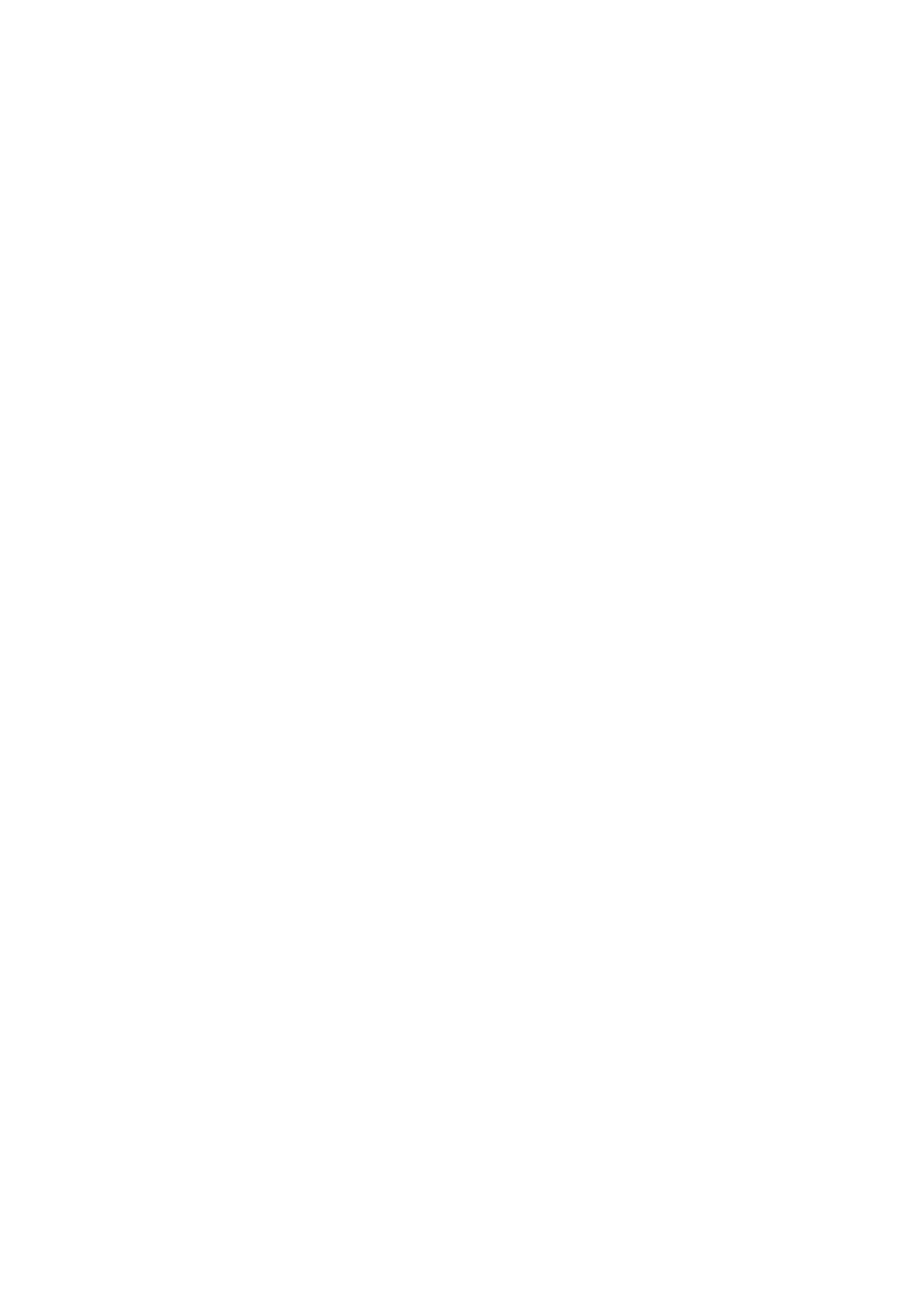# Chapter 4

# Incoming Interference

In this chapter we consider the incoming interference model introduced in Definition 2 of Chapter 2. In fact, [4] does not present  $I_{in}$  to be the only incoming interference model. Also an edge-based incoming interference model is described, referred to as  $I_{in}^e$ . Given a graph  $G = (V, E)$  the interference  $I_{in}^e$  of a node v in V is defined to be the number of edges in E covering v with their environments. This is exactly the inverse definition of  $I_{out}$ . In the following we show the relation between  $I_{in}$  and  $I_{in}^e$ .

We therefor consider a graph with  $I_{in}^e = x$ . Let u be a node with  $I_{in}^e(u) =$ x. That is, there are x edges whose environments cover  $u$ . The cardinality of the set  $S$  of adjacent nodes to these edges is then at most  $2x$  because each edge contributes at most two disjoint nodes to S. Since only nodes in S are candidates to contribute to  $I_{in}(u)$ , we derive  $I_{in}(u) \leq 2x$ .

On the other hand, we consider a graph with  $I_{in} = y$ . Let u be a node with  $I_{in}(u) = y$ . By definition u is covered by y disks. Since we claim y to be the interference of the graph, each node corresponding to one of the  $y$ disks has at most  $y$  incident edges—[4] shows that the degree of a node is a lower bound for its  $I_{in}$  value. Since only edges incident to one of these y nodes need to be considered for  $I_{in}^e$  of the graph, we obtain  $I_{in}^e \leq y^2$ .

Summing up the above presented results we derive the following relation for the  $I_{in}$  and the  $I_{in}^e$  interference models:

$$
\sqrt{I_{in}^e} \le I_{in} \le 2I_{in}^e.
$$

Thanks to the above relation we do not need to consider both models in this chapter, since results for one of them are also applicable for the other. In the following we therefore restrict ourselves to the  $I_{in}$  model. The reason is that  $I_{in}$  is the more natural model, since interference is obviously caused by sending nodes and not through imaginary edges.

The  $I_{in}$  model is however, other than the  $I_{out}$  interference model defined in Chapter 2 and covered in Chapter 3, not of such friendly nature. This can be seen from the Minimum Interference Broadcast problem presented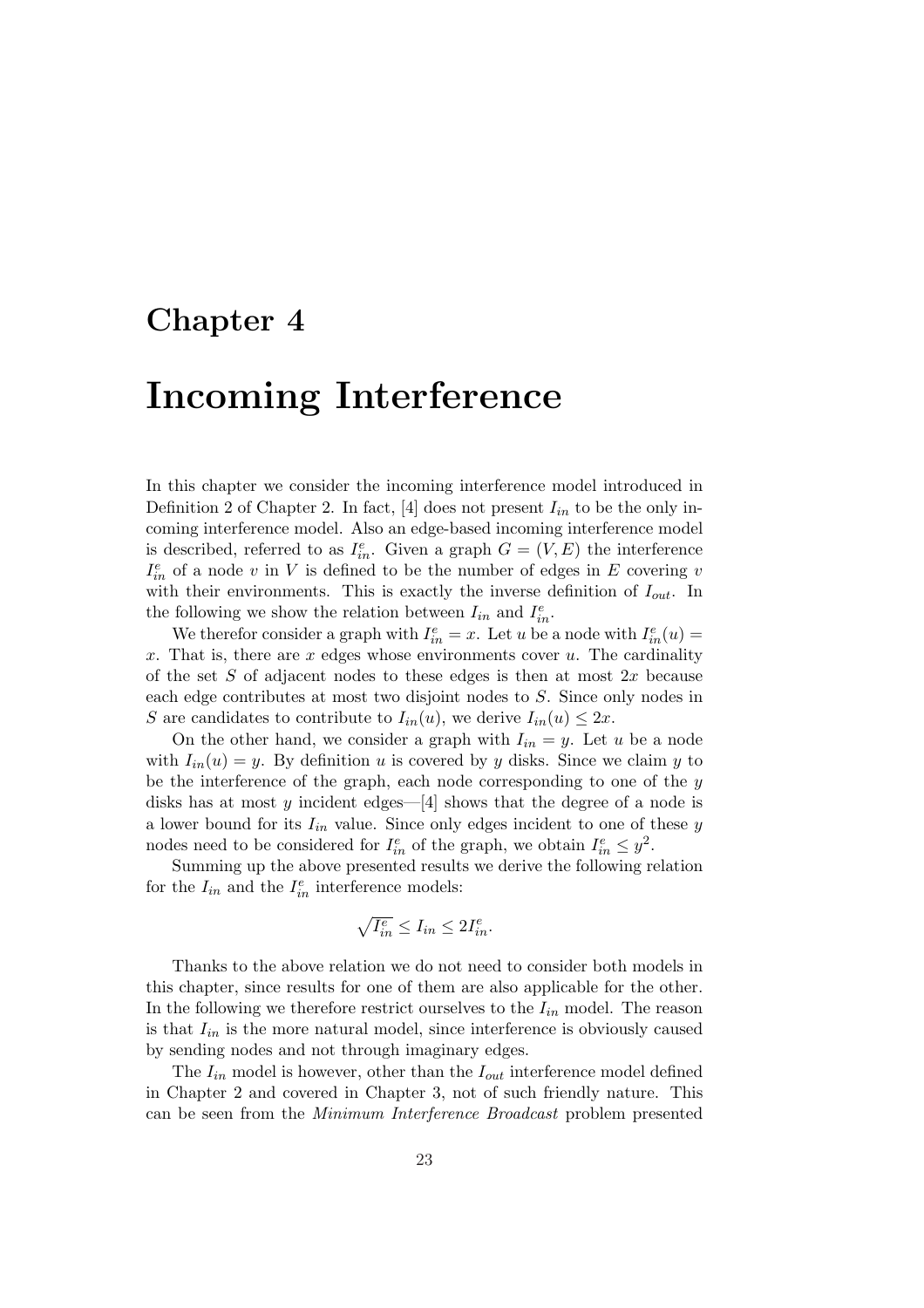in [4], which is optimally solvable in the  $I_{out}$  model but turns out to be NP-complete in  $I_{in}$ .

Based on the observation in [4] that already one-dimensional network instances yield optimum interference  $\Omega(n)$  in the  $I_{out}$  model, we turn our attention to topologies in one dimension. Additionally, we again require the resulting topology to maintain connectivity of the given network. A topology graph meeting this requirement can therefore consist of a tree of the given network, since additional edges might unnecessarily increase interference. Thus we focus on trees maintaining connectivity of the given network with least possible interference.

### 4.1 Exponential Node Chains

Let an *exponential node chain* be a one-dimensional configuration of  $n$  nodes where the distance between two nodes  $v_i$  and  $v_{i+1}$  is  $2^i$  and node  $v_1$  is the leftmost node of the chain. Furthermore, we assume the maximum transmission radius of each node is sufficiently large in order to connect to every other node in the chain. In the  $I_{out}$  interference model exponential node chains inherently yield interference  $\Omega(n)$  [4]. Figure 4.1 depicts an exponential node chain consisting of 5 linearly connected nodes, where "connecting linearly" means that node  $v_i$  is connected to node  $v_{i+1}$  for all  $i = 1, ..., n-1$ in the resulting topology. In addition to the disk  $D(v_i, r_{v_i})$  for each node  $v_i$ , Figure 4.1 depicts their interference values  $I_{in}(v_i)$ . Since all but the disk of the rightmost node cover  $v_1$ , interference at the latter is in  $\Omega(n)$  and thus also  $I_{in}$  is in  $\Omega(n)$ . However, other than in the  $I_{out}$  model, linear connection in exponential node chains does not result in an interference-optimal topology in the  $I_{in}$  interference model.

Due to the construction of an exponential node chain, only nodes connecting to at least one node to their right increase  $v_1$ 's interference. Consequently, a hub of an exponential node chain is defined as follows:

Definition 4. Given a connected topology for an exponential node chain C. A node u is defined to be a hub in C if and only if there exists an edge  $(u, v)$ with v being a node to the right of  $u$  in  $C$ .

Algorithm LION constructs a topology for an exponential node chain that does not yield interference  $\Omega(n)$ . The algorithm starts with a graph  $G =$  $(V, E_{LION})$ , where V is the set of nodes in the chain and  $E_{LION}$  is initially the empty set. Following the scan-line principle, it processes all nodes in the order of their occurrences from left to right. Initially, the leftmost node is set to be the current hub h. Then for each node  $v_i$  LION inserts an edge  $(h, v_i)$  into  $E_{LION}$ . This is repeated until  $I_{in}$  increases due to the addition of such an edge, node  $v_i$  becomes the current hub and subsequent nodes are connected to  $v_i$  as long as interference does not increase.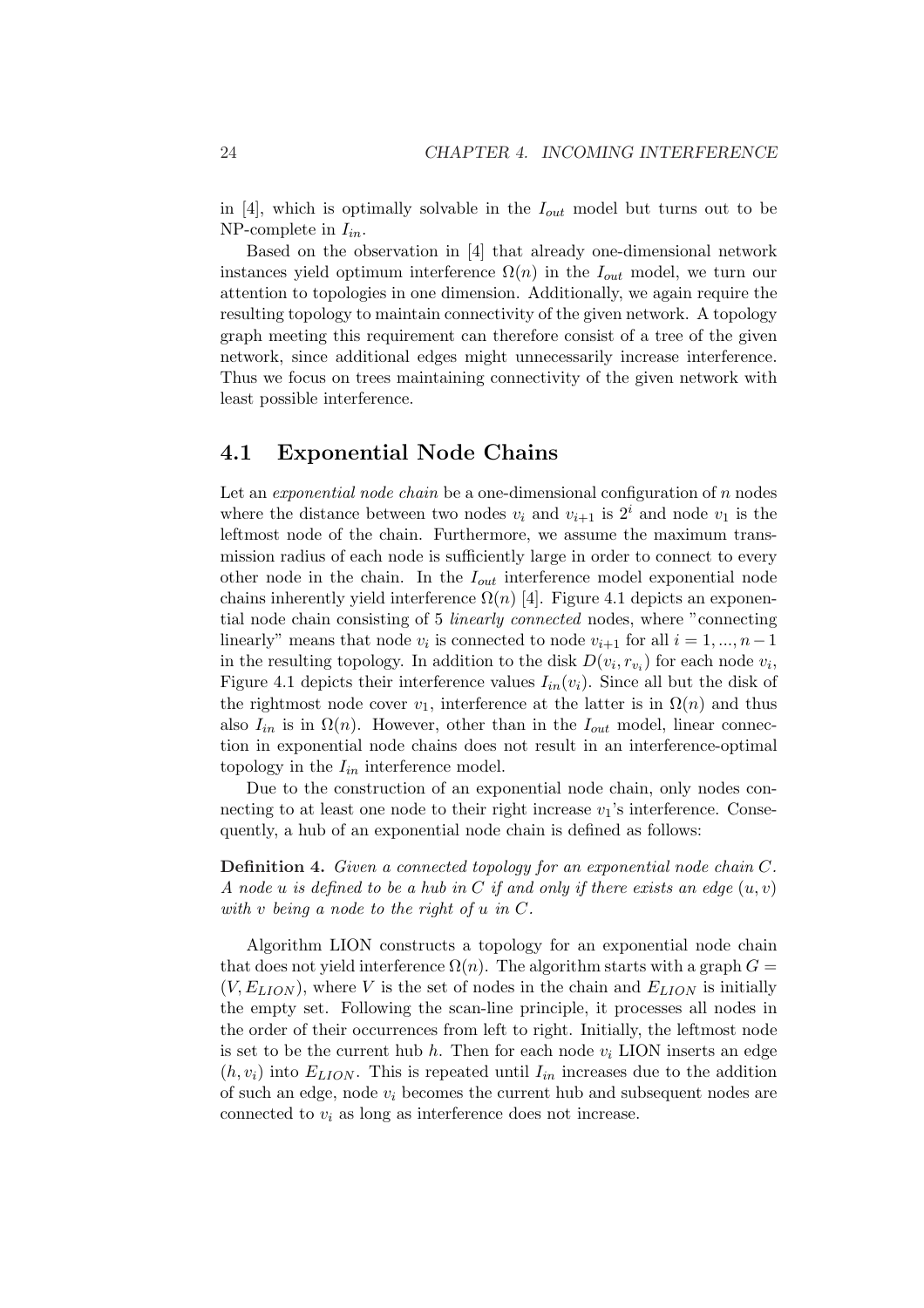

Figure 4.1: Linearly connecting an exponential node chain results in interference  $\Theta(n)$  at the leftmost node.

6 6 6 5 6 5 4 6 5 4 3 6 5 4 3 2

Figure 4.2: Exponential node chain in a logarithmic scale. The topology is obtained by applying LION. Only hubs (hollow points) interfere with the leftmost node.

Figure 4.2 depicts the resulting topology if LION is applied to an exponential node chain. The exponential node chain is thereby depicted in a logarithmic scale<sup>1</sup>. In order to clarify the resulting topology and to prevent overlapping edges, they are depicted as arcs. In addition, Figure 4.2 also shows the individual interference values at each node.

Theorem 9. Given an exponential node chain consisting of n nodes, applying algorithm LION to this chain results in a connected topology with ptying algorithm ETON to<br>interference  $I_{in} \in O(\sqrt{n})$ .

Proof. The resulting topology obtained by application of LION shows a clear structure (see Figure 4.2). Each hub, not taking into account the first two, is connected to one more node to its right than its predecessor hub to the left. This follows from the fact that if the current topology leads to interference  $I_{in} = I$  at the determination of a new hub, this hub can be connected to  $I-2$  nodes to its right until  $I_{in}$  is again increased by one. Therefore the minimum number of nodes  $n$  needed in an exponential node chain such that interference  $I_{in} = I$  is obtained, when LION is applied, is

$$
n = \sum_{i=1}^{I-2} i + 2 = \frac{1}{2}I^2 - \frac{3}{2}I + 3.
$$

By solving for interference  $I_{in} = I$  and  $n \geq 2$  in the above equation, we consequently obtain

$$
I_{in} = \left\lfloor \frac{\sqrt{8n-15}+3}{2} \right\rfloor \in \mathrm{O}(\sqrt{n}).
$$

This is an intriguing result since it can be shown that  $\sqrt{n}$  is a lower bound for  $I_{in}$  in exponential node chains.

 $\Box$ 

<sup>&</sup>lt;sup>1</sup>Another way to look at it is as if the exponential node chain was viewed through a pair of glasses with logarithmic cut.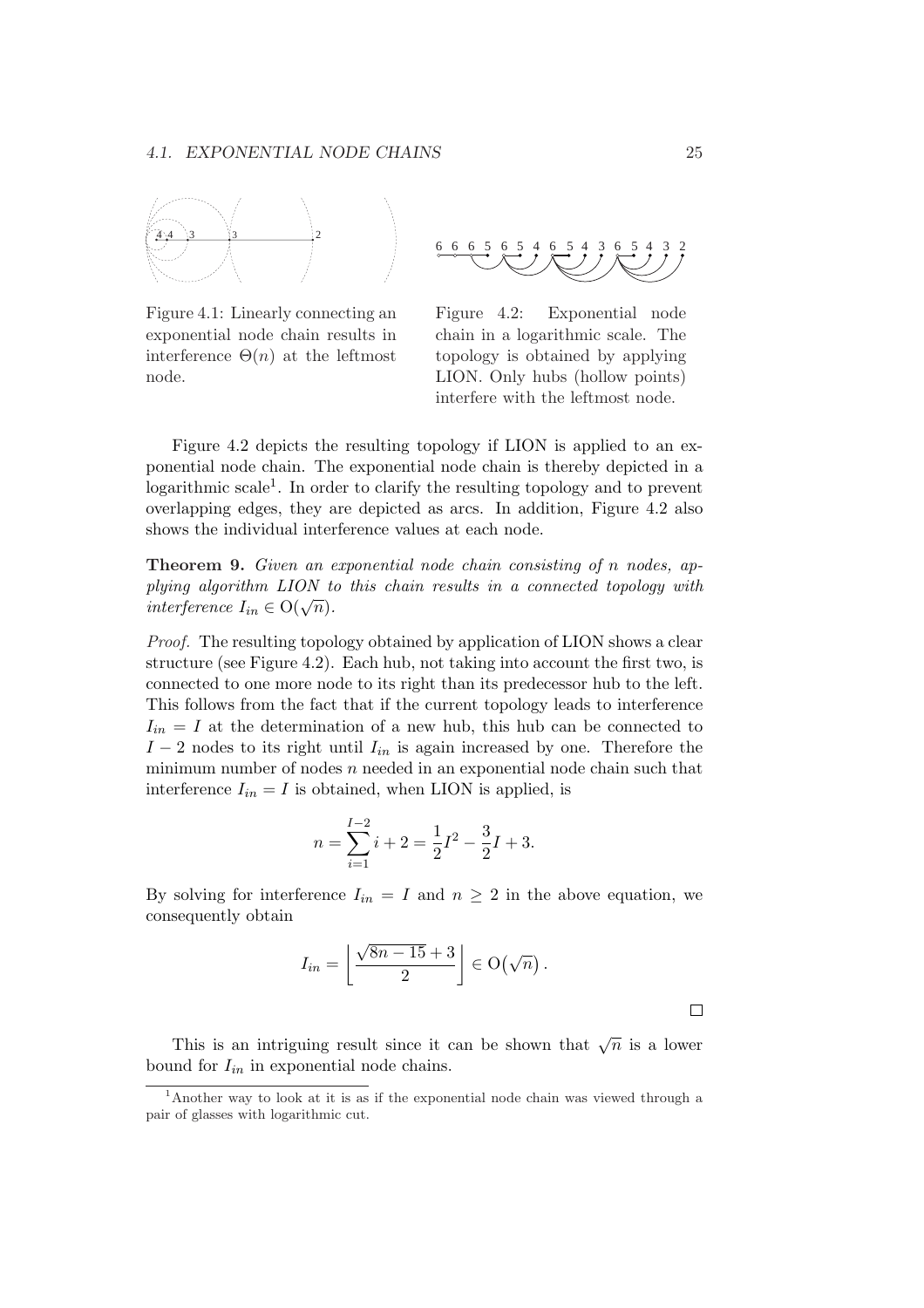Low Interference on Exponential No Chains (LION)

**Input:**  $V$ , a set of nodes vs forming an exponential node chain 1:  $E_{LION} = \emptyset$ 2:  $G_{LION} = (V, E_{LION})$ 3:  $h = v_1$  (\* current hub \*) 4:  $I_{cur} = 1$  (\* current interference \*) 5: for  $i = 2$  to n do 6:  $E_{LION} = E_{LION} \cup \{(h, v_i)\}$ 7: if  $I_{in} > I_{cur}$  then 8:  $h = v_i$ 9:  $I_{cur} = I_{in}$ 10: end if 11: end for **Output:** Graph  $G_{LION}$ 

**Theorem 10.**  $\sqrt{n}$  is a lower bound for the incoming interference  $I_{in}$  in an exponential node chain consisting of n nodes.

*Proof.* In order to prove the theorem, we state two properties for  $I_{in}$  in an exponential node chain C. First, it holds that  $I_{in}$  is at least the number of hubs in C, since the leftmost node is interfered by exactly all hubs (property 1). On the other hand,  $I_{in}$  is greater than the maximum degree of the resulting topology, since [4] shows that the maximum degree of a graph is a lower bound for  $I_{in}$  (property 2). We assume for the sake of contradiction that there exists a connected graph that yields interference less than  $\sqrt{n}$ . In other words, the degree of any node is required to be at most  $\sqrt{n} - 2$ , and the number of hubs must not exceed  $\sqrt{n} - 1$ . Let H denote the set of hubs in the graph and  $S$  the nodes in the graph that are not hubs. By definition, each node in the graph is either in H or in S and therefore  $|H| + |S| = n$ each node in the graph is either in H or in B and therefore  $|H| + |S| = n$ <br>holds. Due to property 1, it follows that  $|H| \leq \sqrt{n} - 1$ . Without loss of generality we assume that the hubs are linearly connected among themselves in order to guarantee connectivity of the graph. Consequently, with property m order to guarantee connectivity of the graph. Consequently, with property 2, each hub can connect to at most  $\sqrt{n}-4$  nodes in S (the leftmost and the  $\chi h = 4$  hours in b (the leftmost and the rightmost hub, respectively, to  $\sqrt{n} - 3$ ). By the definition of a hub, nodes in S are only connected to hubs and not among themselves. Therefore we obtain  $\sqrt{7}$ ¢

$$
|S| \le (\sqrt{n}-1) (\sqrt{n}-4) + 2.
$$

Consequently,  $|H|+|S|$  results in  $n-4\sqrt{n}+5$ , which is less than n for  $n \geq 2$ and thus leads to a contradiction.  $\Box$ 

From Theorem 9 and 10 it follows that algorithm LION is asymptotically optimal in terms of interference in exponential node chains.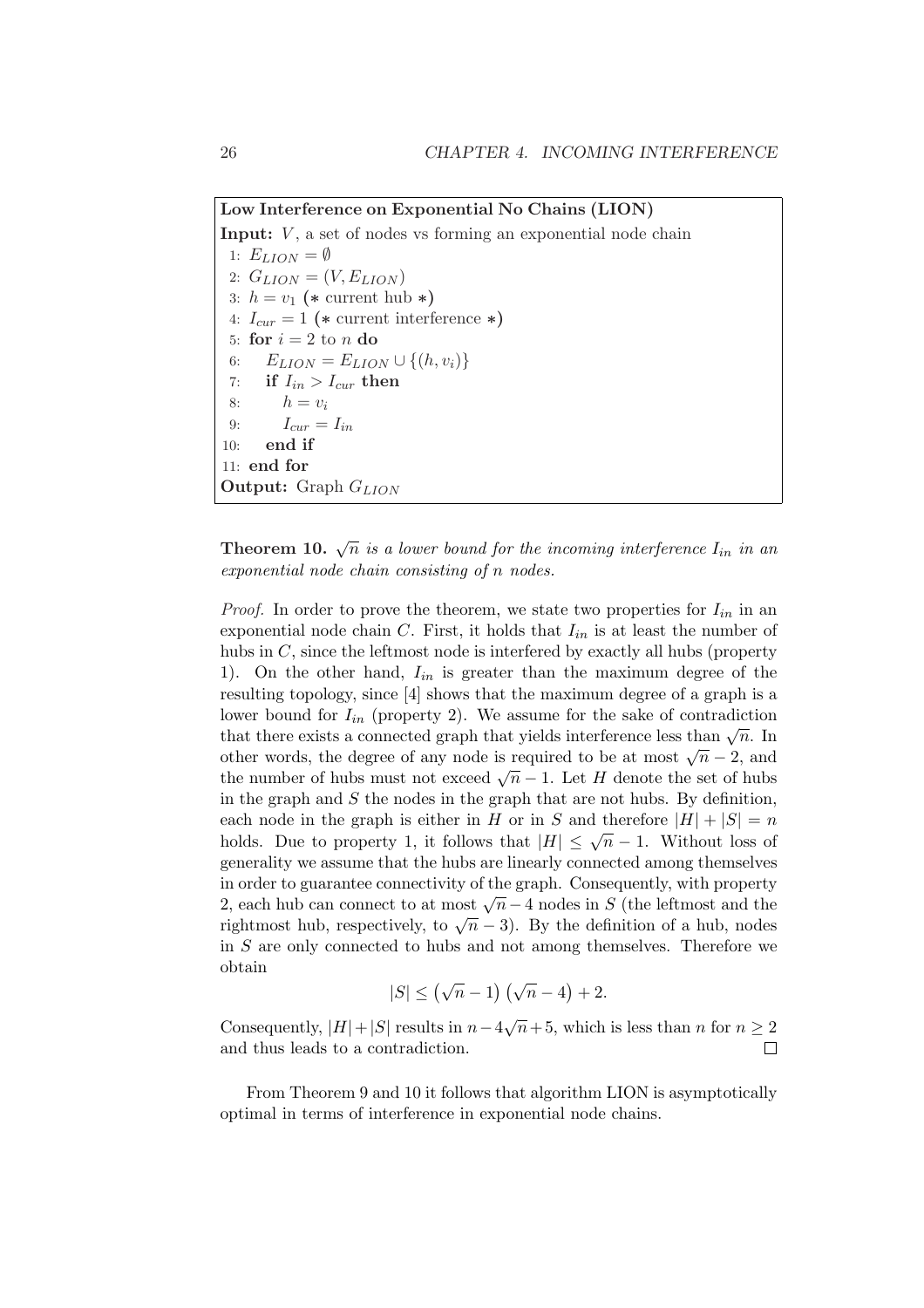### 4.2 Highway

In this section we assume a more general network model than in Section 4.1. We still consider a one-dimensional scenario, but now the  $n$  nodes are arbitrarily distributed. This model is also referred to as the highway model because network instances can be seen as a bird's-eye view of a highway with nodes representing cars. Figure 4.3 depicts an example network in the model presented above with linearly connected nodes.

Figure 4.3: Example of a network in the highway model, where nodes are connected linearly.

### 4.2.1 Searching for Chains

Based on the results in Section 4.1, we propose a generalization of algorithm LION for the highway model. If we assume the nodes of a highway instance to be linearly connected, high interference at a node  $u$  requires many nodes to cover  $u$ . However, with increasing distance to  $u$  the nodes also need increasing distances to their next neighbors in the highway instance in order to interfere with u. This leads to an exponential characteristic of these nodes, since the edges that account for the interference at  $u$  form a fragmented exponential node chain.

Definition 5. Let u be a node of an instance of a highway and let all nodes be connected linearly. Then  $\Gamma_l(u)$  is the set of edges to the left of u that cause one of the incident nodes to account for  $I_{in}(u)$ . For edges to the right of u,  $\Gamma_r(u)$  is defined accordingly.

Figure 4.4 depicts an example of a highway. Edges in  $\Gamma_l(u)$ , in  $\Gamma_r(u)$ respectively, are depicted by dashed lines and the corresponding nodes interfering u by hollow points. One can see that  $\Gamma_r(u)$  defines an exponential node chain, if each section not in  $\Gamma_r(u)$  (e.g. the edge  $(v_l, v_r)$ ) was contracted to one virtual node (e.g.  $v'$ ). Consequently, we can replace all edges in  $\Gamma_r(u)$ by edges obtained by applying algorithm LION to the virtual exponential node chain in order to reduce  $I_{in}(u)$ . But the edges between virtual nodes obtained by the algorithm need to be translated into edges between real nodes. Therefore all edges  $(v', w')$  where  $v'$  and  $w'$  are not direct neighbors in the exponential node chain must be replaced by  $(v_l, w_r)$  (this also applies to  $\Gamma_l(u)$  with interchanged indices).

Different from Section 4.1 not all nodes are incident to an edge in  $\Gamma_l(u) \cup$  $\Gamma_r(u)$ , and the application of LION to these chains may yield a negative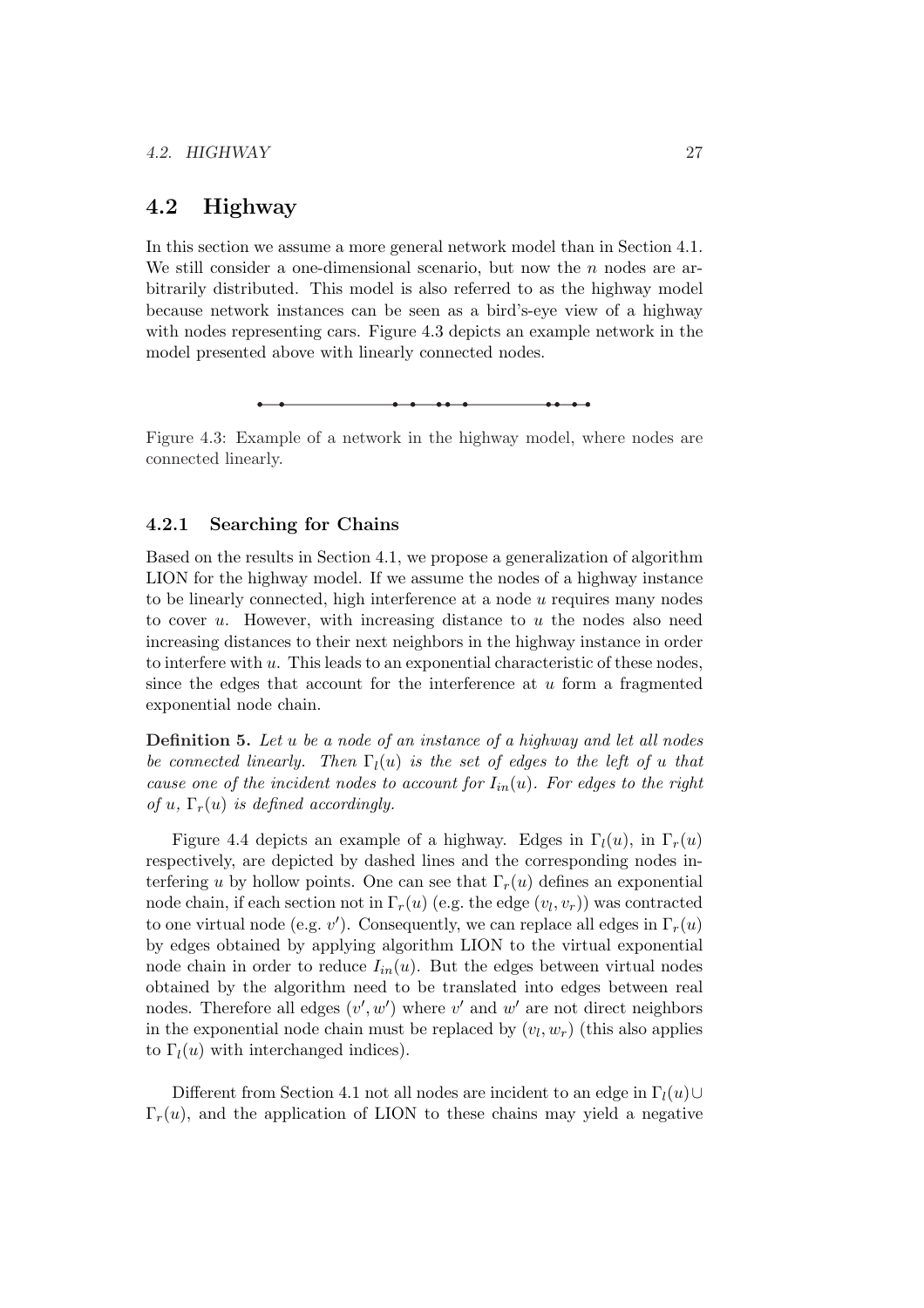

Figure 4.4:  $\Gamma_l(u)$  and  $\Gamma_r(u)$  (dashed lines) and the corresponding nodes (hollow points) interfering with node u.

impact on them. We consider the fragmented exponential node chain  $\Gamma_r(u)$ and a node  $v$ . If  $v$  is further right than the rightmost node  $w$  incident to an edge in  $\Gamma_r(u)$ ,  $I_{in}(v)$  increases by at most one due to applying LION to  $\Gamma_r(u)$ . This follows from the fact that only w is able to interfere with new nodes to its right. On the other hand, if  $v$  is inside the fragmented exponential node chain, its interference also increases by at most one. The reason for this is that  $v$  is additionally covered only by its closest hub to the leason for this is that v is additionally covered only by its closest hub to the left. At last, if v is to the left of u,  $I_{in}(v)$  increases by up to  $\Omega(\sqrt{n})$ , where n denotes the number of nodes in the chain. This follows from the fact that *n* denotes the number of hodes in the chain. This ionows from the fact that the resulting topology consists of  $\Omega(\sqrt{n})$  hubs that interfere with v, because they may establish long-range edges.

An algorithm that constructs a low-interference topology for a given highway instance can be derived by applying the procedure discussed above for a node  $u$  to each node in the network. The nodes are thereby processed in descending order according to their initial interference caused by linear connection. But it has to be made sure that edges inserted to decrease interference at a particular node are not removed when dealing with subsequent nodes.



Figure 4.5: Worst-case example, where linear connection yields  $I_{in} \in O(k)$ , whereas applying LION to each of the k exponential node chains (triangles) whereas applying LION to each<br>results in interference  $\Omega(\sqrt{k^3})$ .

However, Figure 4.5 depicts a highway instance, where linear connection results in lower interference than applying algorithm LION to all existing exponential node chains. The example consists of  $k$  successively arranged exponential node chains diagramed as triangles. Each of these chains is set up by  $k + 2$  nodes, where consecutive chains share the leftmost and the rightmost node, respectively. Below each triangle the distance between the first two and the last two nodes of a chain is depicted. If the nodes are coninst two and the rast two nodes of a chain is depicted. If the hodes are con-<br>nected linearly, we obtain  $I_{in}$  in  $O(k)$ —and consequently in  $O(\sqrt{n})$ , since  $n = k(k+1) + 1$ . This follows from the fact that the maximum interference within one of the exponential node chains is in  $O(k)$  (see Section 4.1) and that the nodes of a chain interfere only with the penultimate node of the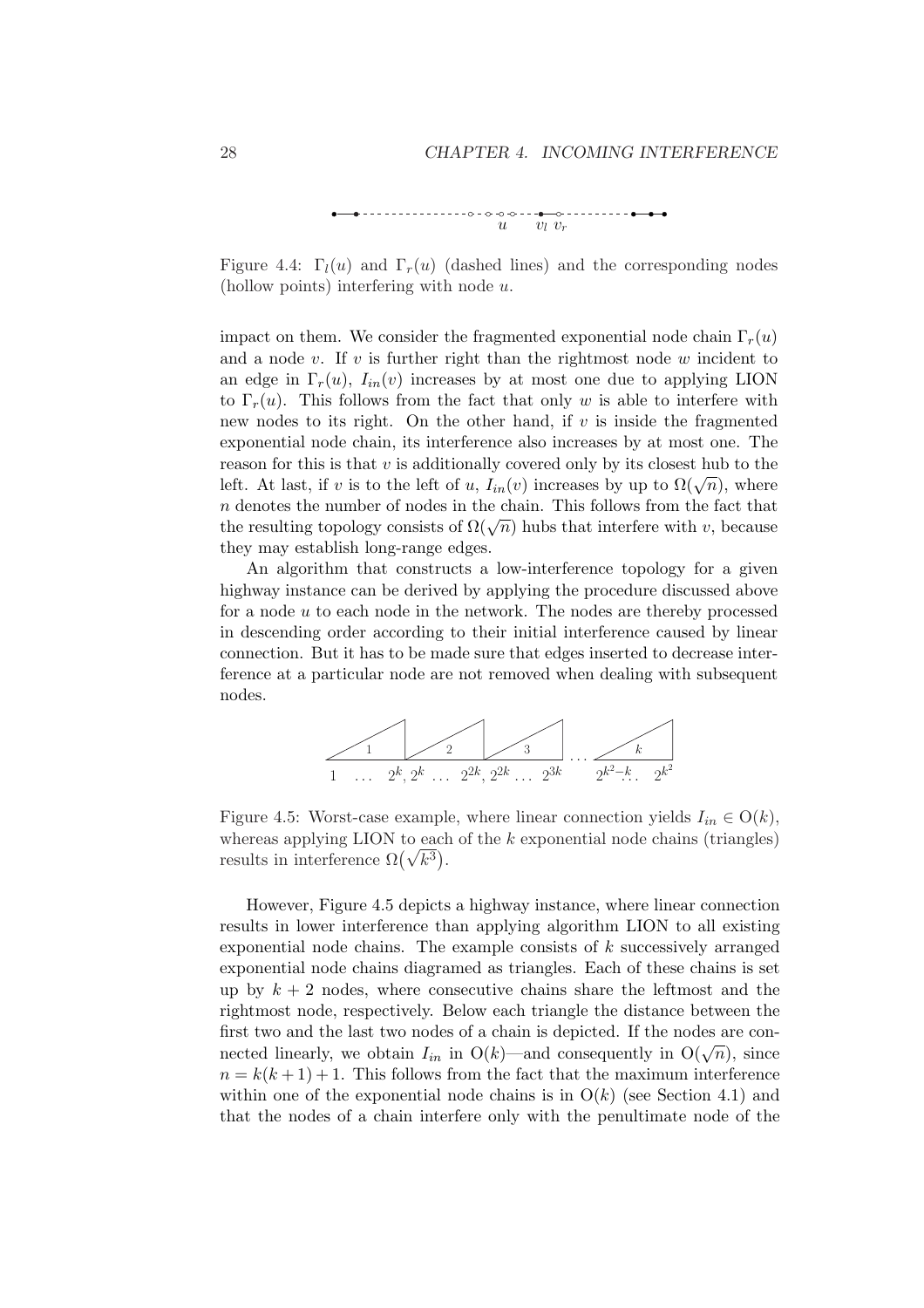exponential node chain to its left, since the latter has exactly the same distance between its last two nodes as the former has between its first two. If LION is applied to the k exponential node chains in Figure 4.5, each indi-LION is applied to the k exponential node chains in Figure 4.5, each individual chain yields interference  $\Omega(\sqrt{k})$ —and consequently the same number of hubs. Since almost all hubs produced by the algorithm are incident to an edge spanning at least one node, they all interfere with the leftmost node v of the example. As there are k exponential node chains, each of them v of the example. As there are k exponential node chains, each of them<br>containing  $\Omega(\sqrt{k})$  hubs, v shows interference  $\Omega(\sqrt{k^3})$ . Consequently, naive approaches that try to reduce overall interference by reducing the interference of individual exponential node chains do not appear to be successful.

### 4.3 Greedy on Highway

In this section we present a greedy algorithm, referred to as GLOW, that is well suited to minimize  $I_{in}$  in the highway model. Before describing the algorithm, we introduce the interference sequence  $\sigma$  of a graph:

**Definition 6.** Given a graph  $G = (V, E)$ , then  $\sigma(G)$  is the sequence of interference values  $I_{in}(v)$ , with  $v \in V$ , in decreasing order.

Additionally, comparison operators on two interference sequences are defined in terms of the lexicographic order.

Algorithm GLOW starts with a graph  $G_{GLOW} = (V, E_{GLOW})$  where V is a set of nodes in a highway instance and  $E_{GLOW}$  an initially empty edge set. In addition all edges of the complete graph induced by  $V$  are in the set  $E^2$ . While  $G_{GLOW}$  is not connected, GLOW adds an edge in E to  $E_{GLOW}$ in each step. Therefore, for each edge  $e \in E$  that does not yield cycles in  $G_{GLOW}$ , the interference sequence  $\sigma(G')$  with  $G' = (V, E_{GLOW} \cup \{e\})$  is computed. The algorithm then inserts the edge which yields minimum  $\sigma$ into  $E_{GLOW}$ . If there are multiple edges that result in the same interference sequence, the one with minimal Euclidean length is chosen. In other words, GLOW tries to increase the interference values of a node in each step as little as possible.

The running time of the algorithm GLOW is  $O(n^5)$ . This follows from the fact that the while loop in Line 4 is repeated exactly  $n-1$  times—the the fact that the while loop in Line 4 is repeated exactly  $n-1$  times—the resulting topology is a tree—, and that for all of the  $O(n^2)$  edges in E the algorithm has to compute the interference of a graph consisting of n nodes, algorithm has to comput<br>which takes time  $O(n^2)$ .

Due to local minima, the algorithm does not always lead to an optimal solution. Figure 4.6 depicts two connection strategies for an instance of the highway model. In the upper part the resulting topology is depicted if

<sup>&</sup>lt;sup>2</sup>If the nodes in V are considered to feature a maximum transmission radius, E consists of all edges  $(u, v)$ , with u and v in V, respectively, that satisfy  $r_u^{max} \ge |u, v|$  and  $r_v^{max} \ge$  $|u, v|$ .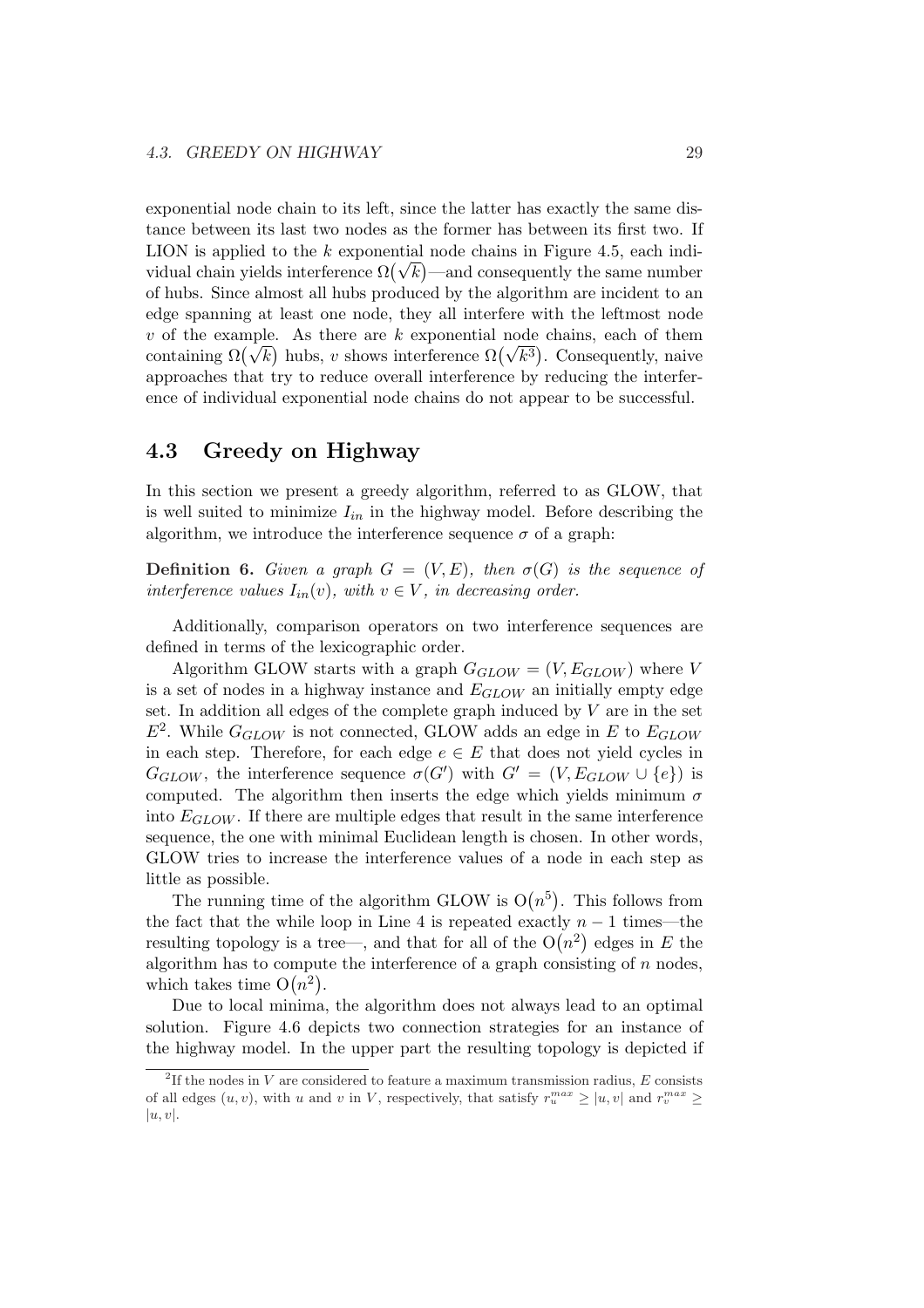

Figure 4.6: Example of a highway, where GLOW results in  $I_{in} = 5$  (upper line), whereas an interference-minimal topology yields  $I_{in} = 4$  (lower line).

GLOW is applied to the instance. It can be seen that the algorithm connects the nodes linearly, which leads to interference  $I_{in} = 5$ . On the other hand, in the lower part of Figure 4.6 an interference-optimal topology is depicted that only yields  $I_{in} = 4$ . However, if GLOW is applied to an exponential node chain presented in Section 4.1, it produces exactly the same topology as algorithm LION, which we have shown to be asymptotically optimal for exponential node chains. GLOW is also applicable to two-dimensional problem instances and appears to result in low-interference topologies for practical networks.

Greedy Low Interference On Highway (GLOW) **Input:**  $V$ , a set of  $n$  nodes distributed in one dimension 1:  $E =$  all eligible edges  $(u, v)$   $(u$  and  $v$  in  $V$ ) 2:  $E_{GLOW} = \emptyset$ 3:  $G_{GLOW} = (V, E_{GLOW})$ 4: while  $G_{GLOW}$  is not connected do 5:  $\sigma_{min} = n, ..., n \text{ (}n \text{ times)}$ 6:  $e_{min}$  = null 7: for all  $e = (u, v) \in E$  do 8: if u and v are in the same component of  $G_{GLOW}$  then 9:  $E = E \setminus \{e\}$ 10: else 11:  $G' = (V, E_{GLOW} \cup \{e\})$ 12: **if**  $\sigma(G') < \sigma_{min}$  or  $(\sigma(G') = \sigma_{min}$  and  $|e| < |e_{min}|$ ) then 13:  $\sigma_{min} = \sigma(G')$ 14:  $e_{min} = e$ 15: end if 16: end if 17: end for 18:  $E_{GLOW} = E_{GLOW} \cup \{e_{min}\}$ 19:  $E = E \setminus \{e_{min}\}\$ 20: end while **Output:** Graph  $G_{GLOW}$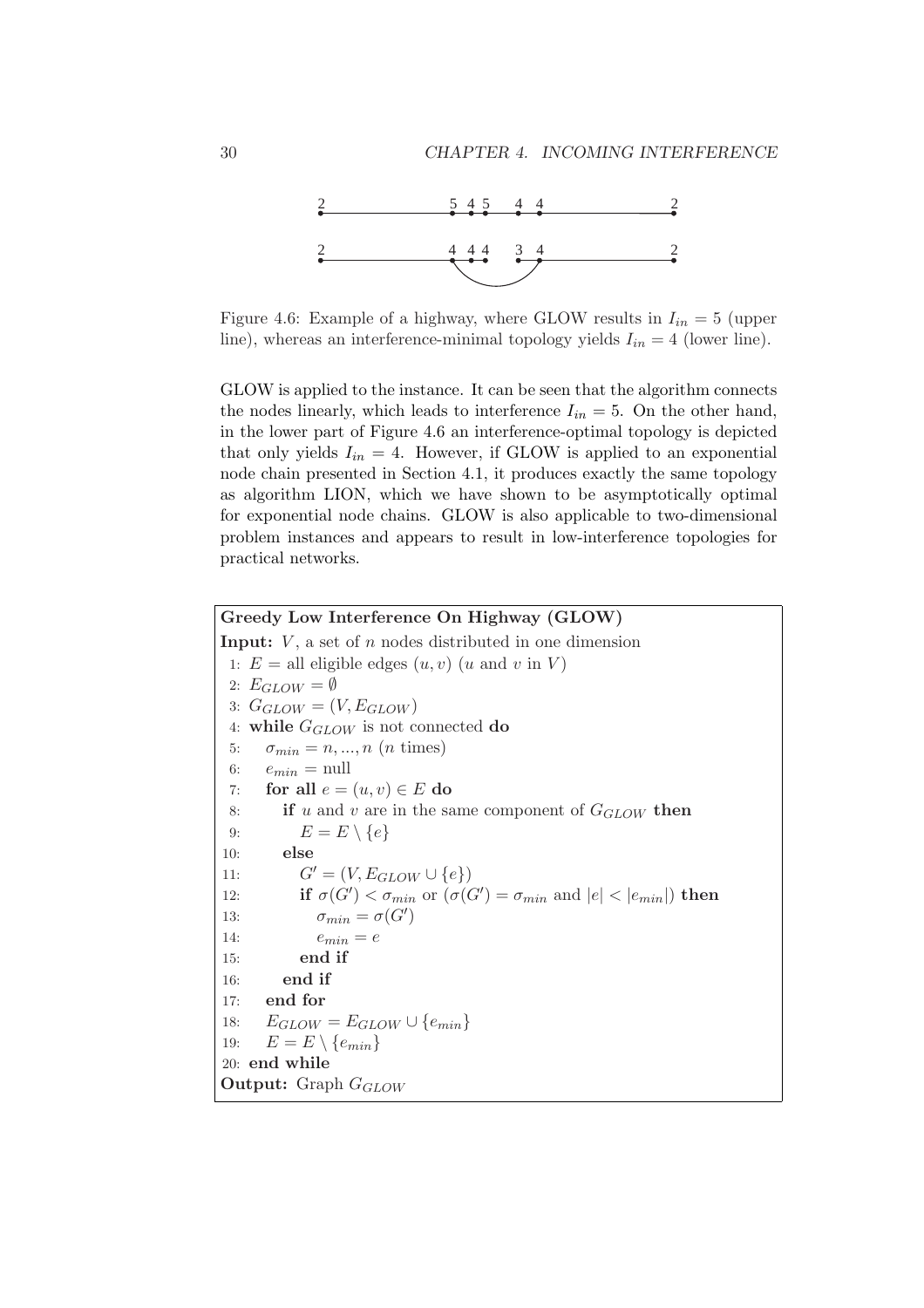### 4.4 Conclusion

The incoming interference model defined in Chapter 2 is studied on the basis of one-dimensional networks. In the first part of the chapter an ideal topology, referred to as exponential node chain, is considered. We show topology, referred to as *exponential node chain*, is considered. We show that  $\sqrt{n}$  is a lower bound for  $I_{in}$  in such a network. This lower bound is shown to be asymptotically matched by a scan-line algorithm. In the second part the more general highway model is assumed, where nodes are arbitrarily distributed in one dimension. An attempt to transfer the algorithm from the first part of the chapter is shown. Then an example is presented that shows that such efforts do not appear to be successful. Finally, we propose a greedy algorithm that appears to be a good heuristic for interference reduction for instances in the highway model, since it is asymptotically optimal in the case of exponential node chains.

Besides the presented results within this chapter, there are still open questions to be answered in the field of incoming interference. Continuing problems that surfaced while we were concerned with this field include:

- Is GLIT a  $O(\sqrt{n})$ -approximation algorithm for  $I_{in}$ ?
- Is there a network instance yielding optimum interference greater than is there<br>O( $\sqrt{n}$ )?
- How well does GLOW approximate  $I_{in}$ ?
- Is there a local algorithm that approximates optimum interference?
- Are there any algorithms, based on clusters in order to elect hubs, which result in low-interference topologies?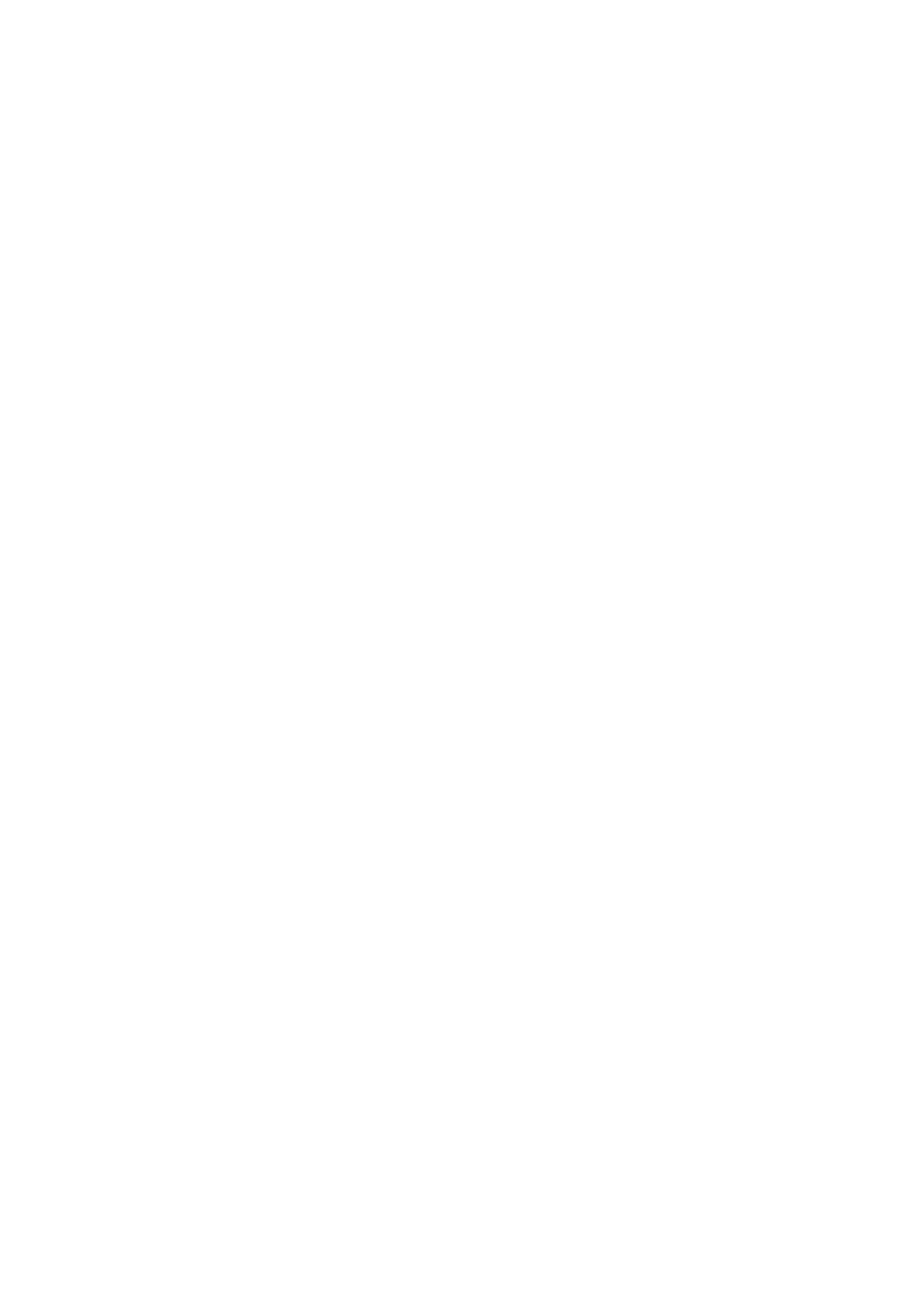# Chapter 5

# Minimum Membership Set Cover

Based on the studies in the field of incoming interference introduced in Chapter 2 and tackled in Chapter 4, minimizing  $I_{in}$  is considered in another important problem domain in this chapter, namely in the field of cellular networks.

### 5.1 Introduction

Cellular networks are heterogeneous networks consisting of two different types of nodes: base stations and clients. The base stations—acting as servers—are interconnected by an external fixed backbone network; clients are connected via radio links to base stations. The totality of the base stations forms the infrastructure for distributed applications running on the clients, the most prominent of which probably being mobile telephony. Cellular networks can however more broadly be considered a type of infrastructure for distributed tasks in general.

Since communication over the wireless links takes place in a shared medium, interference can occur at a client if it is within transmission range of more than one base station. In order to prevent such collisions, coordination among the conflicting base stations is required. Commonly this problem is solved by segmenting the available frequency spectrum into channels to be assigned to the base stations in such a way as to prevent interference, in particular such that no two base stations with overlapping transmission range use the same channel.

In this chapter we assume a different approach to interference reduction. The basis of our analysis is formed by the observation that interference effects occurring at a client depend on the number of base stations by whose transmission ranges it is covered. In particular for solutions using frequency division multiplexing as described above, the number of base stations cov-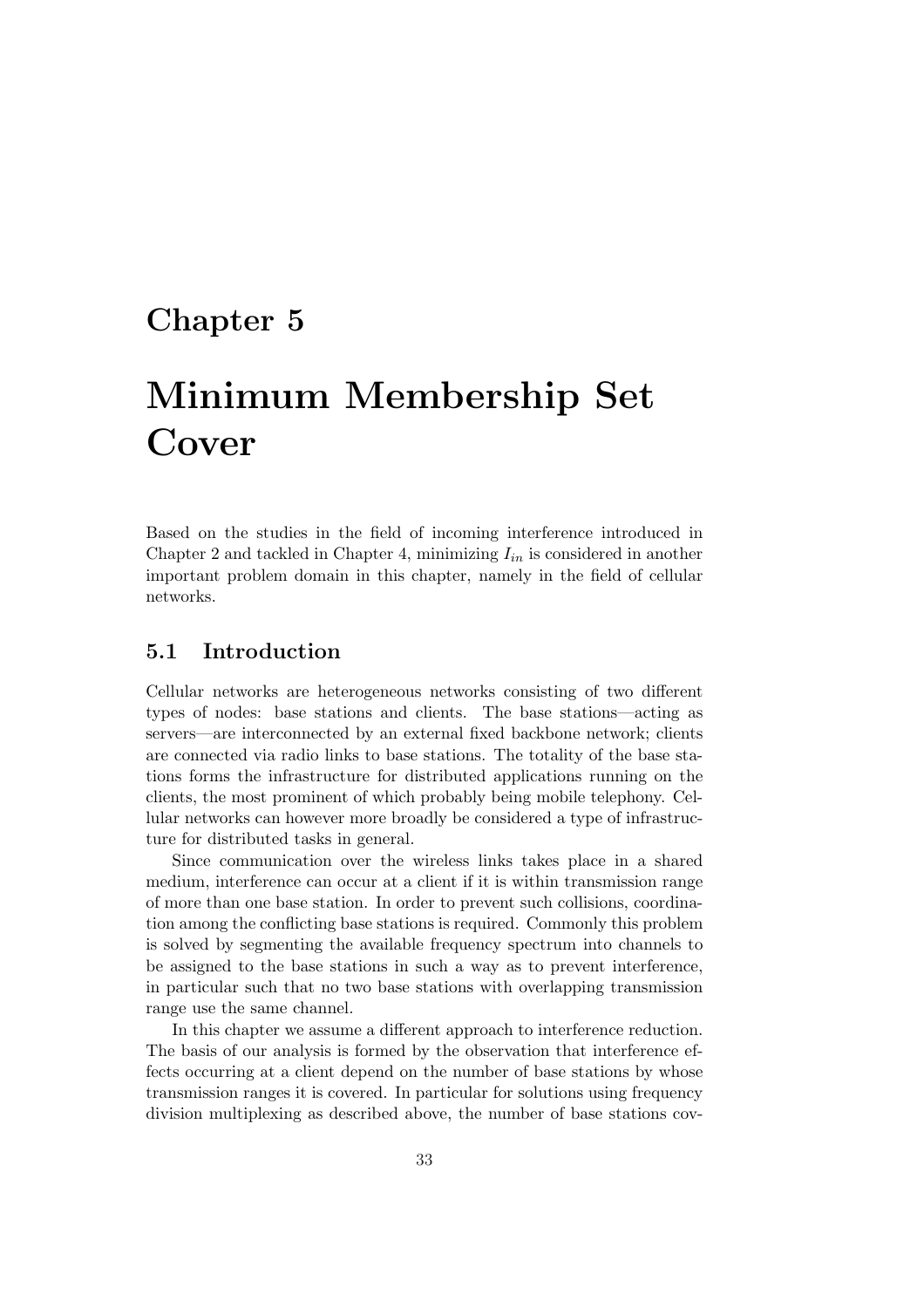

Figure 5.1: If the base stations (hollow points) are assigned identical transmission power levels (dashed circles), client  $c$  experiences high interference, since it is covered by all base stations. Interference can be reduced by assigning appropriate power values (solid circles), such that all clients are covered by at most two base stations.

ering a client is a lower bound for the number of channels required to avoid conflicts; a reduction in the required number of channels, in turn, can be exploited to broaden the frequency segments and consequently to increase communication bandwidth. On the other hand, also with systems using code division multiplexing, the coding overhead can be reduced if only a small number of base stations cover a client.

The transmission range of a base station—and consequently the coverage properties of the clients—depends on its position, obstacles hindering the propagation of electromagnetic waves, such as walls, buildings, or mountains, and the base station transmission power. Since due to legal or architectural constraints the former two factors are generally difficult to control, we assume a scenario in which the base station positions are fixed, each base station can however adjust its transmission power. The problem of minimizing interference then consists in assigning every base station a transmission power level such that the number of base stations covering any node is minimal (cf. Figure 5.1). At the same time however, it has to be guaranteed that every client is covered by at least one base station in order to maintain availability of the network.

In our analysis we formalize this task as a combinatorial optimization problem. For this purpose we model the transmission range of a base station having chosen a specific transmission power level as a set containing exactly all clients covered thereby. The totality of transmission ranges selectable by all base stations is consequently modeled as a collection of client sets.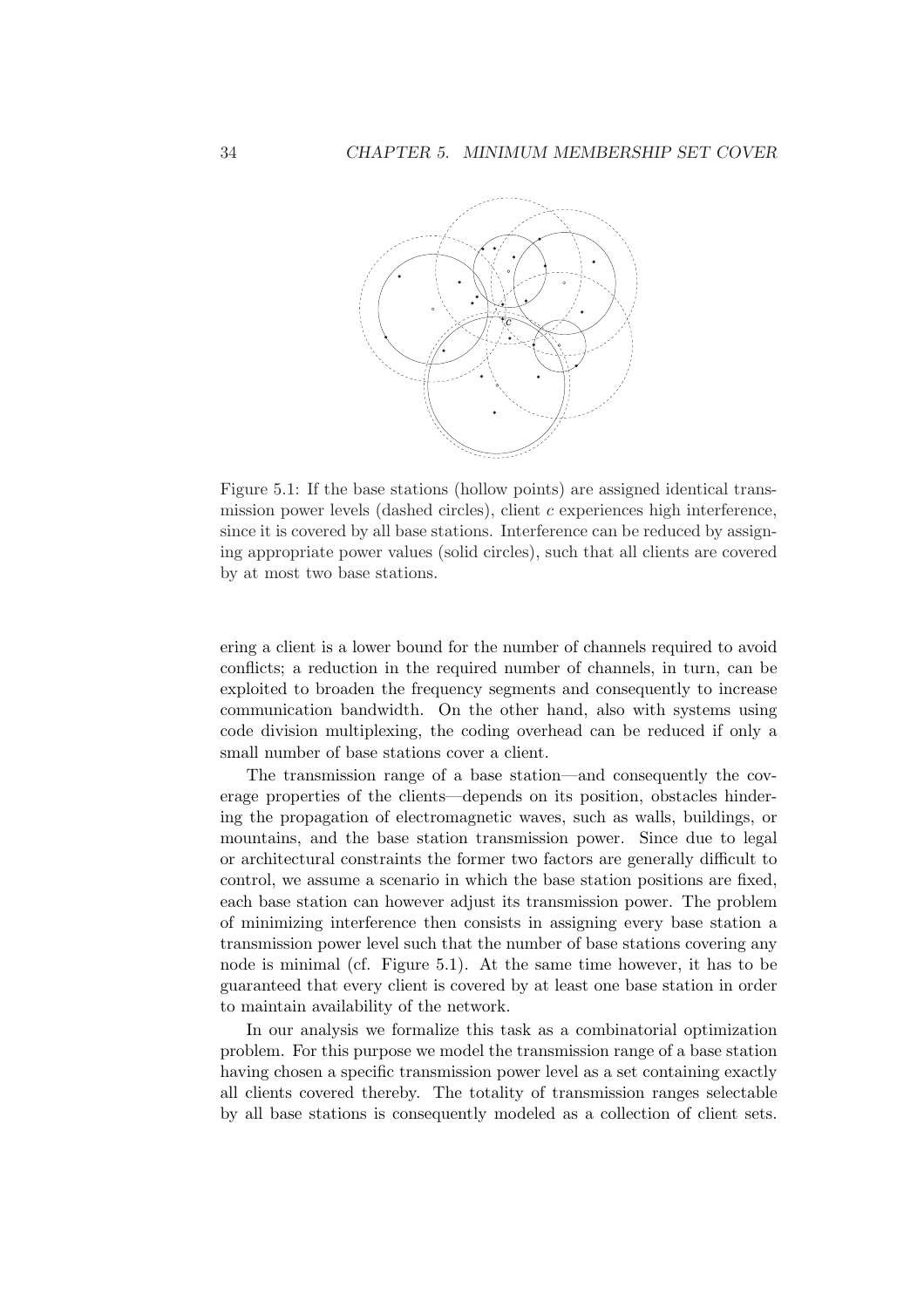More formally, this yields the Minimum Membership Set Cover (MMSC) problem: Given a set of elements U (modeling clients) and a collection S of subsets of U (transmission ranges), choose a solution  $S' \subseteq S$  such that every element occurs in at least one set in  $S'$  (maintain network availability) and that the *membership*  $M(e, S')$  of any element e with respect to S' is minimal, where  $M(e, S')$  is defined as the number of sets in S' in which e occurs (interference).

Having defined this formalization, we show in this chapter—by reduction from the related Minimum Set Cover problem—that the MMSC problem is NP-complete and that no polynomial time algorithm exists with approximation ratio less than  $\ln n$  unless  $NP \subset TIME(n^{\text{O}(\log \log n)})$ . We additionally present a probabilistic algorithm based on linear programming relaxation asymptotically matching this lower bound, particularly yielding an approximation ratio in  $O(\log n)$  with high probability. Furthermore we study how the presented algorithm performs on practical network instances.

### 5.2 Related Work

Interference issues in cellular networks have been studied since the early 1980s in the context of frequency division multiplexing: The available network frequency spectrum is divided into narrow channels assigned to cells in a way to avoid interference conflicts. In particular two types of conflicts can occur, adjacent cells using the same channel (cochannel interference) and insufficient frequency distance between channels used within the same cell (adjacent channel interference). Maximizing the reuse of channels respecting these conflicts was generally studied by means of the combinatorial problem of conflict graph coloring using a minimum number of colors. The settings in which this problem was considered are numerous and include hexagon graphs, geometric intersection graphs (such as unit disk graphs), and planar graphs, but also (non-geometric) general graphs. In addition both static and dynamic (or on-line) approaches were studied [25]. The fact that channel separation constraints can depend on the distance of cells in the conflict graph was studied by means of graph labeling [12]. The problem of frequency assignment is tackled in a different way in [7] exploiting the observation that in every region of an area covered by the communication network it is sufficient that exactly one base station with a unique channel can be heard. As mentioned, all these studied models try to avoid interference conflicts occurring when using frequency division multiplexing. In contrast, the problem described in this chapter assumes a different approach in aiming at interference reduction by having the base stations choose suitable transmission power levels.

The problem of reducing interference is formalized in a combinatorial optimization problem named Minimum Membership Set Cover. As suggested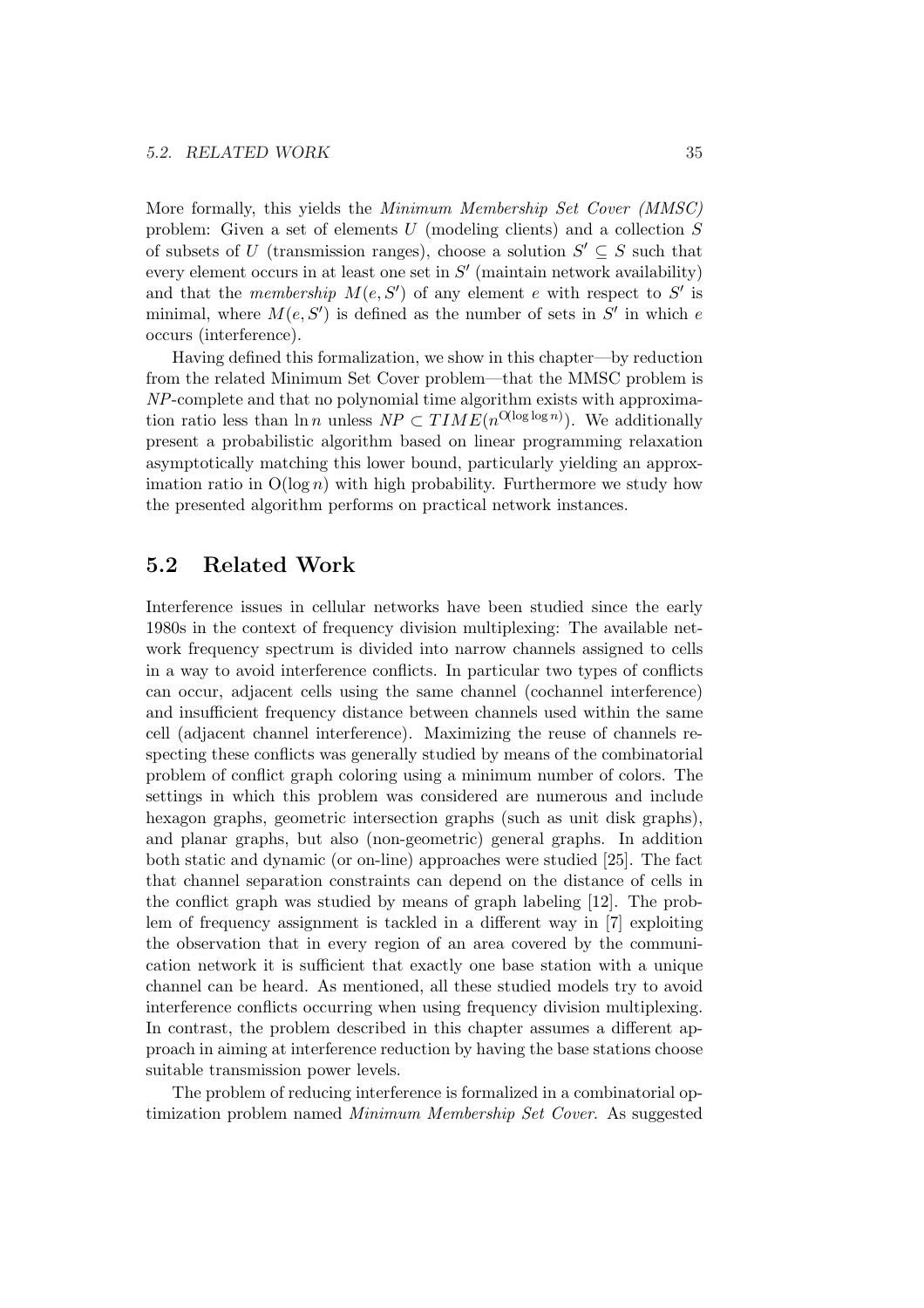by its name, at first sight its formulation resembles closely the long-known and well-studied Minimum Set Cover (MSC) problem, where the number of sets chosen to cover the given elements is to be minimized [14]. That the MMSC and the MSC problems are however of different nature can be concluded from the following observation: For any MSC instance consisting of  $n$ elements, a greedy algorithm approximates the optimal solution with an approximation ratio at most  $H(n) \leq \ln n + 1$  [14], which has later been shown to be tight up to lower order terms unless  $NP \subset TIME(n^{O(\log \log n)})$  [8, 22]. For the MMSC problem in contrast, there exist instances where the same greedy algorithm fails to achieve any nontrivial approximation of the optimal solution.

### 5.3 Minimum Membership Set Cover

As described in the introduction, the problem considered in this chapter is to assign to each base station a transmission power level such that interference is minimized while all clients are covered. For our analysis we formalize this problem by introducing a combinatorial optimization problem referred to as Minimum Membership Set Cover. In particular, clients are modeled as elements and the transmission range of a base station given a certain power level is represented as the set of thereby covered elements. In the following, we first define the membership of an element given a collection of sets:

Definition 7 (Membership). Let U be a finite set of elements and S be a collection of subsets of U. Then the membership  $M(e, S)$  of an element e is defined as  $|\{T \mid e \in T, T \in S\}|$ .

Informally speaking, MMSC is identical to the MSC problem apart from the minimization function. Where MSC minimizes the total number of sets, MMSC tries to minimize element membership. Particularly, MMSC can be defined as follows:

Definition 8 (Minimum Membership Set Cover). Let U be a finite set of elements with  $|U| = n$ . Furthermore let  $S = \{S_1, \ldots, S_m\}$  be a collection of subsets of U such that  $\bigcup_{i=1}^{m} S_i = U$ . Then Minimum Membership Set Cover (MMSC) is the problem of covering all elements in U with a subset  $S' \subseteq S$  such that  $\max_{e \in U} M(e, S')$  is minimal.

### 5.4 Problem Complexity

In this section we address the complexity of the Minimum Membership Set Cover problem. We show that MMSC is NP-complete and therefore no polynomial time algorithm exists that solves MMSC unless  $P = NP$ .

Theorem 11. MMSC is NP-complete.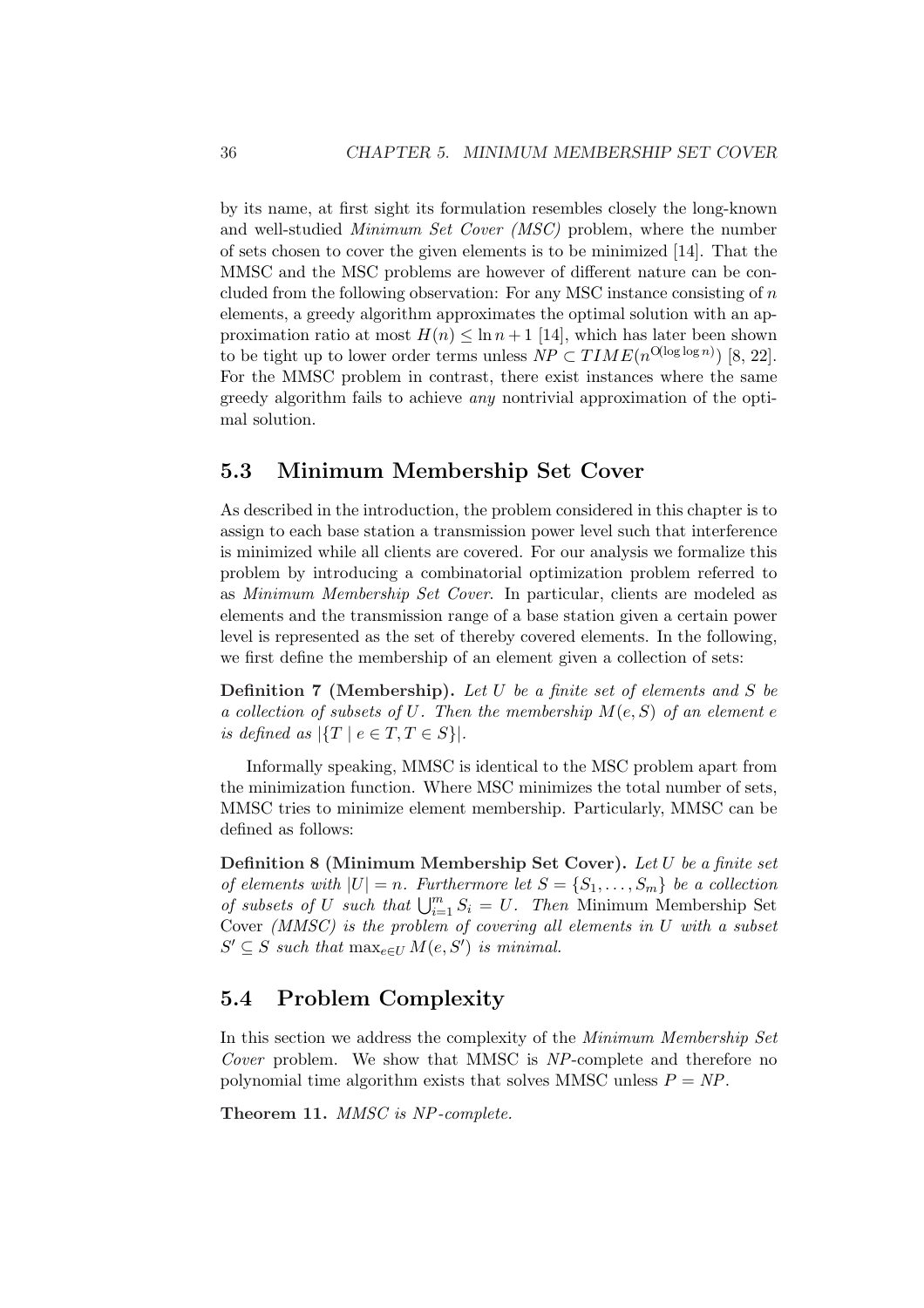Proof. We will prove that MMSC is NP-complete by reducing MSC to MMSC. Consider an MSC instance  $(U, S)$  consisting of a finite set of elements  $U$  and a collection  $S$  of subsets of  $U$ . The objective is to choose a subset  $S'$  with minimum cardinality from  $S$  such that the union of the chosen subsets of U contains all elements in U.

We now define a set  $\tilde{U}$  by adding a new element e to U, construct a new collection of sets  $\tilde{S}$  by inserting e into all sets in S, and consider  $(\tilde{U}, \tilde{S})$  as an instance of MMSC. Since element e is in every set in  $\widetilde{S}$ , it follows that  $e$  is an element with maximum membership in the solution  $S'$  of MMSC. Moreover, the membership of  $e$  in  $S'$  is equal to the number of sets in the solution. Therefore MMSC minimizes the number of sets in the solution by minimizing the membership of e. Consequently we obtain the solution for MSC of the instance  $(U, S)$  by solving MMSC for the instance  $(\tilde{U}, \tilde{S})$  and extracting element e from all sets in the solution.

We have shown a reduction from MSC to MMSC, and therefore the latter is NP-hard. Since solutions for the decision problem of MMSC are verifiable in polynomial time, it is in NP, and consequently the MMSC decision problem is also NP-complete.  $\Box$ 

Now that we have proved MMSC to be NP-complete and therefore not to be optimally computable within polynomial time unless  $P = NP$ , the question arises, how closely MMSC can be approximated by a polynomial time algorithm. This is partly answered with the following lower bound.

Theorem 12. There exists no polynomial time approximation algorithm for the MMSC problem with an approximation ratio less than  $\ln n$  unless  $NP \subset TIME(n^{\text{O}(\log \log n)})$ .

Proof. The reduction from MSC to MMSC in the proof of Theorem 11 is approximation-preserving, that is, it implies that any lower bound for MSC also holds for MMSC. In  $[8]$  it is shown that  $\ln n$  is a lower bound for the approximation ratio of MSC unless  $NP \subset TIME(n^{\text{O}(\log \log n)})$ . Thus,  $\ln n$  is also a lower bound for the approximation ratio of MMSC.  $\Box$ 

### 5.5 Approximating MMSC by LP Relaxation

In the previous section a lower bound of  $\ln n$  for the approximability of the MMSC problem by means of polynomial time approximation algorithms has been established. In this section we show how to obtain a  $O(\log n)$ approximation with high probability<sup>1</sup> using LP relaxation techniques. For an introduction to linear programming see for instance [5].

<sup>&</sup>lt;sup>1</sup>Throughout the chapter, an event E occurring "with high probability" stands for  $Pr[E] = 1 - O(\frac{1}{n}).$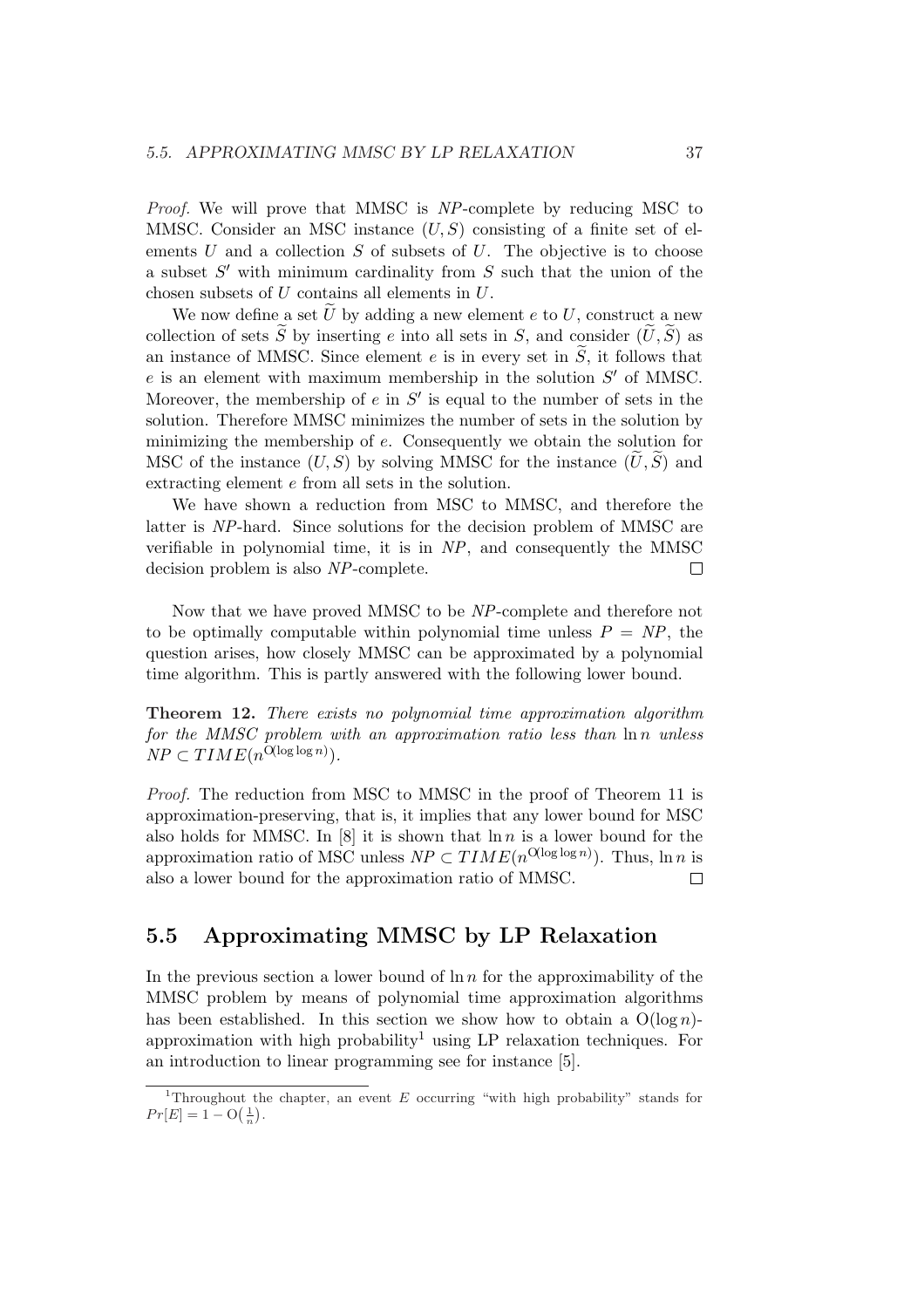#### 5.5.1 LP Formulation of MMSC

We first derive the integer linear program which describes the MMSC problem and then formulate the linear program that relaxes the integrality constraints.

Let  $S' \subseteq S$  denote a subset of the collection S. To each  $S_i \in S$  we assign a variable  $x_i \in \{0,1\}$  such that  $x_i = 1 \Leftrightarrow S_i \in S'$ . For S' to be a set cover, it is required that for each element  $u_i \in U$ , at least one set  $S_j$  with  $u_i \in S_j$ is in S'. Therefore, S' is a set cover of U if and only if for all  $i = 1, ..., n$  it holds that  $\sum_{S_j : u_i \in S_j} x_j \geq 1$ . For S' to be minimal in the number of sets that cover a particular element, we need a second set of constraints. Let z be the maximum membership over all elements caused by the sets in  $S'$ . Then for all  $i = 1, ..., n$  it follows that  $\sum_{S_j : u_i \in S_j} x_j \leq z$ . The MMSC problem can consequently be formulated as the integer program  $IP_{MMSC}$ :

minimize z

subject to 
$$
\sum_{S_j: u_i \in S_j} x_j \ge 1 \qquad i = 1, ..., n
$$

$$
\sum_{S_j: u_i \in S_j} x_j \le z \qquad i = 1, ..., n
$$

$$
x_j \in \{0, 1\} \qquad j = 1, ..., m
$$

By relaxing the constraints  $x_j \in \{0,1\}$  to  $x'_j \geq 0$ , we obtain the following linear program  $LP_{MMSC}$ :

minimize z

subject to  
\n
$$
\sum_{S_j: u_i \in S_j} x'_j \ge 1 \qquad i = 1, ..., n
$$
\n
$$
\sum_{S_j: u_i \in S_j} x'_j \le z \qquad i = 1, ..., n
$$
\n
$$
x'_j \ge 0 \qquad j = 1, ..., m
$$

The integer program  $IP_{MMSC}$  yields the optimal solution  $z^*$  for an MMSC problem. The derived linear program  $LP_{MMSC}$  therefore obtains a fractional solution z' with  $z' \leq z^*$ , since we allow the variables  $x'_j$  to be in [0,1].

#### 5.5.2 Algorithm and Analysis

We will now present a  $O(\log n)$ -approximation algorithm, referred to as  $\mathcal{A}_{MMSC}$ , for the MMSC problem. Given an MMSC instance  $(U, S)$ , the algorithm first solves the linear program  $LP_{MMSC}$  corresponding to  $(U, S)$ . In a second step,  $\mathcal{A}_{MMSC}$  performs randomized rounding (see [27]) on a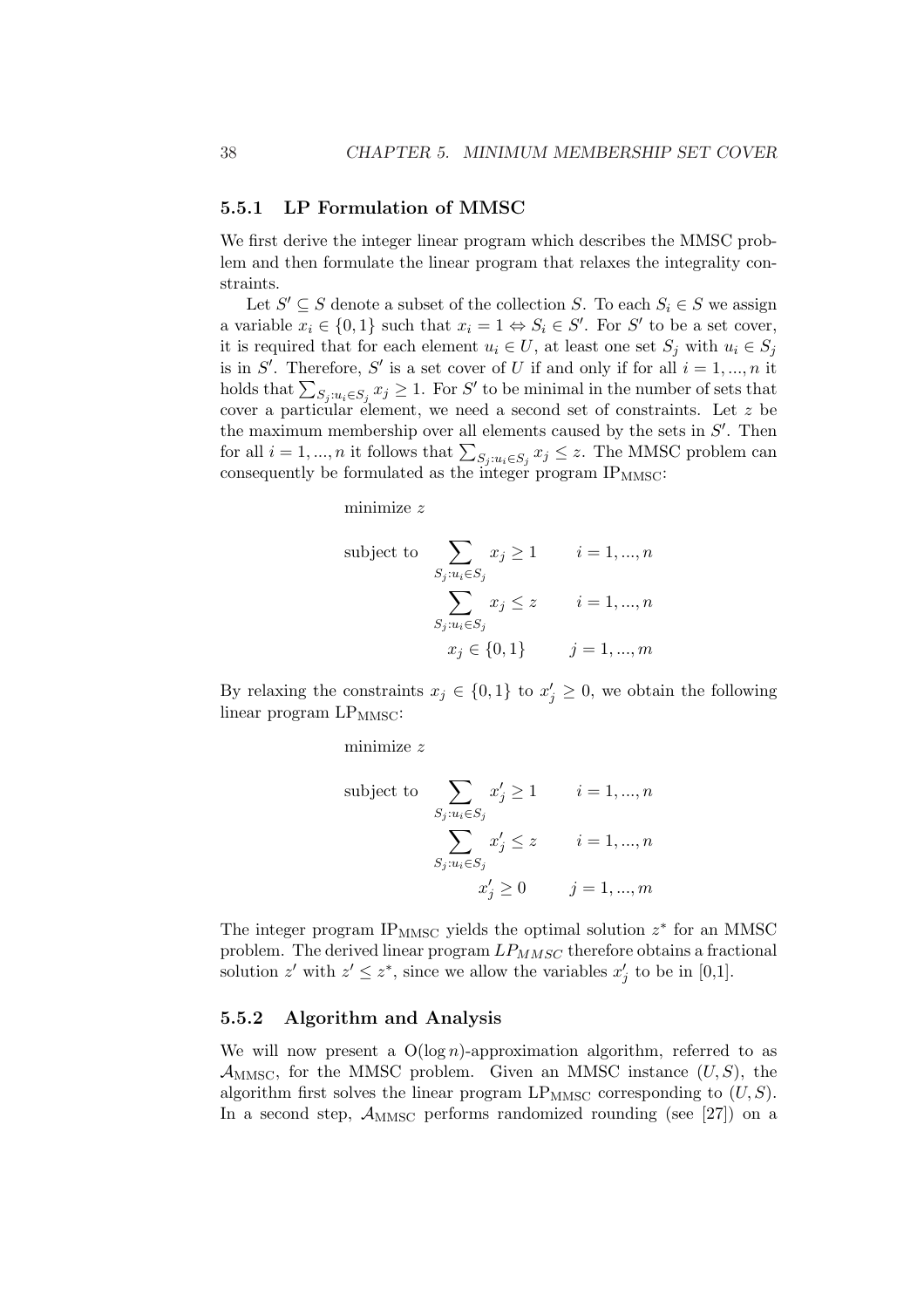feasible solution vector  $\underline{x}'$  for LP<sub>MMSC</sub>, in order to derive a vector  $\underline{x}$  with  $x_i \in \{0, 1\}$ . Finally it is ensured that x is a feasible solution for IP<sub>MMSC</sub> and consequently a set cover.

Algorithm  $A_{MMSC}$ **Input:** an MMSC instance  $(U, S)$ 1: compute solution vector  $\underline{x}'$  to the linear program LP<sub>MMSC</sub> corresponding to  $(U, S)$ 2:  $p_i := \min\{1, x'_i \cdot \log n\}$ 2:  $p_i := \min\{1, x_i \cdot \log n\}$ <br>3:  $x_i := \begin{cases} 1 & \text{with probability } p_i \\ 0 & \text{otherwise} \end{cases}$ 0 otherwise 4: for all  $u_i \in U$  do 4: for an  $u_i \in U$  do<br>5: if  $\sum_{S_j : u_i \in S_j} x_j = 0$  then 6: set  $x_j = 1$  for any j such that  $u_i \in S_j$ 7: end if 8: end for **Output:** MMSC solution  $S'$  corresponding to  $\underline{x}$ 

For the analysis of  $\mathcal{A}_{\text{MMSC}}$  the following two mathematical facts are required. Their proofs are omitted and can be found in mathematical text books.

Fact 1. (Means Inequality) Let  $A \subset \mathbb{R}^+$  be a set of positive real numbers. The product of the values in  $A$  can be upper-bounded by replacing each factor with the arithmetic mean of the elements of  $A$ :

$$
\prod_{x \in \mathcal{A}} x \le \left( \frac{\sum_{x \in \mathcal{A}} x}{|\mathcal{A}|} \right)^{|\mathcal{A}|}.
$$

**Fact 2.** For all n, t, such that  $n \geq 1$  and  $|t| \leq n$ ,

$$
e^t \left(1 - \frac{t^2}{n}\right) \le \left(1 + \frac{t}{n}\right)^n \le e^t.
$$

We prove  $\mathcal{A}_{MMSC}$  to be a  $O(\log n)$ -approximation algorithm for IP<sub>MMSC</sub> in several steps. We first show that the membership of an element in  $U$  after the randomized rounding step of  $\mathcal{A}_{MMSC}$  is bounded with high probability.

**Lemma 13.** The membership of an element  $u_i$  after Line 3 of  $A_{\text{MMSC}}$  is at most  $2e \log n \cdot z^*$  with high probability.

*Proof.* The optimal solution of  $LP_{MMSC}$  leads to fractional values  $x'_j$  and does not admit a straightforward choice of the sets  $S_i$ . Using randomized rounding,  $\mathcal{A}_{MMSC}$  converts the fractional solution to an integral solution  $S'$ .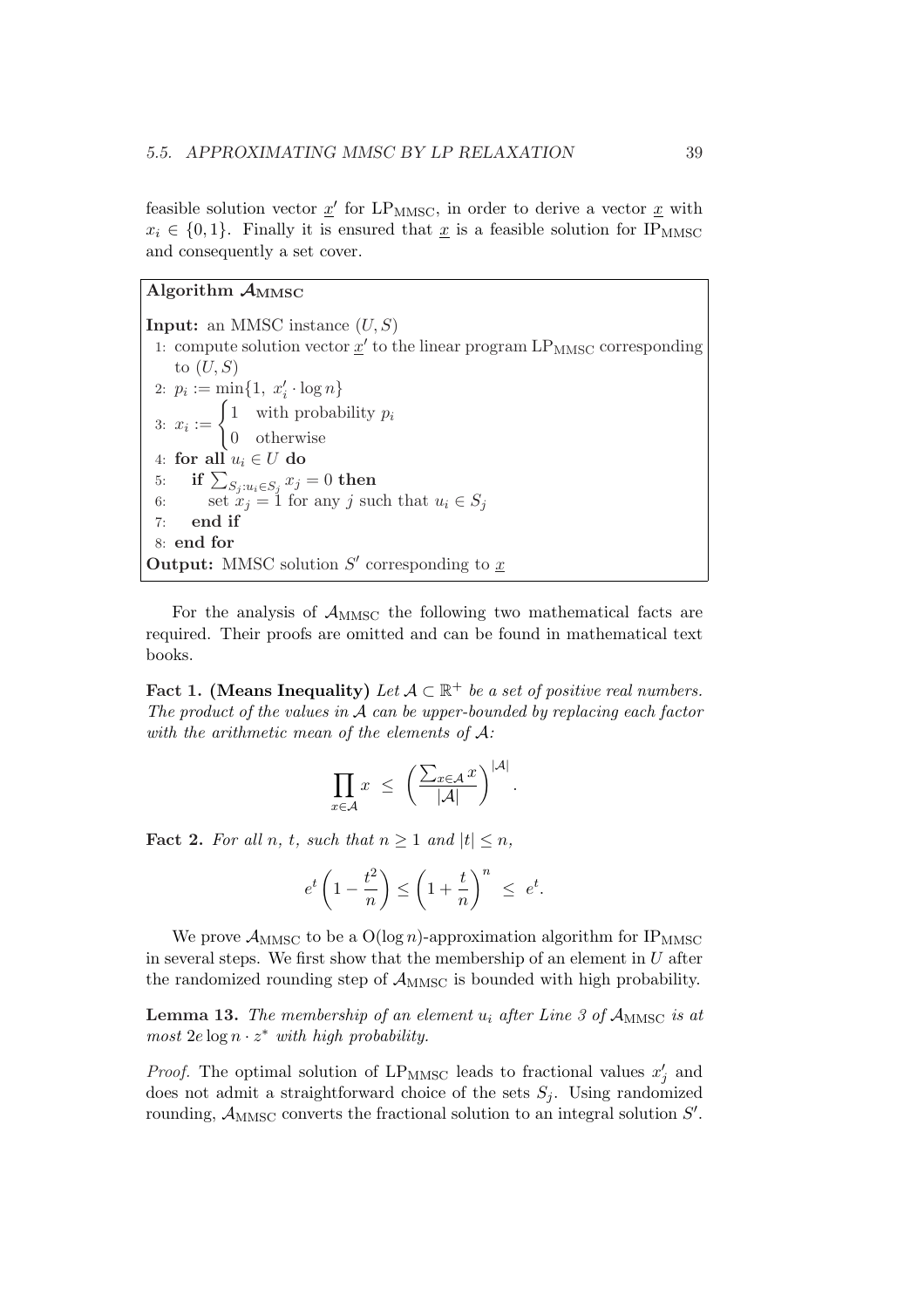In Line 3, a set  $S_j$  is chosen to be in S' with probability  $x'_j \cdot \log n$ . Thus, the expected membership of an element  $u_i$  is

$$
E[M(u_i, S')] = \sum_{S_j: u_i \in S_j} x'_j \cdot \log n \le \log n \cdot z'. \tag{5.1}
$$

The last inequality follows directly from the second set of constraints of LP<sub>MMSC</sub>. Since  $z' \leq z^*$ , it follows that the expected membership for  $u_i$ is at most  $\log n \cdot z^*$ . Now we need to ensure that, with high probability,  $u_i$  is not covered too often. Since randomized rounding can be modeled as Poisson trials, we are able to use a Chernoff bound [24]. Let  $Y_i$  be a random variable denoting the membership of  $u_i$  with expected value  $\mu =$  $E[M(u_i, S')]$ . Applying the Chernoff bound we derive

$$
Pr[Y_i \ge (1+\delta)\,\mu] < \left(\frac{e^{\delta}}{(1+\delta)^{(1+\delta)}}\right)^{\mu}.
$$

Choosing  $\delta \geq 2e - 1$ , the right hand side of the inequality simplifies to

$$
\left(\frac{e^{\delta}}{(1+\delta)^{(1+\delta)}}\right)^{\mu} \le \left(\frac{e^{\delta}}{(2e)^{(1+\delta)}}\right)^{\mu} < \left(\frac{e^{\delta}}{(2e)^{\delta}}\right)^{\mu} = 2^{-\delta\mu}.\tag{5.2}
$$

Since the above Chernoff bound corresponds to the upper tail of the probability distribution of  $Y_i$  and as  $\mu$  is at most log  $n \cdot z^*$ , it follows that

$$
Pr[Y_i \ge (1+\delta)\log n \cdot z^*] \le Pr[Y_i \ge (1+\delta)\mu].
$$

But for this inequality to hold, only  $(1+\delta)\mu \leq c \log n \cdot z^*$  for some constant c is required. Thus, by setting  $(1+\delta)\mu = c \log n \cdot z^*$  and using Inequality (5.1), we obtain

$$
\delta \mu \ge (c-1) \log n \cdot z^*.
$$
 (5.3)

Using Inequalities  $(5.2)$  and  $(5.3)$  we can then bound the probability that the membership of  $u_i$  is greater than  $c \log n \cdot z^*$  as follows:

$$
Pr[Y_i \ge c \log n \cdot z^*] < 2^{-\delta \mu} \le 2^{-(c-1)\log n \cdot z^*} = \frac{1}{n^{(c-1)z^*}}.\tag{5.4}
$$

In order to compute c, we again consider the equation  $(1+\delta)\mu = c \log n \cdot z^*$ . Solving for  $\delta$ , we derive

$$
\delta = \frac{c \log n \cdot z^*}{\mu} - 1.
$$

As a requirement for Inequality (5.2) we demand  $\delta$  to be greater or equal to  $2e-1$ . Furthermore, the right hand side of the inequality is minimal if  $\mu$  is maximal. Thus, using Inequality (5.1) we obtain

$$
\frac{c\log n\cdot z^*}{\log n\cdot z^*} - 1 ~~\geq~~ 2e-1
$$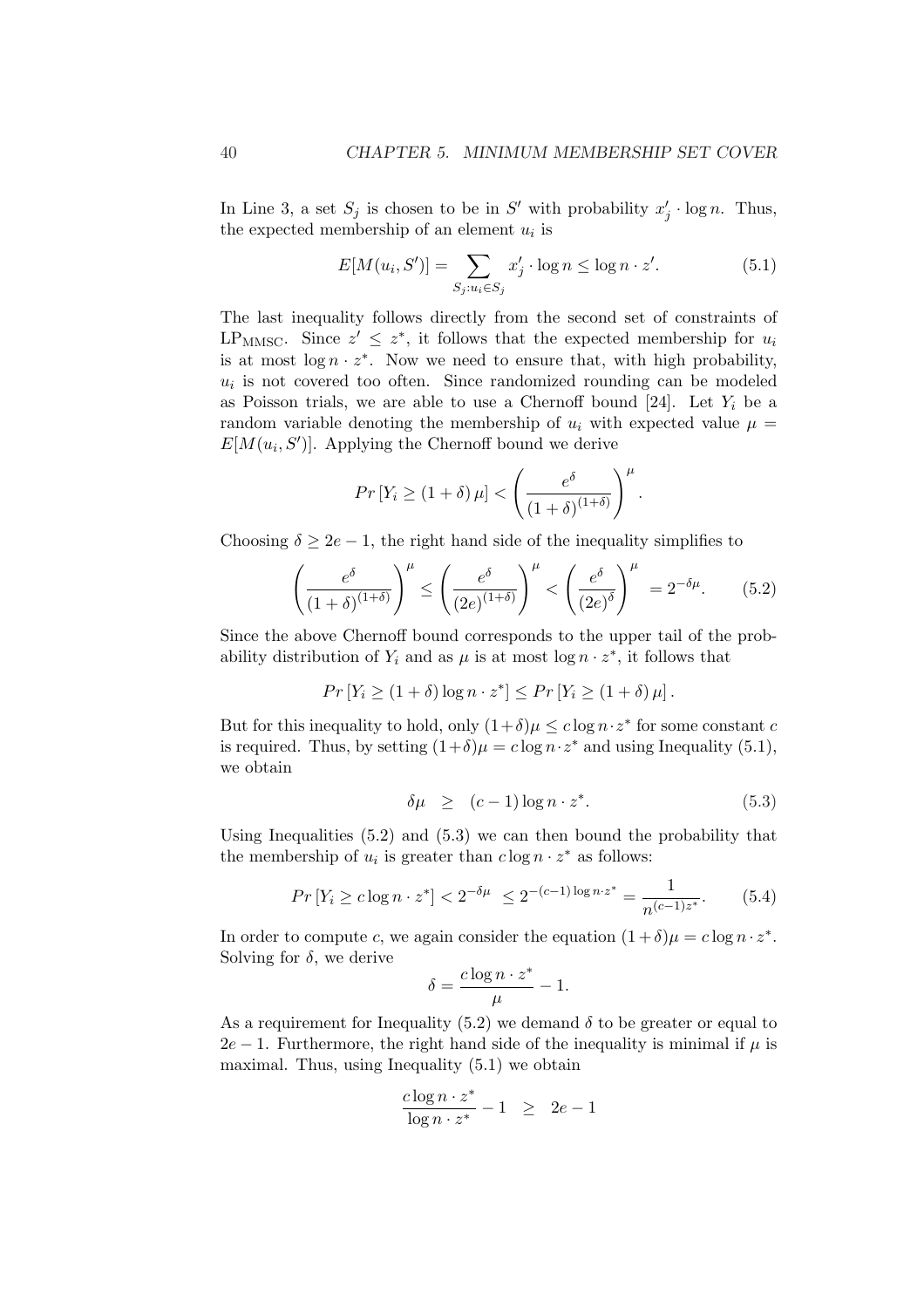or  $c \geq 2e$ . Taking everything together and using  $z^* \geq 1$  it follows that

$$
Pr[Y_i \ge 2e \log n \cdot z^*] < \frac{1}{n^{(2e-1)z^*}} \in O\left(\frac{1}{n^4}\right).
$$

Now we are ready to show that after randomized rounding all elements have membership at most  $2e \log n \cdot z^*$  with high probability.

**Lemma 14.** The membership of all elements in U after Line 3 of  $A_{\text{MMSC}}$ is at most  $2e \log n \cdot z^*$  with high probability.

*Proof.* Let  $E_i$  be the event that the membership of element  $u_i$  after Line 3 of  $\mathcal{A}_{MMSC}$  is greater than  $2e \log n \cdot z^*$ . Then, the probability that the membership for all elements in U is less than  $2e \log n \cdot z^*$  equals

$$
Pr[\bigwedge_{i=1}^{n}\overline{E_i}\,].
$$

We know from Lemma 13 that the probability  $Pr[E_i]$  is less than  $1/n^{(2e-1)z^*}$ . Since the events are clearly not independent, we cannot apply the product rule. However, it was shown in [30] that

$$
Pr[\bigwedge_{i=1}^{n} \overline{E_i}] \ge \prod_{i=1}^{n} Pr[\overline{E_i}]. \tag{5.5}
$$

We can make use of this bound, since  $IP_{MMSC}$  features the *positive correlation* property assumed in [30]. Consequently, setting  $\alpha = (2e - 1)z^*$  and using Inequality (5.5), it follows that

$$
Pr\left[\bigwedge_{i=1}^{n} \overline{E_i}\right] \ge \left(1 - \frac{1}{n^{\alpha}}\right)^n \ge \left(1 - \frac{1}{n^{\alpha}}\right)^{\frac{n^{\alpha} - 1}{n^{\alpha} - 1 - \frac{1}{n}}}
$$

$$
\ge e^{-\frac{1}{n^{\alpha - 1} - \frac{1}{n}}} > 1 - \frac{1}{n^{\alpha - 1} - \frac{1}{n}}.
$$

For the third inequality we use Fact 2 with  $t = -1$ , which leads to the inequality

$$
e^{-1} \le (1 - 1/n)^{n-1}.
$$

The last inequality is derived through Taylor series expansion of the left hand term. Consequently, using  $\alpha = (2e - 1)z^*$  and  $z^* \ge 1$  we obtain

$$
Pr\left[\bigwedge_{i=1}^{n} \overline{E_i}\right] = 1 - \mathcal{O}\left(\frac{1}{n^3}\right).
$$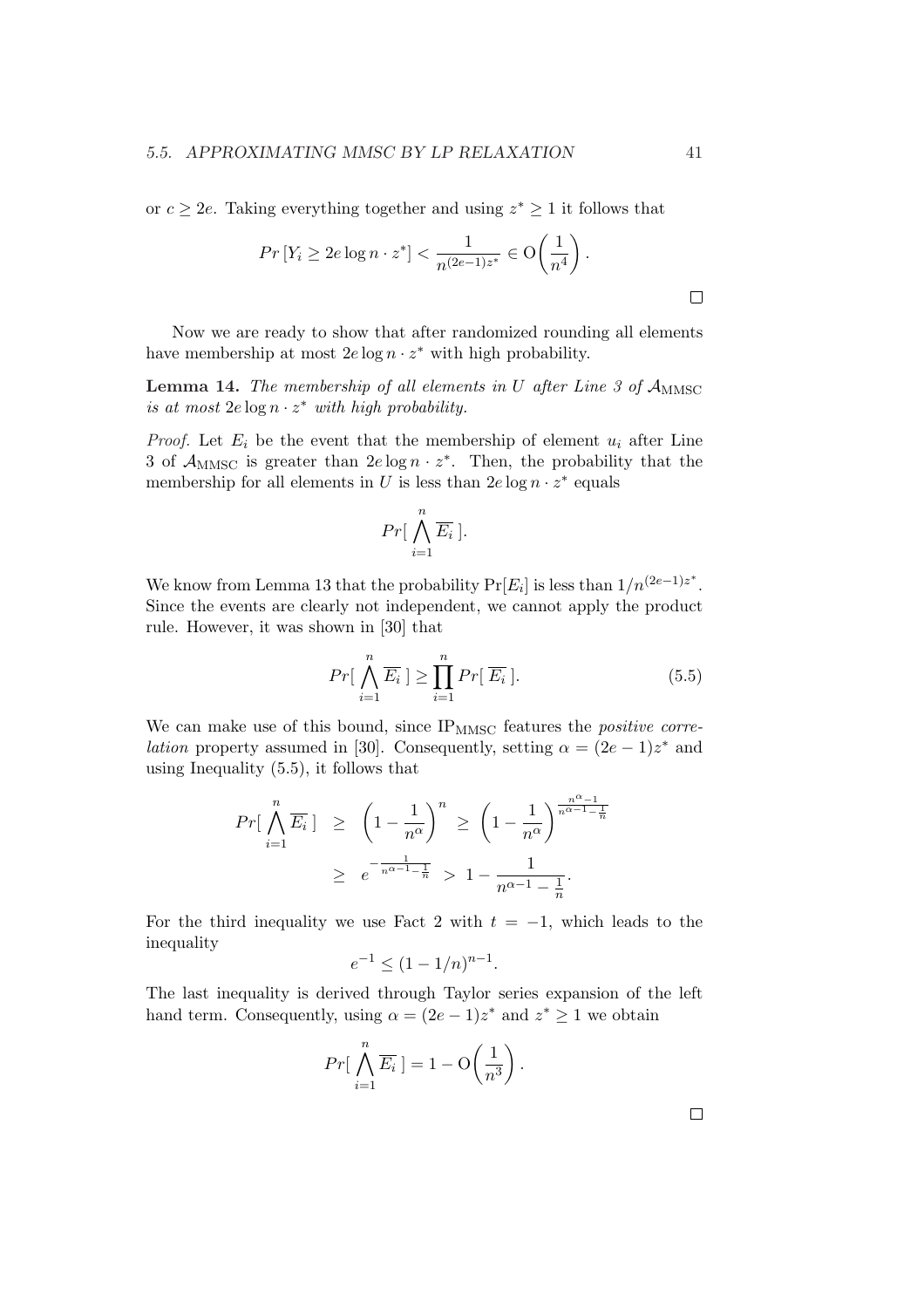Since  $\mathcal{A}_{MMSC}$  uses randomized rounding, we do not always derive a feasible solution for  $IP_{MMSC}$  after Line 3 of the algorithm. That is, there exist elements in  $U$  that are not covered by a set in  $S'$ . But we can show in the following lemma that each single element is covered with high probability.

Lemma 15. After Line 3 of  $A_{MMSC}$ , an element  $u_i$  in U is covered with high probability.

*Proof.* For convenience we define  $C_i$  to be the set  $\{S_j \mid u_i \in S_j\}$ . From *LT00]*. For convenience we define  $C_i$  to be the set  $\{S_j \mid u_i\}$ <br>LP<sub>MMSC</sub> we know that  $\sum_{S_j \in C_i} x'_j \geq 1$ . Thus, it follows that

$$
\sum_{S_j \in C_i} p_j \ge \log n. \tag{5.6}
$$

Let  $q_i$  be the probability that an element  $u_i$  is contained in none of the sets in S' obtained by randomized rounding, that is,  $q_i = Pr[M(u_i, S') = 0].$ Consequently, we have

$$
q_i = \prod_{S_j \in C_i} (1 - p_j) \le \left(1 - \frac{\sum_{S_j \in C_i} p_j}{|C_i|}\right)^{|C_i|}
$$
  

$$
\le e^{-\sum_{S_j \in C_i} p_j} \le e^{-\log n} = \frac{1}{n}.
$$

The first inequality follows from Fact 1, the second inequality follows from Fact 2, and the third step is derived from Inequality (5.6).

 $\Box$ 

In Lines 4 to 8 of  $\mathcal{A}_{\text{MMSC}}$  it is ensured that the final solution  $S'$  is a set cover. This is achieved by consecutively including sets in  $S'$ , until all elements are covered. In the following we show that the additional maximum membership increase caused thereby is bounded with high probability.

**Lemma 16.** In Lines 4 to 8 of  $A_{MMSC}$ , the maximum membership in U is increased by at most  $O(\log n)$  with high probability.

Proof. In order to bound the number of sets added in the considered part of the algorithm, again a Chernoff bound is employed. Let Z be a random variable denoting the number of uncovered elements after Line 3 of  $\mathcal{A}_{MMSC}$ . From Lemma 15 we know that an element is uncovered after randomized rounding with probability less than  $1/n$ . Then, the expected value  $\mu$  for Z is less than 1. Using a similar analysis as in Lemma 13, we obtain

$$
Pr[Z \ge c] < 2^{-c+1},
$$

where  $c > 2e$  is required. Setting  $c = \log n + 2e$ , it follows that

$$
Pr[Z \ge \log n + 2e] < \frac{2}{n \cdot 4^e} \in O\left(\frac{1}{n}\right).
$$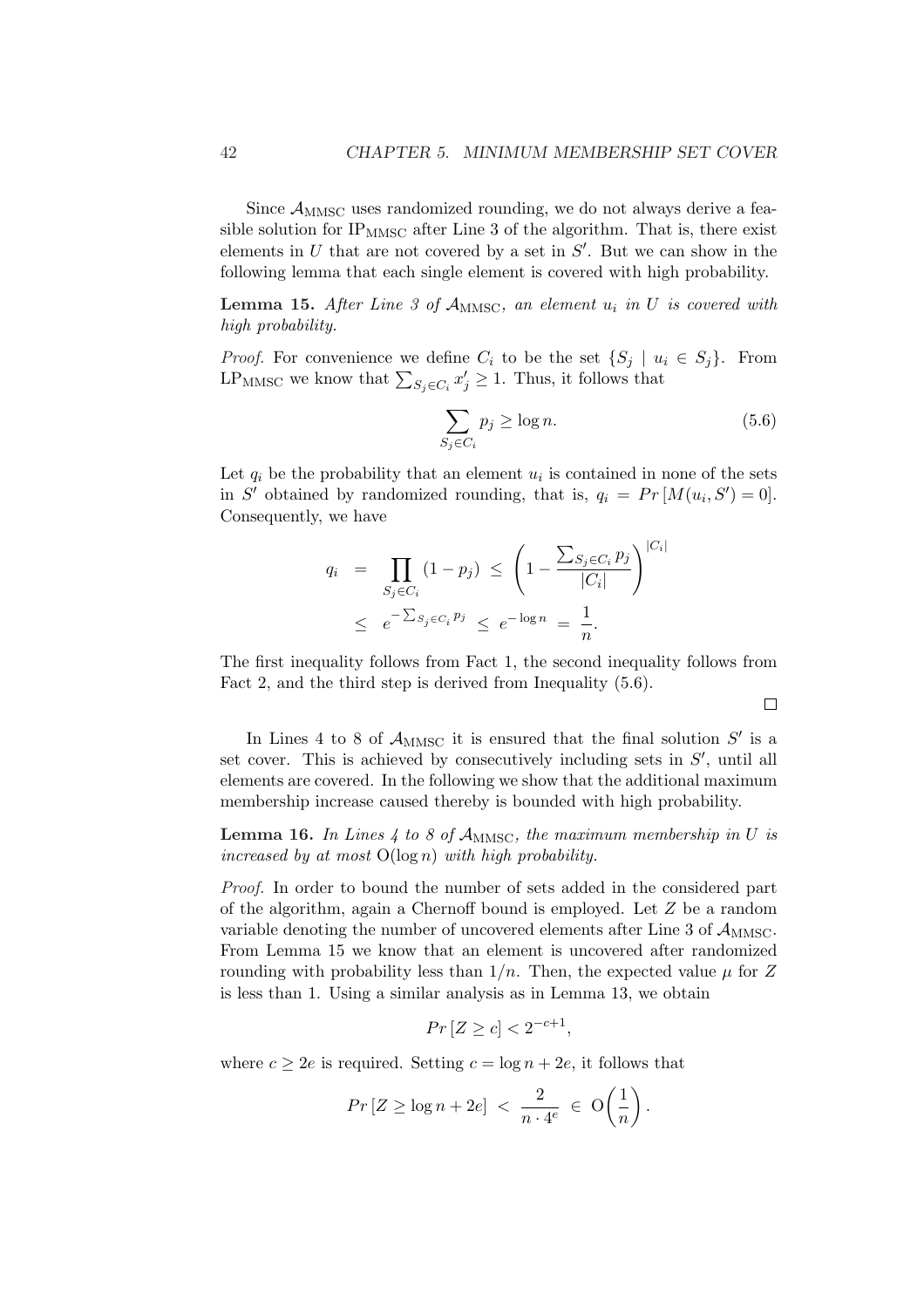The proof is concluded by the observation that each additional set added in the second step of  $\mathcal{A}_{MMSC}$  increases the maximum membership in U by at most one. Since only  $O(\log n)$  elements have to be covered with high probability and as it is sufficient to add one set per element, the lemma follows.<sup>2</sup>  $\Box$ 

Now we are ready to prove that  $\mathcal{A}_{MMSC}$  yields a  $O(\log n)$ -approximation for  $IP<sub>MMSC</sub>$  and consequently also for MMSC.

Theorem 17. Given an MMSC instance consisting of m sets and n elements,  $A_{\text{MMSC}}$  computes a  $O(\log n)$ -approximation with high probability. The running time of  $\mathcal{A}_{\text{MMSC}}$  is polynomial in  $m \cdot n$ .

Proof. The approximation factor in the theorem directly follows from Lemmas 14 and 16. The running time result is a consequence to the existence of algorithms solving linear programs in time polynomial in the program size [15] and to the fact that LP<sub>MMSC</sub> can be described using  $-1$ , 0, and 1 as coefficients only.  $\Box$ 

#### 5.5.3 Alternative Algorithm

In an alternative version of the algorithm, the values  $\underline{x}'$  obtained by solving  $\text{LP}_{\text{MMSC}}$  can be directly employed as probabilities for randomized rounding (without the additional factor of  $\log n$ ). In this case randomized rounding is repeated for all sets containing elements not yet covered until resulting in a set cover. With similar arguments as for  $\mathcal{A}_{MMSC}$ , it can be shown that this modified algorithm achieves the same approximation factor and that it terminates after repeating randomized rounding at most log n times, both with high probability.

### 5.6 Practical Networks

Whereas the previous section showed that  $\mathcal{A}_{MMSC}$  approximates the optimal solution up to a factor in  $O(\log n)$ , this section discusses practical networks. In particular, the algorithms  $A_{\text{MMSC}}$  and  $A_{\text{MMSC}}$ —the alternative algorithm described in Section 5.5.3—are considered. Since the approximation performance of algorithms is studied, we denote by the membership of a solution the minimization function value—that is the maximum membership over all clients—of the corresponding MMSC solution.

The studied algorithms were executed on instances generated by placing base stations and clients randomly according to a uniform distribution

<sup>&</sup>lt;sup>2</sup>Since in the above Chernoff bound  $\mu$  is at most a constant, a more careful analysis would yield that the maximum membership in  $U$  is increased—with high probability—by  $O(\log n / \log \log n)$  only. This improvement has however no impact on the main result of this chapter.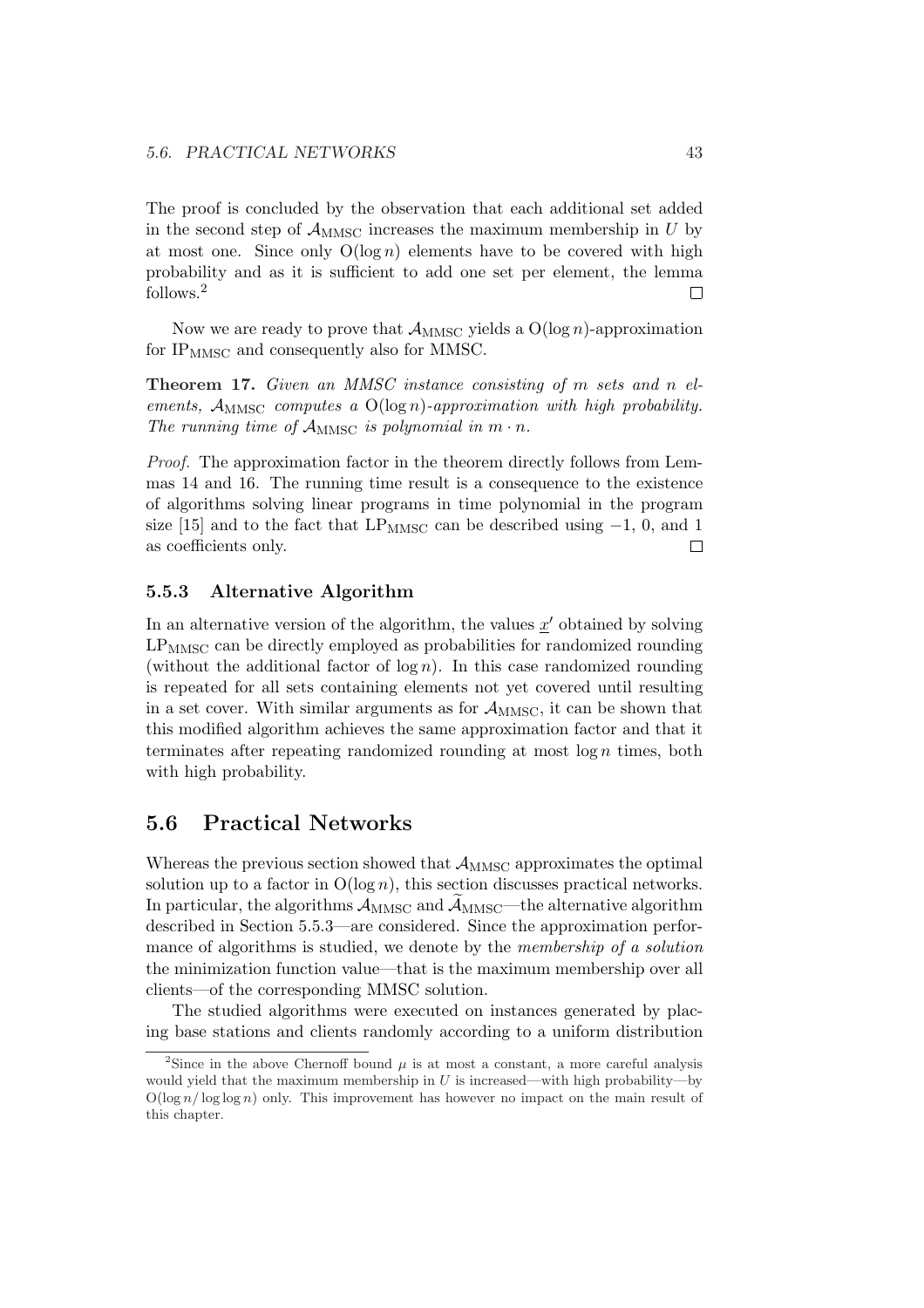on a square field with side length 5 units. Adaptable transmission power values were modeled by attributing to each base station circles with radii 0.25, 0.5, 0.75, and 1 unit; each such circle then contributes one set containing all covered clients to the problem instance thereafter presented to the algorithms.

As shown in the previous section, the approximation factor of the algorithms depends on the number of clients. For this reason the simulations were carried out over a range of client densities. Since the membership value that is obtained by solving  $LP_{MMSC}$  lies below the optimal solution and thus the gap between the algorithm result and the solution of the linear program is an upper bound for the obtained approximation ratio, the  $LP_{MMSC}$  result  $z'$  is also considered.

For a base-station density of 2 base stations per unit disk, Figure  $5.2(a)$ shows the mean membership values over 200 networks—for each simulated client density—for the results computed by  $\mathcal{A}_{MMSC}$ ,  $\widetilde{\mathcal{A}}_{MMSC}$ , and the values obtained by solving  $LP_{MMSC}$ . The results depict that for this relatively low base-station density all measured values are comparable and increase with growing client density. In contrast, for a higher base-station density of 5 base stations per unit disk (cf. Figure 5.2(b)), a gap opens between the  $\mathcal{A}_{MMSC}$ and LP<sub>MMSC</sub> results. Whereas the ratio between these two result series rises sharply for low client densities, its increase diminishes for higher client densities, which corresponds to the  $O(\log n)$  approximation factor described in the theoretical analysis. Additionally, it can be observed that  $\mathcal{A}_{MMSC}$ performs significantly better than  $A_{\text{MMSC}}$ . The reason for this effect lies in the fact that  $\mathcal{A}_{\text{MMSC}}$  multiplies the  $\underline{x}'$  values resulting from  $\text{LP}_{\text{MMSC}}$  with the factor  $\log n$  to obtain the probabilities employed for randomized rounding, whereas this multiplication is not performed by  $\mathcal{A}_{MMSC}$ . The approximation gap becomes even wider for higher base-station densities, such as 10 base stations per unit disk (Figure 5.2(c)). Our simulations showed however that beyond this base-station density no significant changes in the membership results can be observed.

The increasing gap between the simulated algorithms and the  $LP_{MMSC}$ solution with growing base-station density can be explained by the following observation: For low base-station densities—where problem instances contain a small number of sets—a relatively large number of clients are covered by only one set, which consequently will have to be chosen in both the  $LP_{MMSC}$  and the algorithm solutions; for high base-station densities, in contrast, the solution weights  $\underline{x}'$  computed by  $LP_{MMSC}$  can be distributed more evenly among the relatively high number of available sets, and the potential of "committing an error" during randomized rounding increases.

In summary, the simulations show that the considered algorithms approximate the optimal solution well on practical networks. Comparing  $A_{MMSC}$  and  $A_{MMSC}$ , it can be observed that, in practice, the latter algorithm performs even better than the former.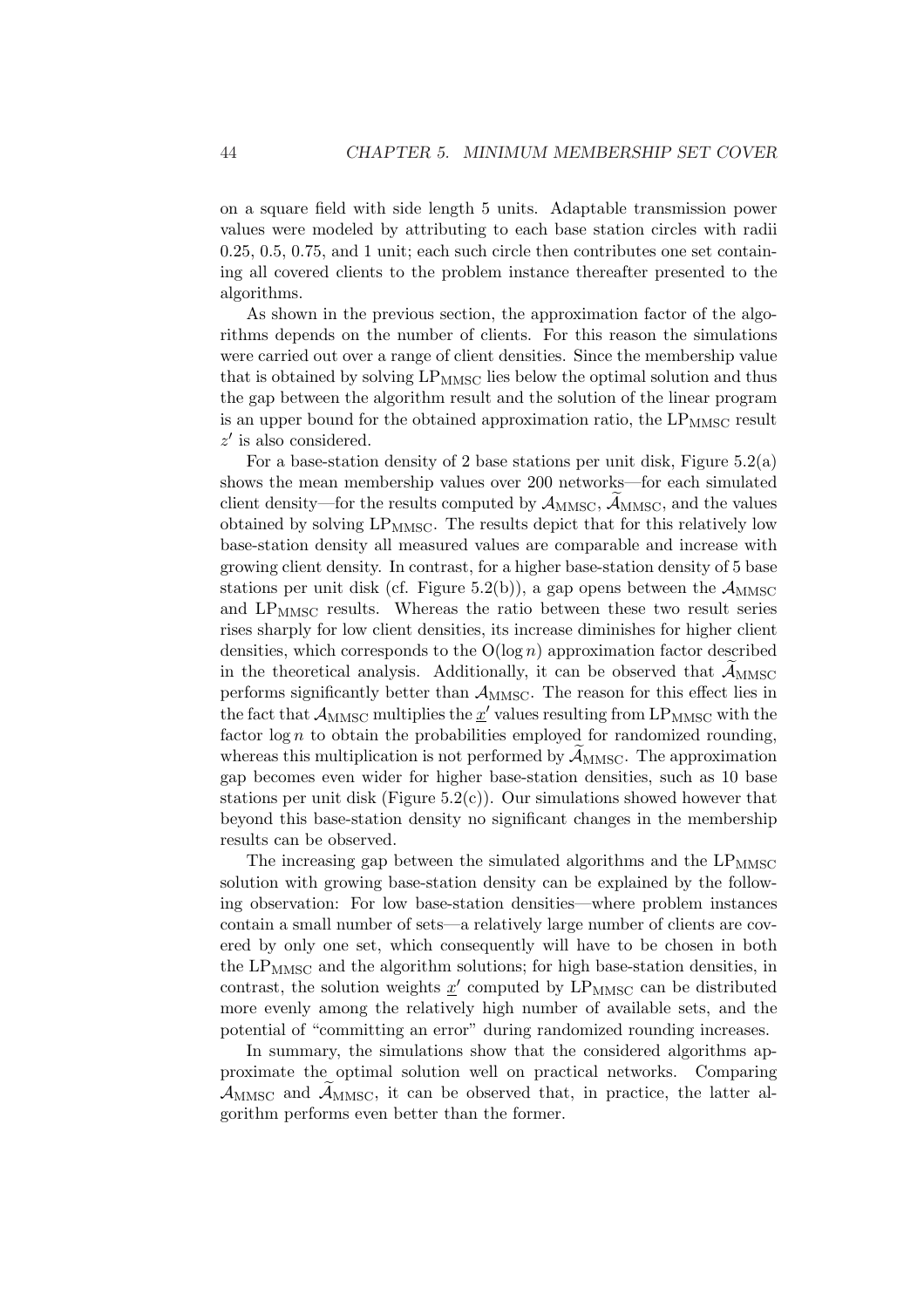

Figure 5.2: Mean values of the membership results obtained by  $A_{MMSC}$ (dotted),  $\widetilde{\mathcal{A}}_{MMSC}$  (dashed), and the LP<sub>MMSC</sub> solution with 2 (a), 5 (b), and 10 (c) base stations per unit disk.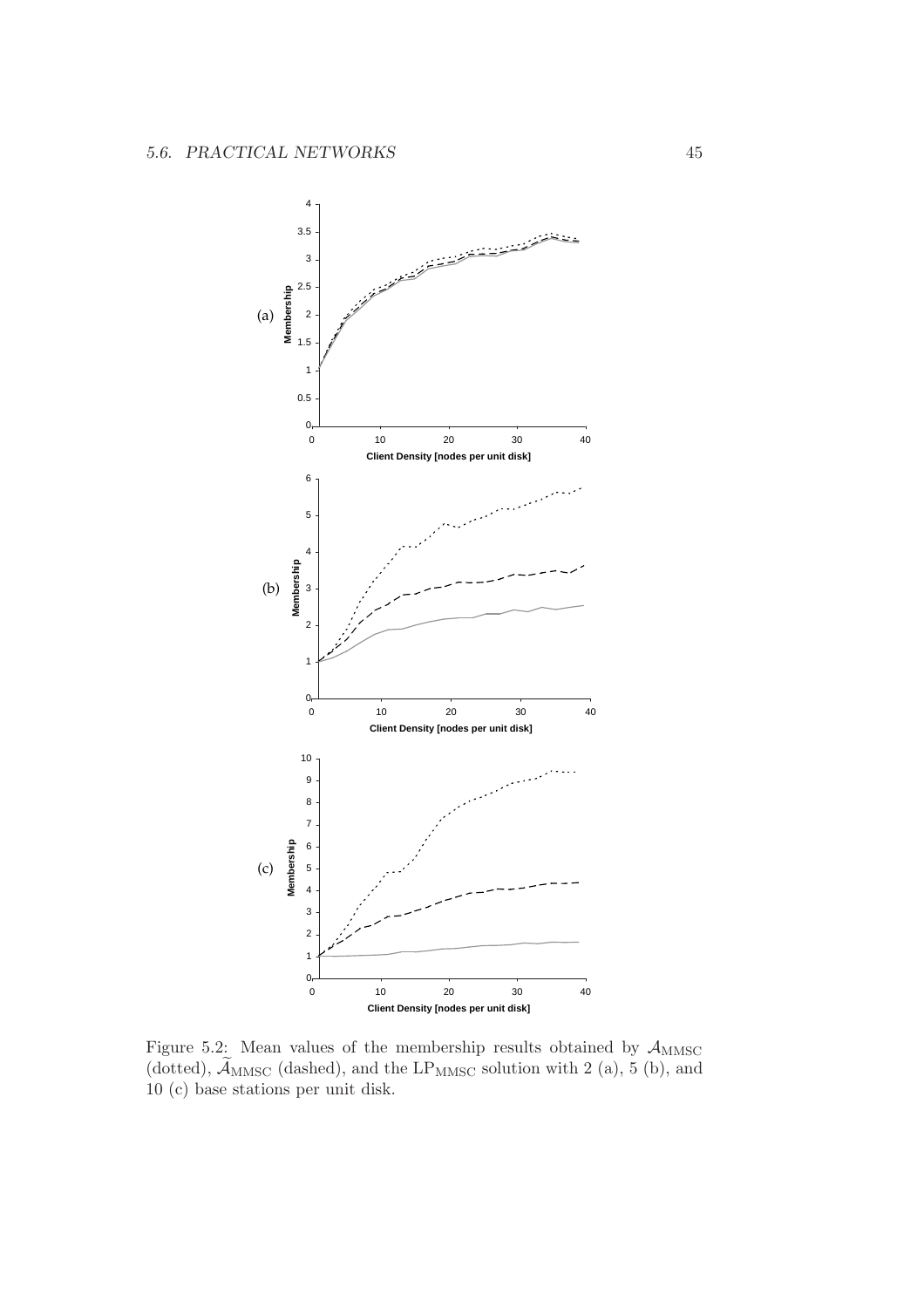### 5.7 Greedy Approaches

For the Minimum Set Cover problem there exists a simple greedy algorithm that approximates the optimal solution with approximation ratio at most  $H(n) \leq \ln n + 1$ , which asymptotically matches the lower bound for the problem. The question arises if there is also a greedy algorithm for MMSC that yields an  $O(\log n)$  approximation ratio as  $\mathcal{A}_{MMSC}$ .

We first consider the greedy criterion used in the well-known greedy algorithm for MSC introduced in [14], referred to as  $Greedy_{MSC}$ . That is, we obtain the solution set S' by successively choosing a set  $S_i$  in the *i*th step of obtain the solution set  $S$  by successiver<br>the algorithm that maximizes  $|S_i \setminus \bigcup_{i=1}^{i-1}$  $\sum_{j=1}^{i-1} S_j$ . In other words, we choose a set in S which covers the biggest number of elements in Unot already covered. Figure 5.3 depicts an instance of the MMSC problem with the points in the upper, the lower line, respectively, representing sets of elements with depicted cardinalities. It is obvious that the top and the bottom disks form an optimal solution for MMSC with  $M(u, S') = 2$ . Applying Greedy<sub>MSC</sub> to this instance however yields membership  $k$  for element  $u$ , where  $k$  is the number of disks in the chain. The reason is that  $Greedy_{MSC}$  chooses all disks in the chain starting from right to left. This follows from the fact that in each step there exists a disk in the chain that covers exactly one element more than the top and the bottom disk, respectively. As the number of elements *n* in Figure 5.3is  $3 \cdot 2^k + 2$ , we derive

$$
k = \log (n-2) - \log 3 \in \Omega(\log n),
$$

and consequently we can lower-bound the approximation ratio of  $Greedy_{MSC}$ to  $\Omega(\log n)$ .

The second approach towards a good greedy criterion is inspired by the greedy algorithm presented in Section 4.3. We there make a choice in each step of the algorithm based on the comparison of lexicographically ordered interference values of the nodes. We can apply the same idea to MMSC. For each disk still eligible in the current step—a disk is said to be eligible if there are uncovered elements within the disk area—we compute the membership of all elements based on the assumption that this and all previously chosen disks represent a solution of the problem. We then choose the disk which minimizes the lexicographic order of these memberships. The greedy algorithm using this criterion is referred to as  $Greedy_{MMSC}$ . However, this greedy algorithm also yields  $M(u, S') \in \Omega(\log n)$  for the instance depicted in Figure 5.3 since it also chooses all disks in the chain instead of the top and the bottom ones. Consequently,  $Greedy_{MMSC}$  results in the same lower bound for the approximation ratio as Greedy<sub>MSC</sub>, namely  $\Omega(\log n)$ .

It can be seen that the instance in Figure 5.3 is in some way bad for the greedy criteria presented so far because of the element distribution. Let a cell denote an area in the Euclidean plane where all interior points are covered by the same disks (see Figure 5.3). Consequently, the elements represented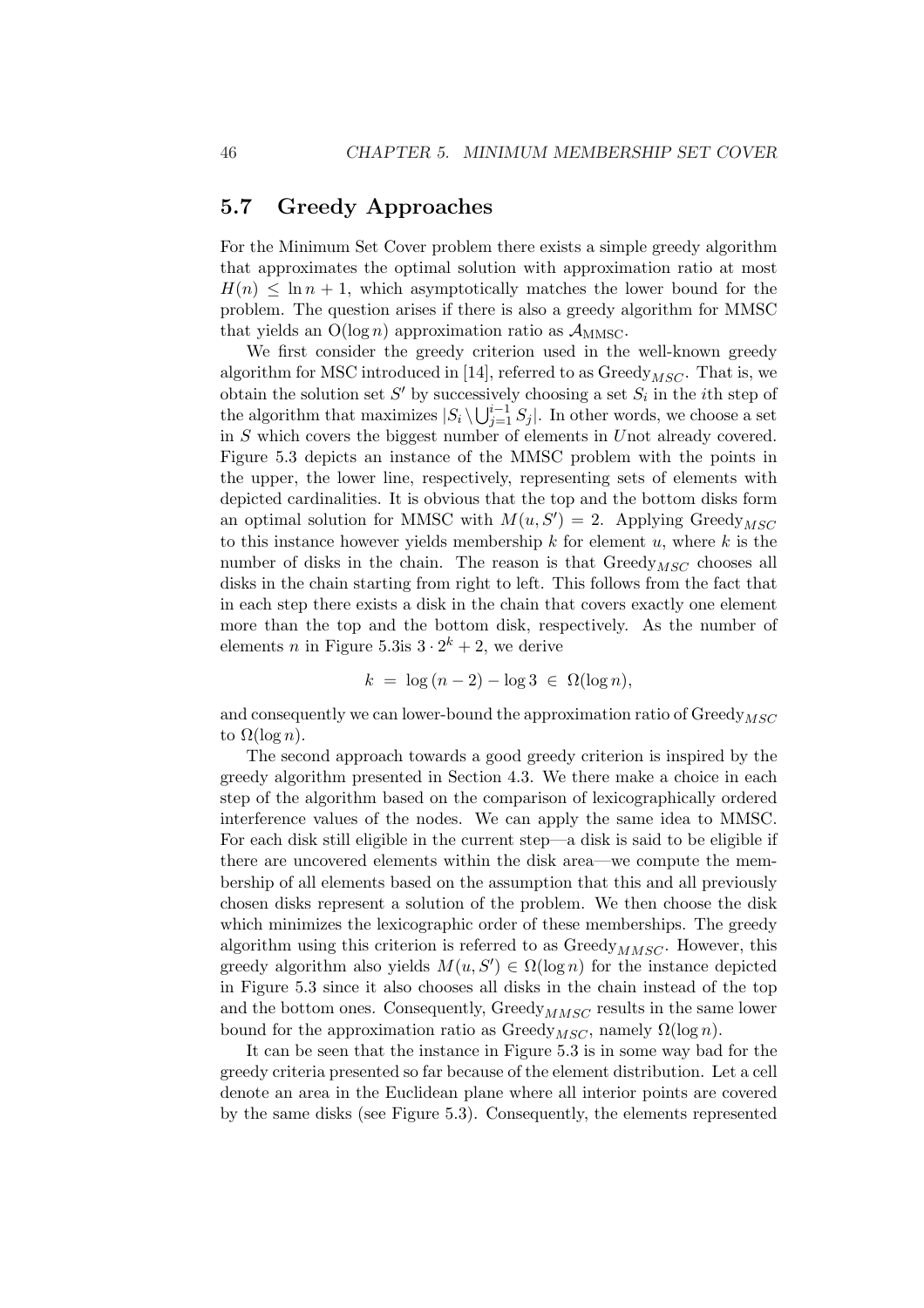



Figure 5.3: Instance of the geometric MMSC problem that yields  $M(u, S') \in \Omega(\log n)$  for Greedy<sub>*MSC*</sub>.

Figure 5.4: Instance of the geometric MMSC problem that yields  $M(u, S') \in \Omega(n)$  for Greedy<sub>Area</sub>.

by one of the element sets in Figure 5.3 are all in the same cell. This insight leads to the conjecture that it is useful to derive some kind of normal form for a given instance. An obvious normalization seem to be the replacement of all elements in a cell by only one element, since multiple elements in one cell experience always the same membership. In other words, the normal form only distinguishes occupied cells form unoccupied ones. Applying this normalization step to the instance in Figure 5.3 before executing one of the former two greedy algorithms we obtain an optimal solution for this MMSC instance.

In addition to the general MMSC problem there also exists a geometric version of the problem. In contrast to the general problem, in the geometric version the elements of  $U$  are considered to be point in the Euclidean plane and the sets in  $S$  are restricted to sets of elements covered by a disk of radius r and centered at a point p. Thereby the radii  $r$  of the individual disks do not have to be equal and the points  $p$  of the centers are not restricted to be in  $U$ . In the following we present three different greedy criteria for the geometric MMSC problem and give lower bounds for their approximation ratios.

The greedy criteria discussed so far do not use any geometric argument and are consequently not only applicable to geometric instances of MMSC. The last criterion we present within the scope of this section takes such a geometric argument into account, namely the size of the uncovered area of a disk. In each step the greedy algorithm, referred to as  $Greedy_{Area}$ , therefore chooses the disk whose area not already covered by any chosen disk is maximal. Ties are broken arbitrarily. The algorithm comes to a halt when all elements in  $U$  are covered by at least one disk. This criterion is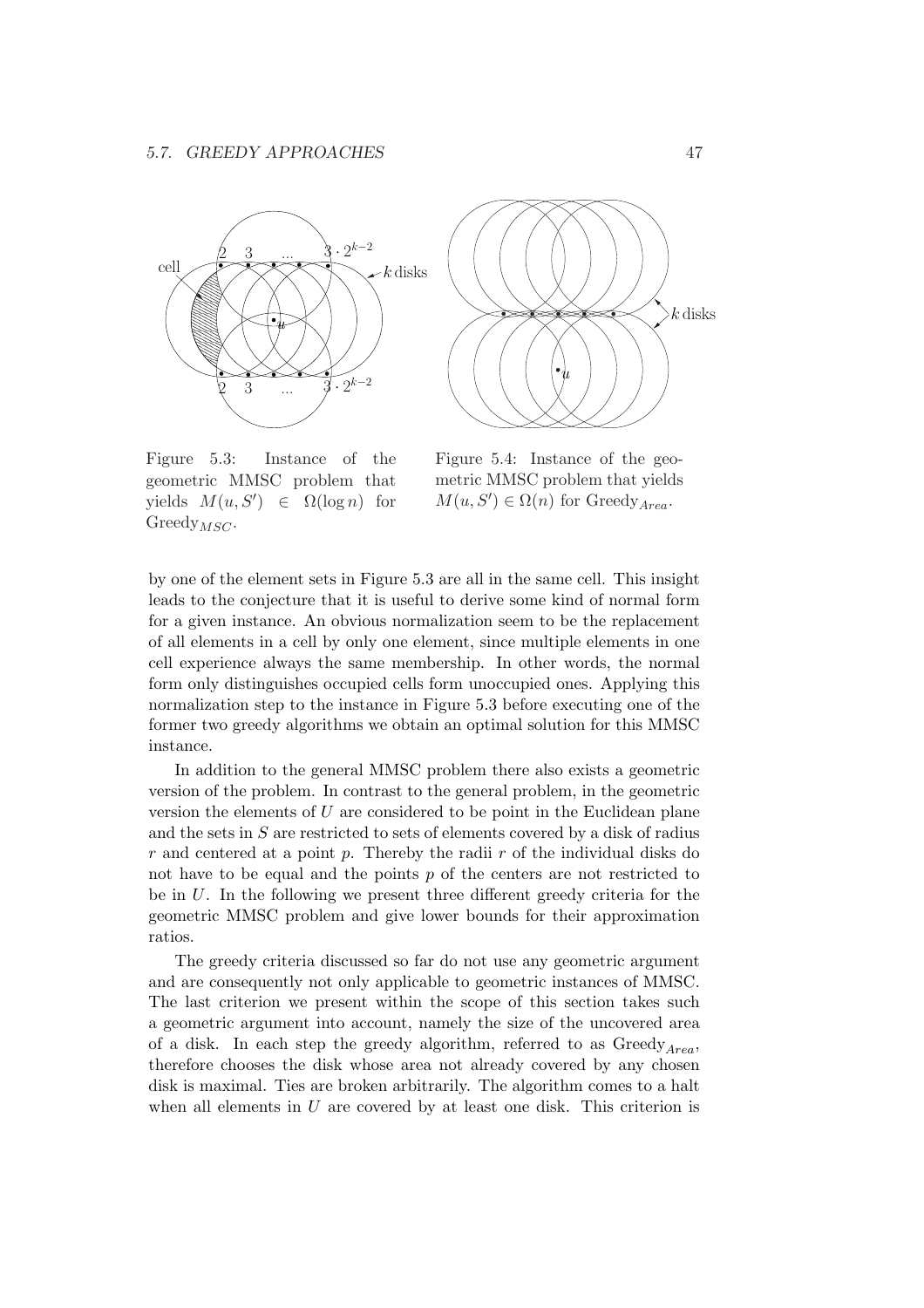in some sense intuitive since the disks successively chosen by the algorithm spread over the whole plane and thus try to reduce the overlap of different disks to a minimum. For good-natured problems  $Greedy_{Area}$  actually results in good solutions. However Figure 5.4 depicts a worst-case example since the membership of the solution amounts to  $\Omega(n)$  in case of Greedy<sub>Area</sub>, whereas an optimal solution yields only constant membership. This follows from the fact that the algorithm alternatingly chooses disks from the upper and from the lower chain. Consequently, roughly  $k/2$  of the disks in the lower chain are in the solution S' in the end, which leads to  $M(u, S') \approx k/2$  for Greedy<sub>Area</sub>. However, if we choose all disks from the upper chain and only one from the bottom chain in order to cover node  $u$ , we obtain constant interference. Since  $k = n - 1$ , we can lower-bound the approximation ratio of Greedy<sub>Area</sub> to  $\Omega(n)$ .

### 5.8 Conclusion

Interference reduction in cellular networks is studied in this chapter by means of formalization with the Minimum Membership Set Cover problem. To the best of our knowledge this combinatorial optimization problem has not been studied before. We show using approximation-preserving reduction from the Minimum Set Cover problem that MMSC is not only NP-hard, but also that no polynomial-time algorithm can approximate the optimal solution more closely than up to a factor  $\ln n$  unless  $NP \subset TIME(n^{\text{O}(\log \log n)})$ . In a second part this lower bound is shown to be asymptotically matched by a randomized algorithm making use of linear programming relaxation techniques. The third part of the chapter discusses the behavior of the algorithm on practical networks. In particular, it shows that the algorithm can be modified to perform well not only in theory but also in practice. Finally, we present two greedy criteria for the general MMSC problem and one for the geometric version of the problem.

Besides the presented results in this chapter, there still exist open questions in the domain of cellular networks in terms of optimizing incoming interference at the clients. Continuing problems that emerged while we were involved with this field include:

- Does a simple greedy algorithm with approximation ratio  $O(\log n)$ exist for the general MMSC problem?
- Is there a constant-factor approximation algorithm for the geometric version of the problem?
- Are there any good topology control algorithms for the related Maximum Set Cover problem, where each base station should serve approximately the same number of clients?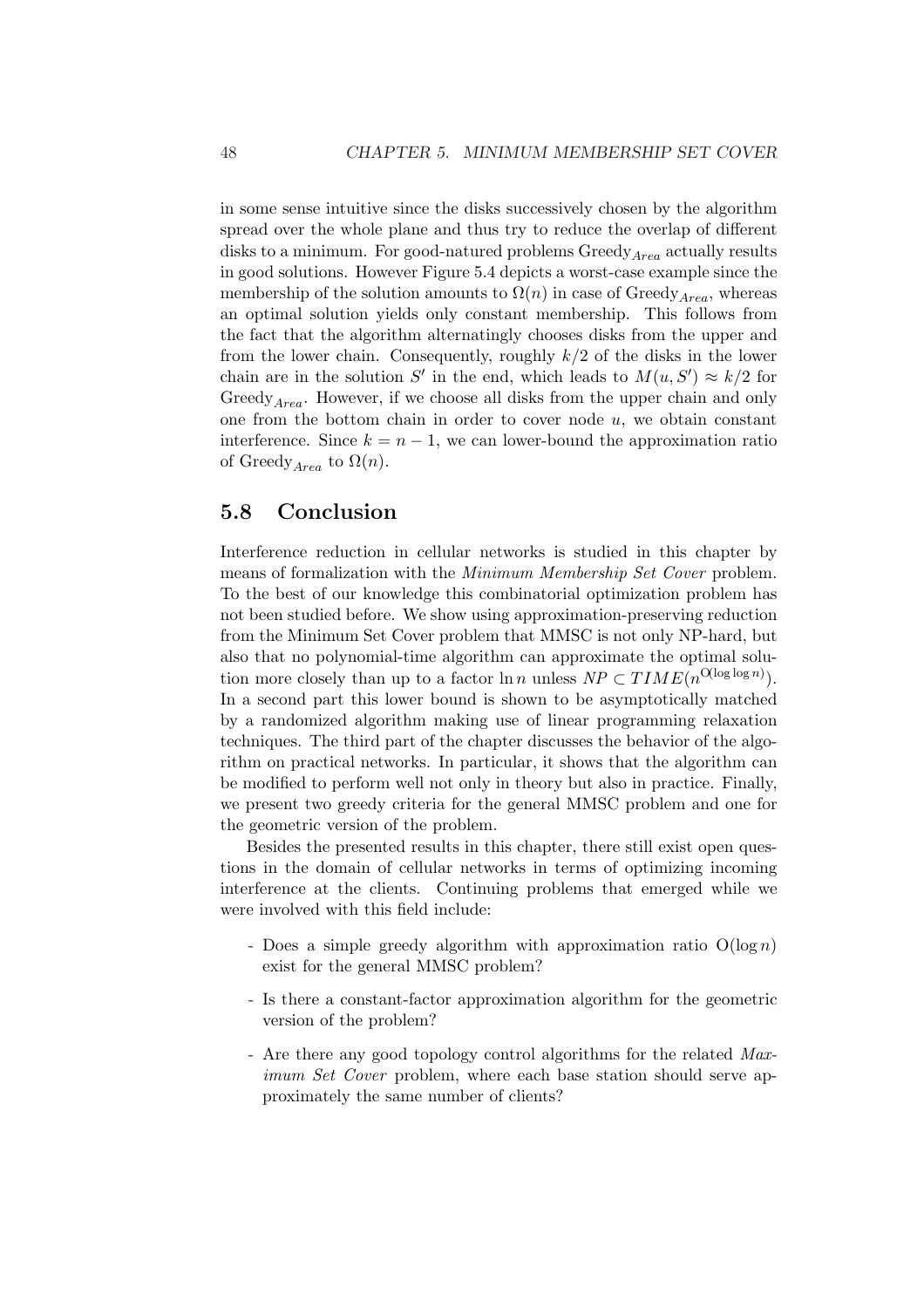# Chapter 6 Conclusion

Interference reduction in the field of ad-hoc networks is an important aspect of topology control that has been culpably missed out when addressing the issue in the past. Only quite recently [23] and above all [4] addressed the topic, paying it the attention it really deserves.

In this thesis we continue on this path by providing a detailed discussion of minimum interference topologies in the range of the outgoing and the incoming interference model, respectively, introduced in [4]. In the domain of outgoing interference it is shown that currently proposed topology control algorithms do not in the first place focus on reducing interference. We further present an algorithm (LocaLISE) that results in an interference-minimal topology being a spanner of the given network. Additionally, multiple properties of an interference-minimal topology are shown, such as non-planarity, bounded degree, and that it cannot be computed locally.

Incoming interference is considered by means of studying network instances in one dimension. We therefor consider a topology referred to as exponential node chain. An algorithm (LION)is proposed, following the exponential node chain. An algorithm (LION) is proposed, following the scan-line principle, that yields incoming interference  $O(\sqrt{n})$  in such a chain and is shown to be asymptotically tight. We then turn our attention towards the more general highway model by describing a generalized version of the above algorithm. However, an instance can be constructed which shows that this does not lead to success. Yet, a greedy algorithm (GLOW) is presented that asymptotically matches the lower bound for exponential node chains and appears to result in low-interference topologies for practical networks.

In the last part of the thesis incoming interference is considered in terms of cellular networks, or strictly speaking, the incoming interference at the clients caused by the base stations of the network. This can be formalized with the *Minimum Membership Set Cover* problem, which is shown to be NP-hard. A randomized algorithm  $(A_{MMSC})$  is proposed that yields an approximation ratio in  $O(\log n)$  with high probability, which is shown to be asymptotically tight. In addition, a modified version of the algorithm is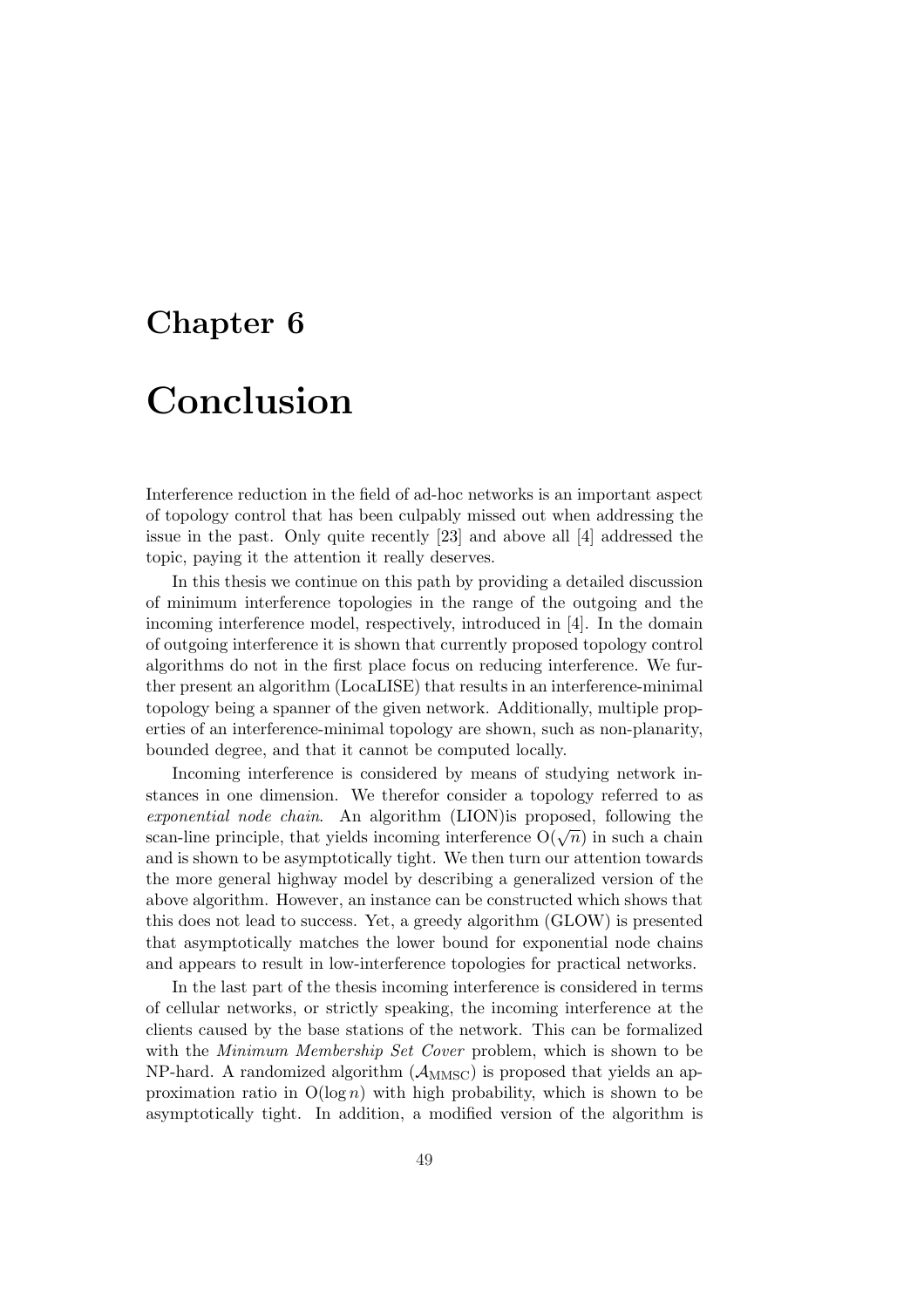shown to perform well also in practice. Finally, we present three greedy strategies for the MMSC problem and give lower bounds for their approximation ratios.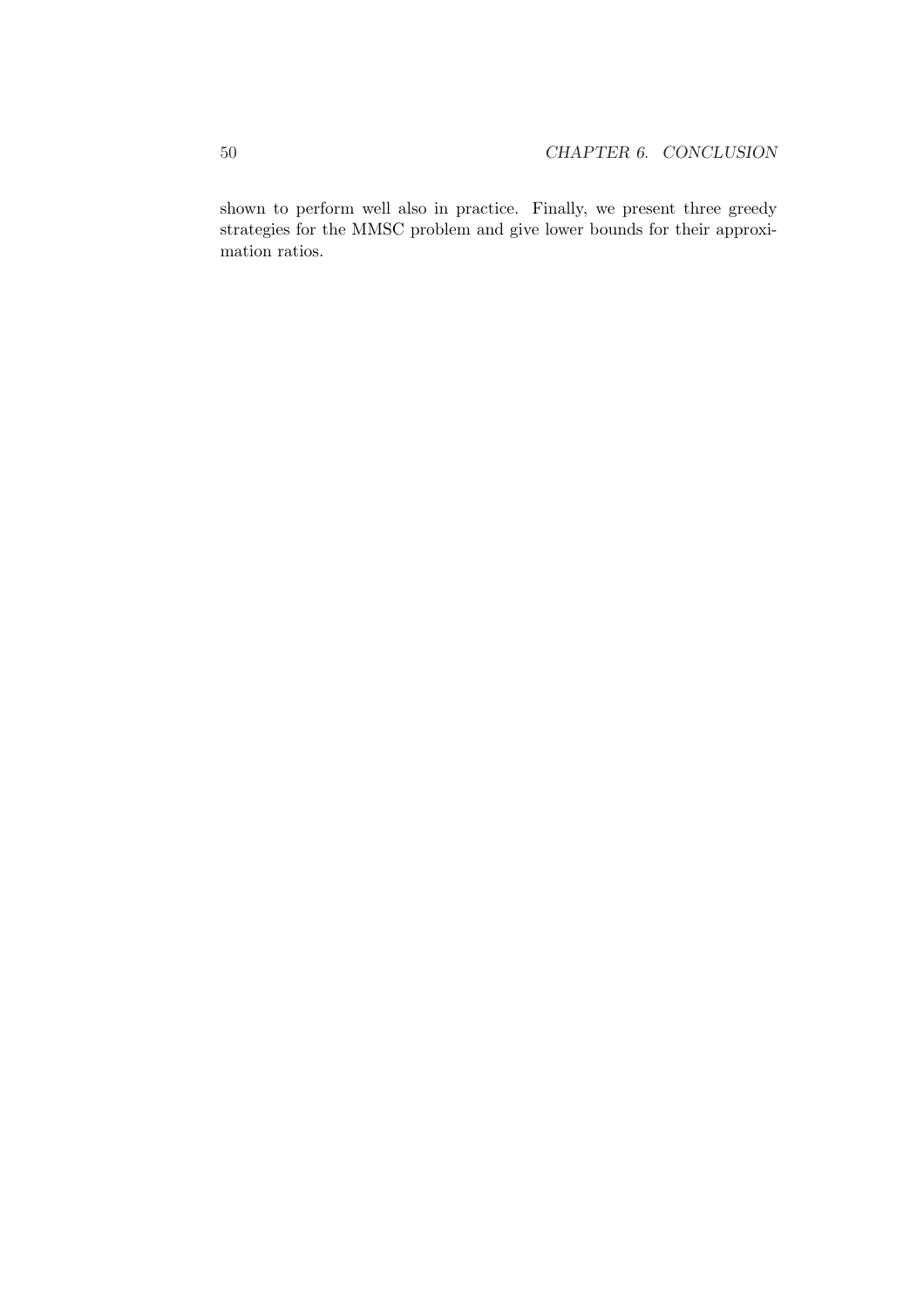# Bibliography

- [1] K. Alzoubi, P.-J. Wan, and O. Frieder. Message-Optimal Connected Dominating Sets in Mobile Ad Hoc Networks. In Proc. of the  $3^{rd}$  ACM Int. Symposium on Mobile ad hoc networking  $\mathcal{C}$  computing (MOBI-HOC), 2002.
- [2] D. Blough, M. Leoncini, G. Resta, and P. Santi. The K-Neigh Protocol for Symmetric Topology in Ad Hoc Networks. In Proc. of the  $4^{th}$ ACM Int. Symposium on Mobile Ad-Hoc Networking and Computing  $(MOBIHOC)$ , 2003.
- [3] P. Bose, P. Morin, I. Stojmenovic, and J. Urrutia. Routing with Guaranteed Delivery in ad hoc Wireless Networks. In Proc. of the  $3^{rd}$  International Workshop on Discrete Algorithms and Methods for Mobile Computing and Communications (DIAL-M), pages 48–55, 1999.
- [4] M. Burkhart. Analysis of Interference in Ad-Hoc Networks. Diploma thesis, Distributed Computing Group, Swiss Federal Institute of Technology Zurich, 2003.
- [5] V. Chvátal. *Linear Programming.* W. H. Freeman and Company, 1983.
- [6] T. Cormen, C. Leiserson, and R. Rivest. Introduction to Algorithms, chapter 24.2. MIT Press, Cambridge, MA, USA, 1990.
- [7] G. Even, Z. Lotker, D. Ron, and S. Smorodinsky. Conflict-Free Colorings of Simple Geometric Regions with Applications to Frequency Assignment in Cellular Networks. In 43rd Annual IEEE Symposium on Foundations of Computer Science (FOCS), 2002.
- [8] U. Feige. A Threshold of ln n for Approximating Set Cover. Journal of the ACM (JACM), 45(4):634–652, 1998.
- [9] K. Gabriel and R. Sokal. A New Statistical Approach to Geographic Variation Analysis. Systematic Zoology, 18:259–278, 1969.
- [10] T. Hou and V. Li. Transmission Range Control in Multihop Packet Radio Networks. IEEE Transactions on Communications, 34(1):38–44, 1986.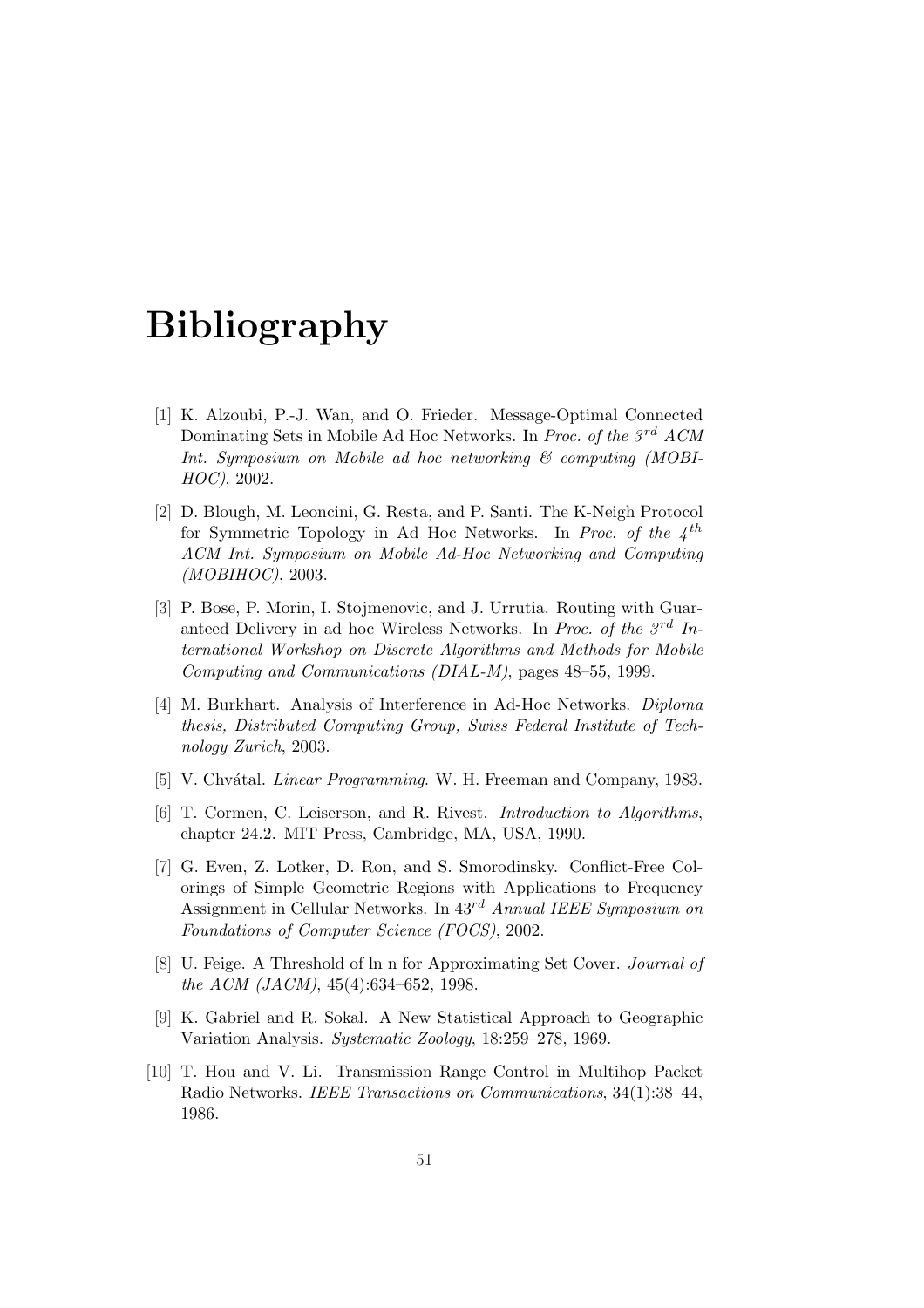- [11] L. Hu. Topology Control for Multihop Packet Radio Networks. IEEE Trans. on Communications, 41(10), 1993.
- [12] J. Janssen. Channel Assignment and Graph Labeling. In I. Stojmenovic, editor, Handbook of Wireless Networks and Mobile Computing, chapter 5, pages 95–117. John Wiley & Sons, Inc., 2002.
- [13] L. Jia, R. Rajaraman, and R. Suel. An Efficient Distributed Algorithm for Constructing Small Dominating Sets. In Proc. of the  $20<sup>th</sup>$  ACM Symposium on Principles of Distributed Computing (PODC), pages 33– 42, 2001.
- [14] D. Johnson. Approximation algorithms for combinatorial problems. Journal of Computer and System Sciences, 9:256–278, 1974.
- [15] N. Karmarkar. A New Polynomial-Time Algorithm for Linear Programming. Combinatorica 4, pages 373–395, 1984.
- [16] B. Karp and H. Kung. GPSR: Greedy Perimeter Stateless Routing for Wireless Networks. In Proc. of the  $6<sup>th</sup>$  Annual International Conference on Mobile Computing and Networking (MOBICOM), pages 243–254, 2000.
- [17] V. Kawadia and P. Kumar. Power Control and Clustering in Ad Hoc Networks. In Proc. of the  $22^{nd}$  Annual Joint Conference of the IEEE Computer and Communications Societies (INFOCOM), 2003.
- [18] F. Kuhn and R. Wattenhofer. Constant-Time Distributed Dominating Set Approximation. In Proc. of the  $22^{nd}$  ACM Symposium on the Principles of Distributed Computing (PODC), 2003.
- [19] F. Kuhn, R. Wattenhofer, Y. Zhang, and A. Zollinger. Geometric Routing: Of Theory and Practice. In Proc. of the  $22^{nd}$  ACM Symposium on the Principles of Distributed Computing (PODC), 2003.
- [20] N. Li, C.-J. Hou, and L. Sha. Design and Analysis of an MST-Based Topology Control Algorithm. In Proc. of the  $22^{nd}$  Annual Joint Conference of the IEEE Computer and Communications Societies (INFO-COM), 2003.
- [21] X.-Y. Li, G. Calinescu, and P.-J. Wan. Distributed Construction of Planar Spanner and Routing for Ad Hoc Wireless Networks. In Proc. of the  $21^{st}$  Annual Joint Conference of the IEEE Computer and Communications Societies (INFOCOM), 2002.
- [22] C. Lund and M. Yannakakis. On the Hardness of Approximating Minimization Problems. Journal of the ACM, 41(5):960–981, 1994.